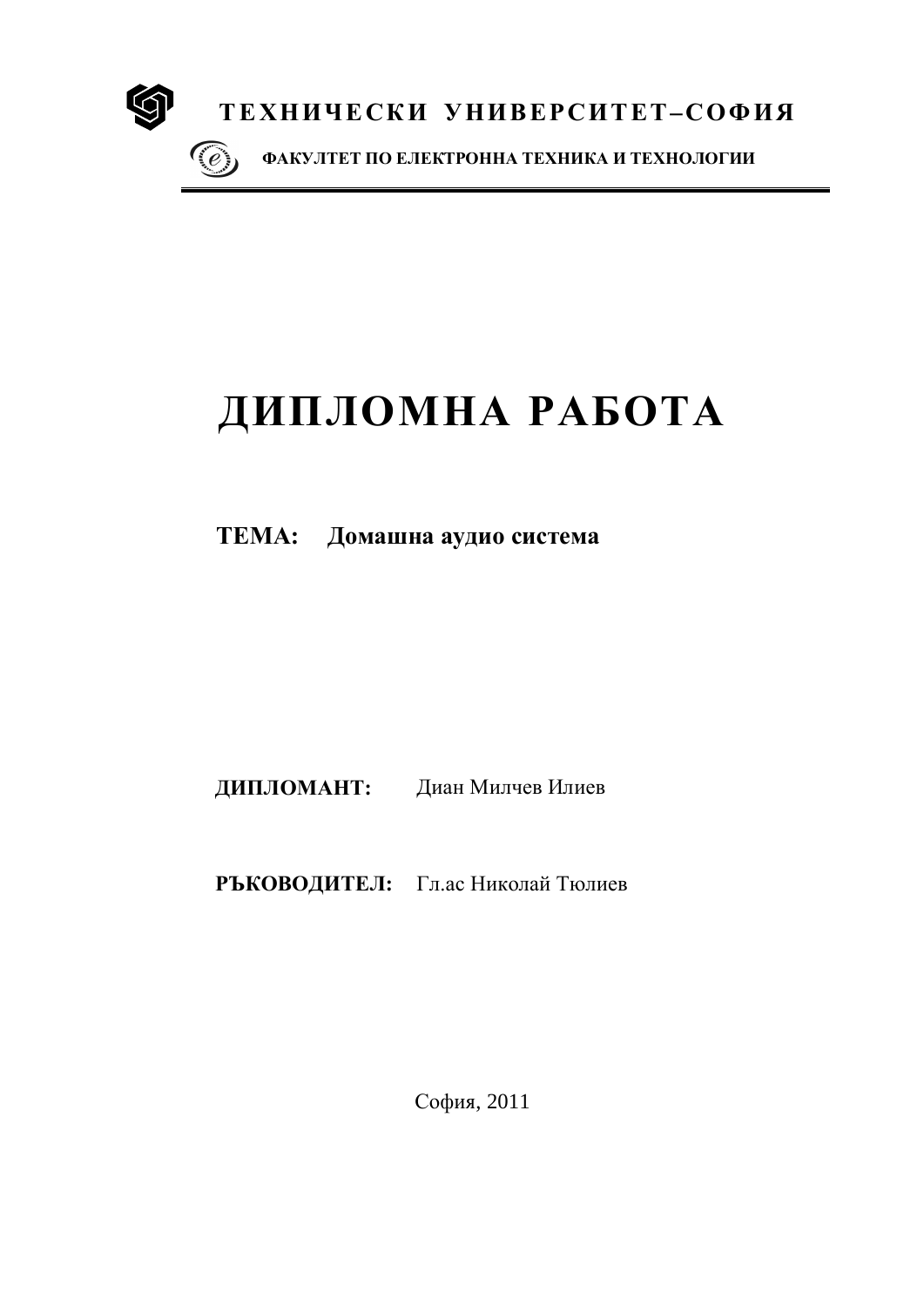## Съдържание

| Глава          |                                        | Страница       |
|----------------|----------------------------------------|----------------|
| $\mathbf{1}$   | Увод                                   | 3              |
| $\overline{2}$ | Литературен обзор                      | $\overline{4}$ |
| 3              | Избор на метод и блокова схема         | 7              |
| $\overline{4}$ | Проектиране на системата               | 12             |
| 5              | Проектиране на програмното осигуряване | 40             |
| 6              | Заключение - анотация                  | 48             |
| 7              | Списък на използваната литература      | 50             |
| 8              | Приложения                             | 51             |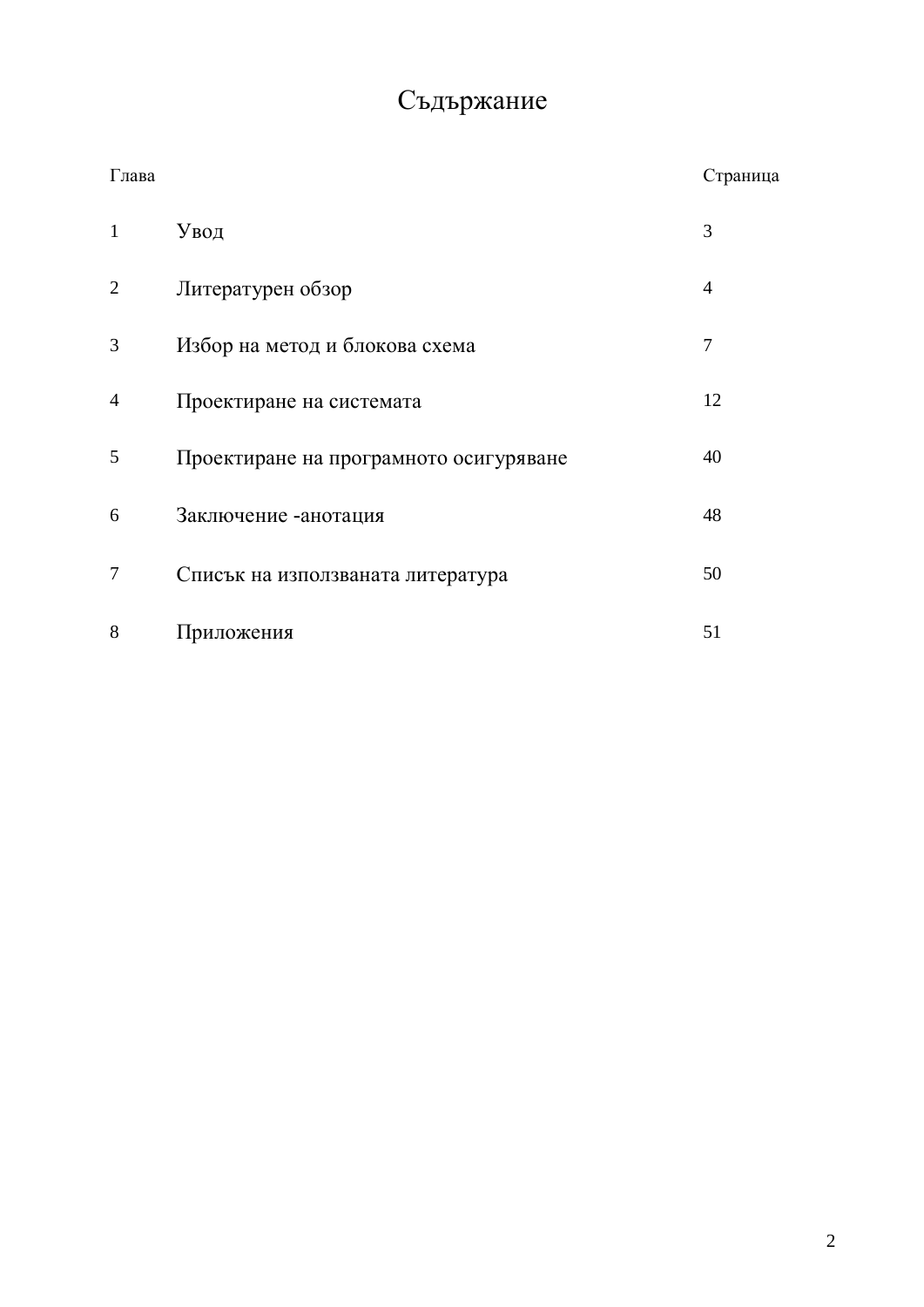## ${\bf y}_{\bf B0}$ л

Музиката е вид изкуство, в който средството за изразяване е звука. Създаването, изпълнението, значимостта и дори определението за музика варира в различните култури, както и в зависимост от социалния контекст, но в общия случай възпроизвеждането ѝ цели да се изрази от изпълнителя, и предизвика у слушателя, съответна емоционална реакция. За постигането на съответния ефект, се поставят различни изисквания към звуковъзпроизвеждащата техника, които за различните случай са специфични и доста различни, а понякога дори напълно несъвместими. При професионалната техника за звуковъзпроизвеждане, всяко едно специфично изискване се решава индивидуално според системата и нейното предназначение. Това прави системите изключително качествени, ефекта от тяхната работа е силно подчертан и осезаем, но също така силно повишава и цената им, което пък ги прави неподходящи за масовия потребител.

От друга страна са създадени и доста системи за звуковъзпроизвеждане в домашни условия. Те притежават универсалност, която ги прави подходяща за голям брой потребители, но за сметка на тази универсалност е занижен ефекта който трябва да предаде възпроизвежданата музика.

Вземайки под внимание универсалността на масовите звуковъзпроизвеждащи системи и персоналното възприемане на възпроизвежданата музика от слушателя, достигаме до един конкретен проблем - как да се създаде звуковъзпроизвеждаща система, която да притежава универсалността на системи за масова употреба (респективно да запазва относително ниската цена и малките размери) и същевременно да ѝ придадем индивидуалност, която да позволява постигането на максимален ефект от възпроизвежданата музика за отделния човек.

В контекста на персонализирането на звуковъзпроизвеждащите системи допълнително стоят въпроси за подсилване на ефекта на музиката, посредством пространствено разположене на високоговорителите,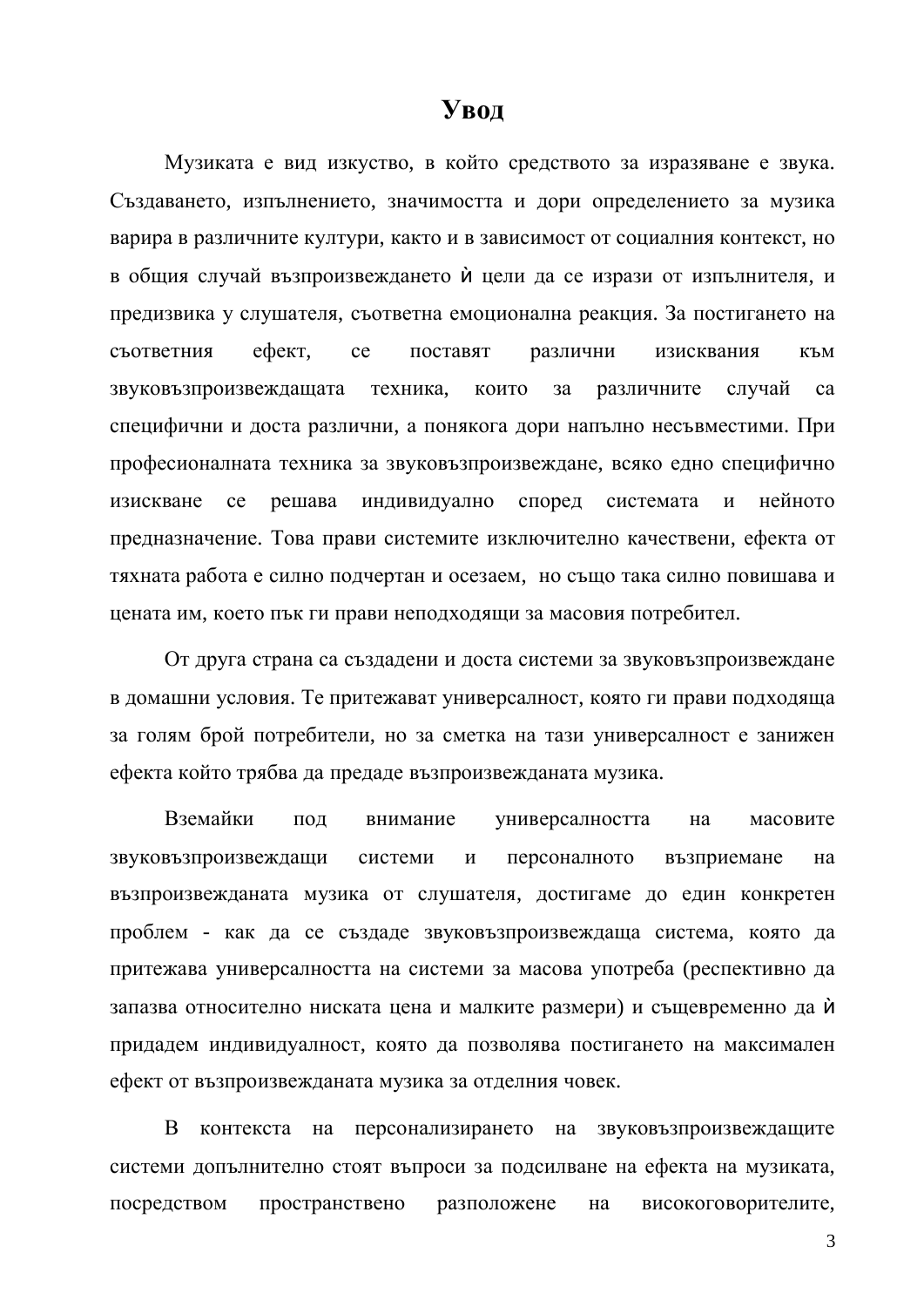балансирането на нивото на звука който отделните говорители възпроизвеждат, добавяне на светлинни и други ефекти.

Разработването на настоящия проект ще бъде насочено към създаването на система, която да представлява възможно балансирано решение на изложените по-горе проблеми.

## **Литературен обзор**

Днес на пазара съществуват голям набор от разнообразни звуковъзпроизвеждащи и мултимедийни системи, които могат да бъдат разделени на две големи групи - професионални и битови.

Професионалната техника е строго специализирана, доста сложна за монтаж и управление, със значителна мощност и цена, но и с много високо качество. Тя е и строго специализирана за различни цели и често изисква специализирано обучение за работа с нея. Така макар и с високи качественни характеристики, професионалната техника е крайно неподходяща за употреба в домашни условия.

Домашните системи за звуковъзпроизводство от своя страна са много разнообразни и се свеждат до няколко основни подгрупи:

- Системи за звуковъзпроизводство от персонален компютър предимно съставени от многоканални усилватели с малко опции за контрол и настройка и съдържащ главно усилвателни схеми за 2 или повече канала. Източникците на сигнали са аналоговите изходи на персоналните компютри. Сред най-известните производители на този тип системи са имена като Creative Labs, JBL, Logitech и др.
- Системи за домашно кино комбинирано възпроизвеждане на картина и звук, най-често с повече от 2 звукови канала. Разполага с по-богата опция за настройка и управление. Източници на сигнал са основно цифрови носители, но понякога се оставят и външни входове за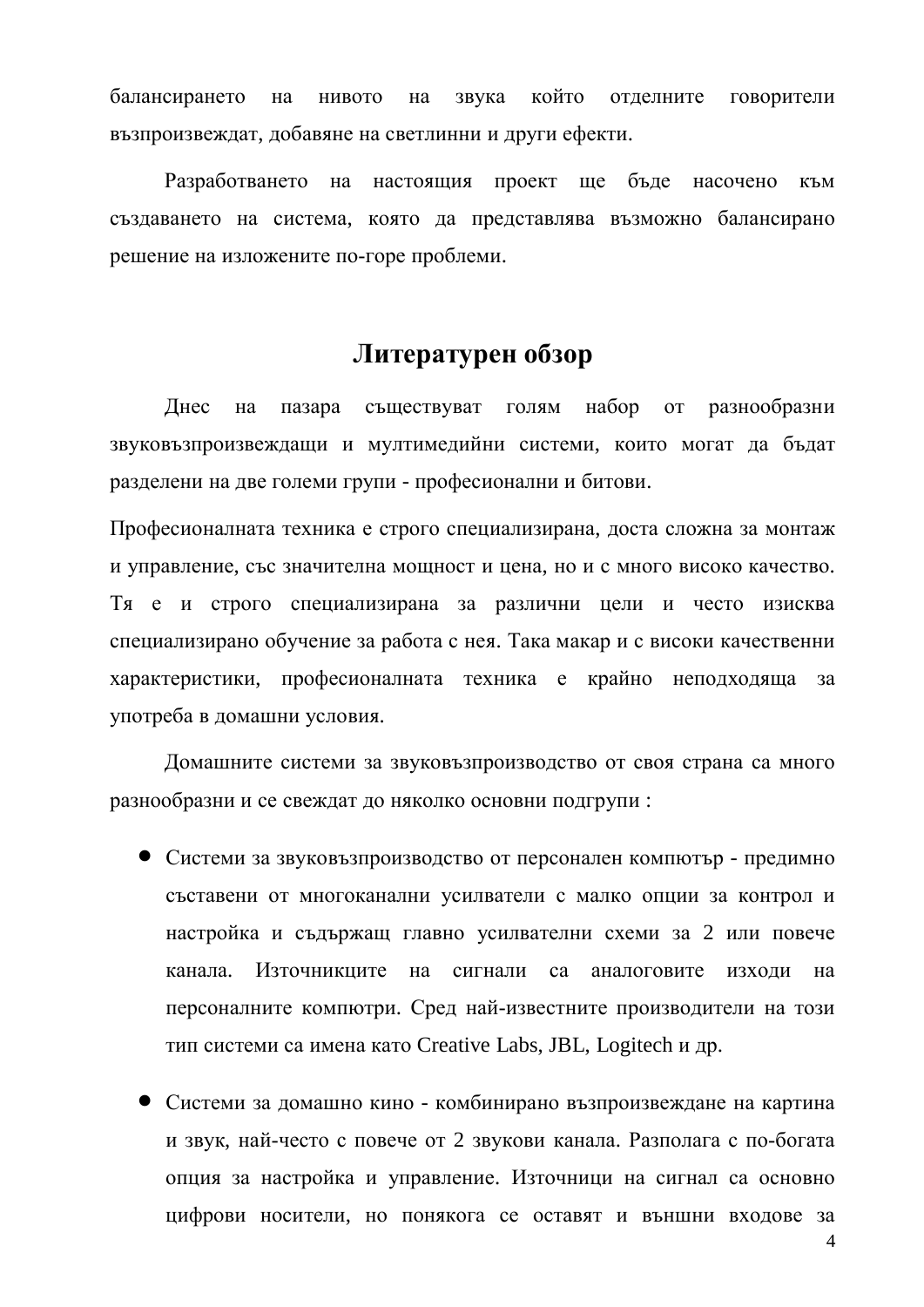аналогов сигнал. По големи производители на такава техника са Sony, Samsung, LG и др.

- Аудио уредби системи създадени с цел звуковъзпроизводство в домашни условия, често реализирани с 2 звукови канала допълнително филтрирани на няколко честотни ленти, добри интерактивни възможности, относително висока мощност спрямо останалите битови системи, и широк набор от източници на звук - аналогови и цифрови. Тук като водещи производители се налагат Pioneer, Yamaha, Sony, LG и др.
- Мултимедийни системи това са сложни комплексни системи за възпроизвеждане на звук, картина и видео. При този тип системи се отдава сериозно внимание на видеовъзпроизводството - голям набор от формати за четене, широк набор от разделителна способност на картината - като през последните години масово се интегрира и т.нар Full HD формат (1080p), а все по-често и подсистеми за триизмерно кино. Самата звуковъзпроизвеждаща подсистема е слабо променена от вече наличната в системите за домашно кино и много често дори е с доста по-ниски показатели, тъй като се разчита на звуковъзпроизвеждащата способност на телевизори и други системи, към които се свързват. Водещи производители на такива системи са отново Sony, Samsung, LG и др.
- Портативен аудио плеър това са системи за звуковъзпроизводство с изключително малки размери и мощност, предназначени за възпроизвеждане на звук от цифрови източници - най-често флаш памет вградена в тях и захранени посредством батерия. Целта на тези устройства е да може потребителят да слуша музика на места където е трулно, непрактично, или дори забранено пренасянето и използването на други аудио системи - например в парка, в офиса или автобуса. Малката изходна мощност, която осигуряват обикновено е достатъчна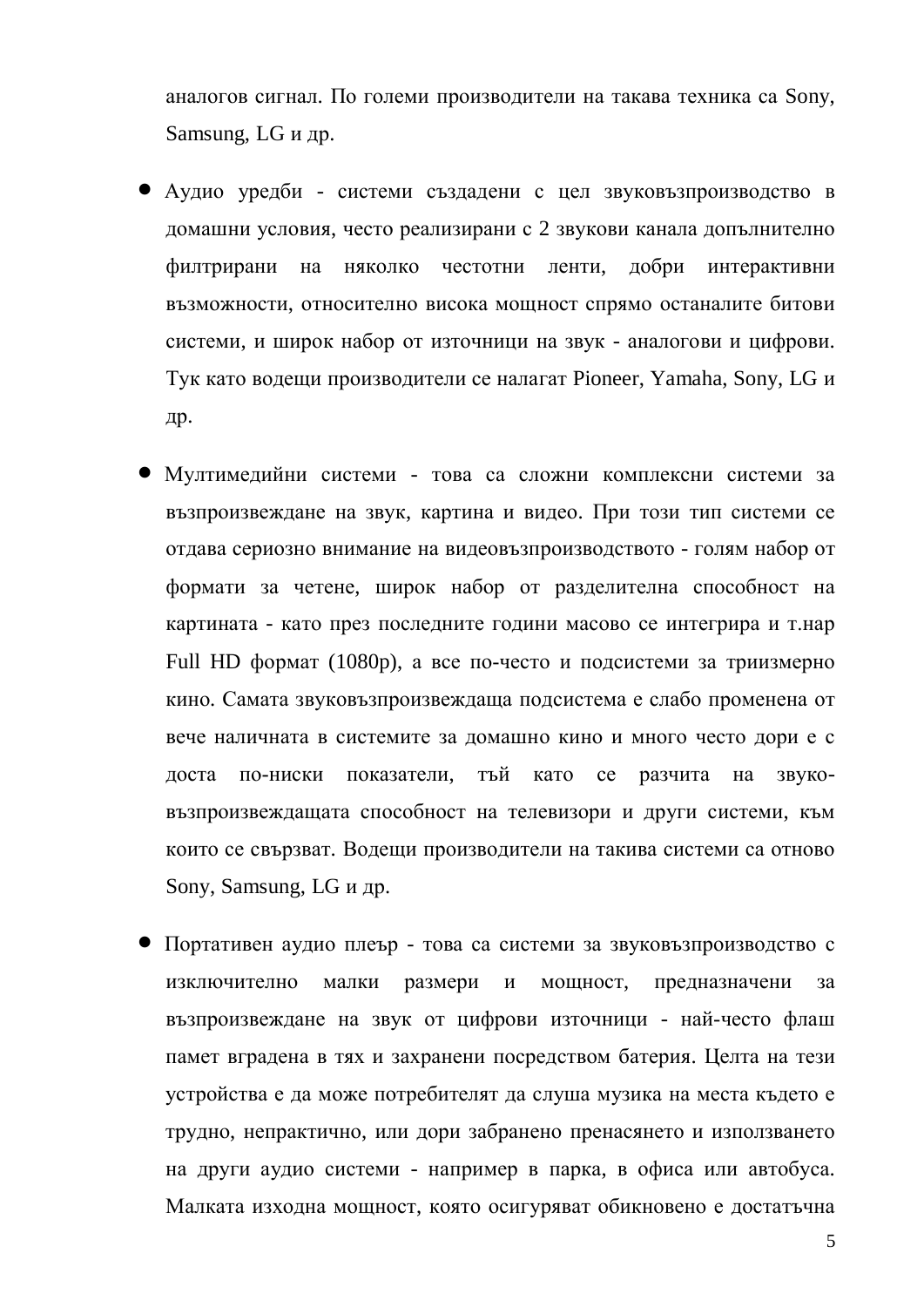за да бъдат натоварени със портативни слушалки, но е крайно недостатъчна за по-големи товари. Тяхната преносимост и възможността им да възпроизвеждат цифрови аудио файлове им придава едно допълнително преимущество, което не беше предвидено от дизайнерите на тези устройства първоначално, но беше открито от потребителите и започна да се използва доста масово, а именно - тези устройства се оказаха доста подходящ източник на сигнал за голяма част от останалите аудио системи. Поради тази причина производителите и на едните и на другите започнаха да добавят интерфейси, и цифрови и аналогови, които да направят системите съвместими. Най-известните производители на такъв тип устройства са компании като Apple inc., Creative Labs, TEAC, Sony, а все по-често такива устройства се вграждат в мобилните телефони и смартфоните.

Домашните системите за звуковъзпроизвеждане рядко разполагат със системи за допълнително засилване ефекта на музиката. Малкото такива найчесто са различни видео алгоритми вградени в работата на мултимедийните системи и на системите за домашно кино.

За профсионални и полу-професионални цели са разработени разнообразен набор от прожектори и лазерни устройства за светлинни ефекти. Те обаче са твърде неподходящи за използвнето им в домашни условия. Малкото такива налични на пазара модели за домашна употреба са по-скоро дизайнерска поръчка, отколкото масово произвеждани системи.

Други типове ефекти използвани в професионалните области пък са неподходящи и дори опасни за използване в домашни условия - такива например са димните и пиро ефектите. Такива системи са изключително скъпи и изискват не само специално обучение за боравене с тях, а дори специално разрешително. Такива системи, макар и доста ефектни, са забранени за употреба в домашни условия, поради което не се произвеждат.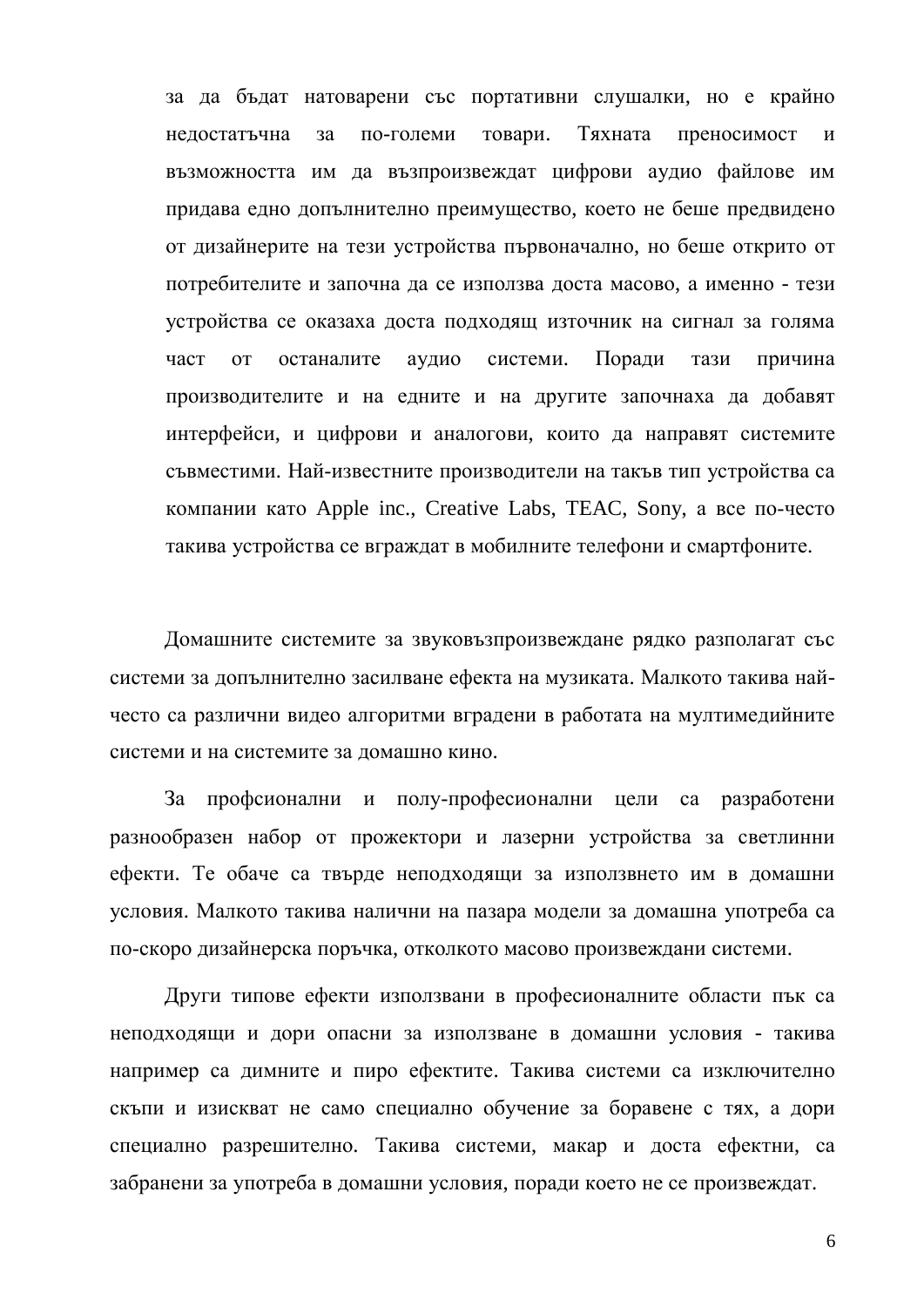Като цяло обаче системите за домашни шоу ефекти не са много популярни за използване в домашни условия. Причина от части е високата им цена и това, че в домашни условия те не се използват често - няколко пъти годишно например. Това до голяма степен пречи на развитието на системите в тази област и ги поставя по-назад в списаците на инженери и потребители, като същевременно нишата за реализиране на идеи остава свободна. Това дава възможност за развитието на т.нар. 4D кина. При тях освен прожектирането на 3D филми в киносалоните се добавят и допълнителни ефекти, които подсилват преживяването от филма - движещи се седалки, дим, вятью и други.

## **Избор на метод и блокова схема**

Разглеждайки отново основния проблем и решенията, които съществуват на пазара достигаме до няколко основни параметри. Те подсказват и възможните решения при разработването на системата за звуковъзпроизвеждане, тема на този проект. За краткост по-надолу ще я наричам просто "системата":

- 1. Системата трябва да може да бъде персонализирана според желанията на потребителя, без това да оказва значително влияние върху цената ѝ.
- 2. Трябва да разполага с поне 6 звукови канала за осигуряване пространственият ефект на звука - подобно на системите за домашно кино.
- 3. Да има голям избор от източници на сигнал и съвместимост с лесно преносимите такива - подобно на аудио уредбите.
- 4. Да разполага с голям набор от интерактивни възможности, позволяващи на индивидуалния потребител да комуникира с vстройството по най-удобния за него начин (заимстваме от мултимелийните системи).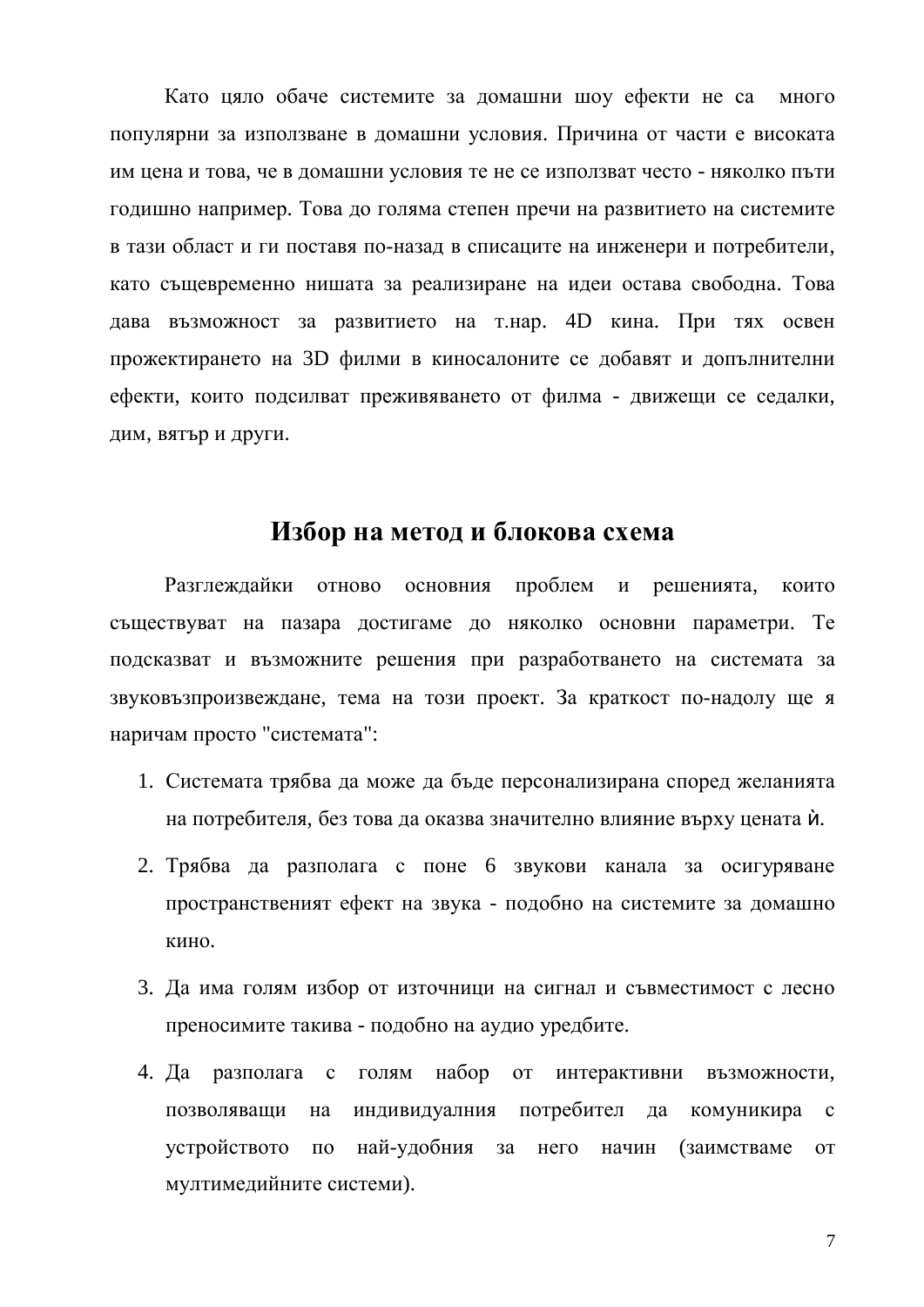- 5. Да разполага с възможност за интегриране на допълнителни шоу ефекти, които да допълват и подсилват ефекта от слушаната музика, подобно на скъпата професионална техника.
- 6. Системата трябва да е гъвкава и лесна за употреба и интегриране към компютърните системи в къщи, като същевременно може да работи напълно независимо от тях.
- 7. И накрая, но не на последно място защитни свойства на системата. Тъй като с нея ще работят потребители, от които не се изисква да имат специализирани технически умения и познания, то системата трябва да има интегрирани защити, които да я предпазват от трайни повреди.

Анализирайки така поставените изисквания за системата се вижда, че изграждането ѝ като затворена система, с много възможности за пренастройка и персонализиране е крайно неподходящо. Работейки в тази насока ще достигнем постиженията на относително скъпите аудио уредби, и добавяйки решенията на другите проблеми ще достигнем до цени на крайната система многократно надвишаващи средния бюджет на потребителите. Причината за високата цена на аудио-системите е именно богатия асортимент от интегрирани опции за персонализация на системата така тя става по-подходяща за голям кръг от хора. На практика хората плащат за функции, които почти не ползват. Веднъж след като са намерили подходящите за тях настройки, потребителите рядко ги променят, което прави богатия асортимент от опции излишен.

Това насочва разработването на системата като отворена система от модулен тип. Така подобно на персоналните компютри, потребителите ще имат възможност да добавят модули изградени спрямо личните им предпочитания, които да включат към системата си, без да им се налага да плащат за опции, които няма да използват. Частично подобна концепция се забелязва в цялостната гама на продуктите на Creative Labs. Като водещ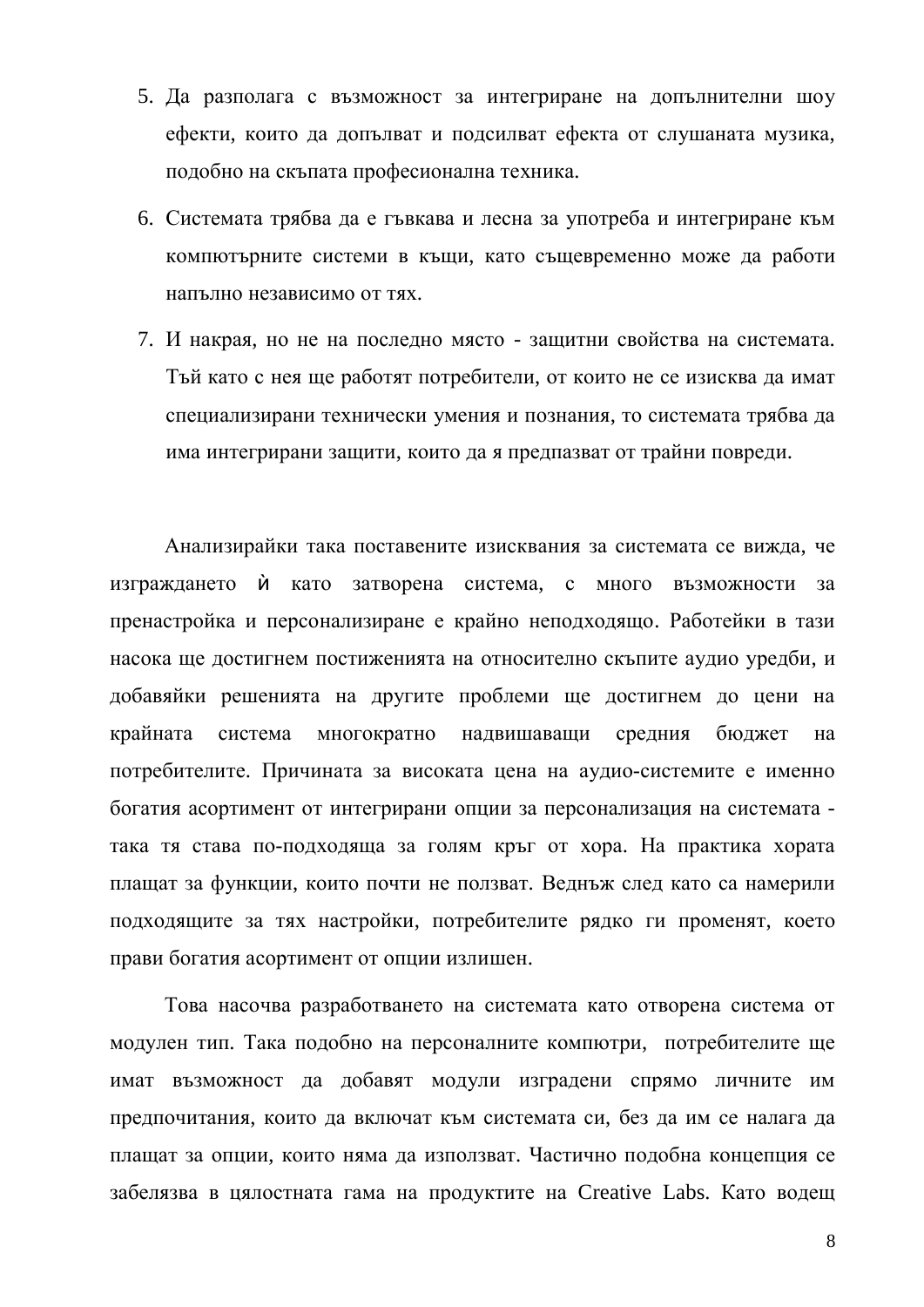производител на звукови карти за персонални компютри и системи за звуковъзпроизводство от персонален компютър, Creative Labs дават възможност на потребителите да превърнат персоналния си компютър в персонална домашна аудио система с богат набор от опции за управление, комуникация с други устройства и опции за източник на звук. Техните звукови карти разполагат с изключително мощни звуковъзпроизвеждащи опции, като някой от тях (Sound Blaster X-Fi Titanium series) разполагат с допълнителни устройства свързани със звуковата карта. Тези устройства дават възможност за локално и дистанционно управление на звука. Концепцията им като цяло предлага почти неограничени възможности за комбинация, но използването на персонален компютър като платформа за система за звуковъзпроизводство не излиза евтино.

Проектиране на системата като отворена система от модулен тип налага разделянето на модулите в системата на две основни категории задължителни и избираеми.

Задължителните модули са тези, които ще бъдат монтирани като неразделна част от устройството. Те са от жизнено значение за безопасното и правилно функциониране на системата:

- Централния управляващ контролер (ЦУК) реализира управляващите алгоритми, настройките на системата и комуникацията с потребителя.
- Интерфейси за контрол и управление клавиатура, приемник за дистанционно управление, интерфейси към персонален компютър и за преинсталиране на управляващия софтуер.
- Входни и изходни аналогови интерфейси.
- Аудио процесори управление нивото на входния сигнал, смесване и тон-корекция.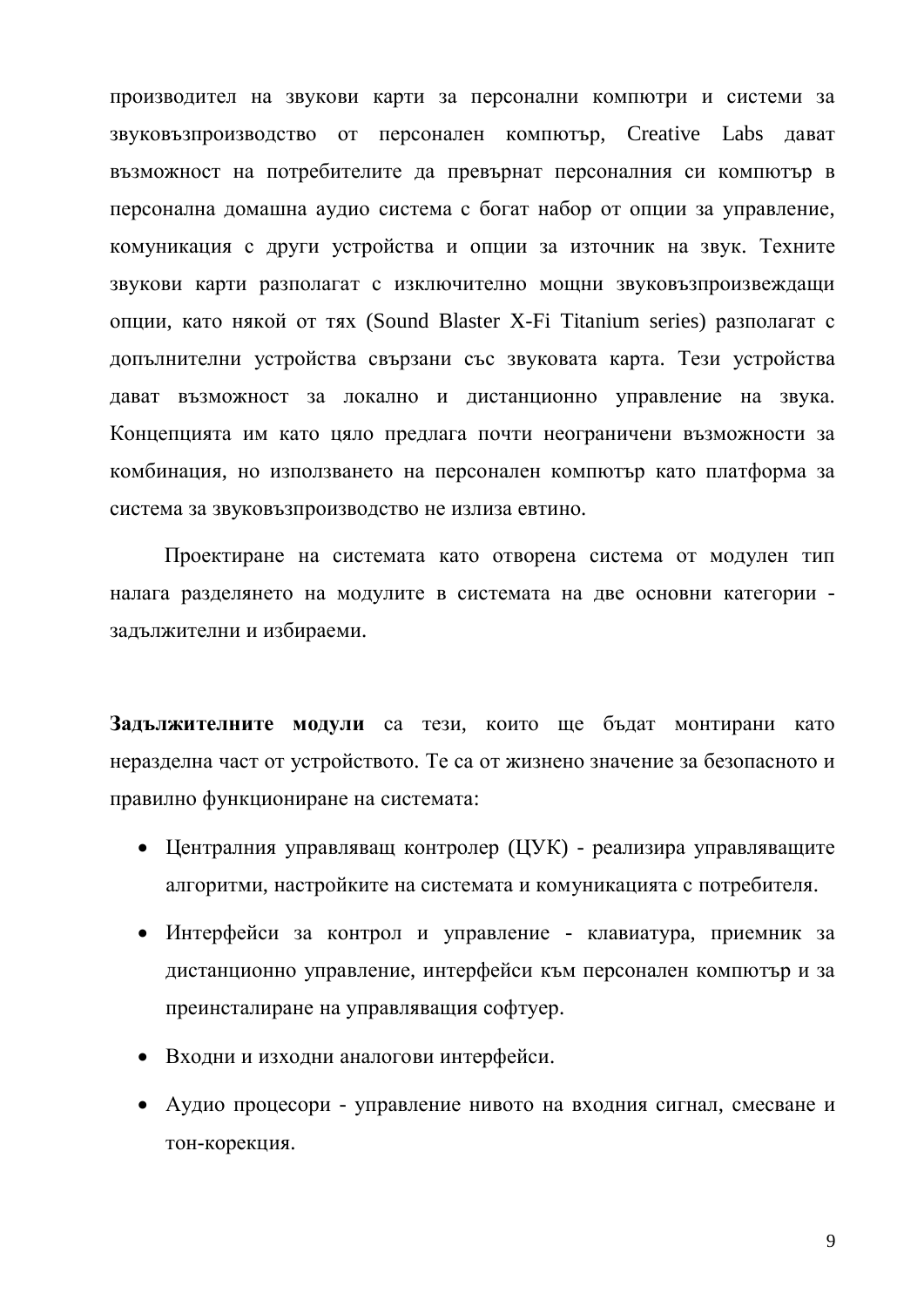- Течно-кристална, светодиодна и/или друга индикация за комуникация с потребителя.
- Схеми изграждащи защитите и самоуправлението на системата.
- Мониторни усилватели малък усилвателен блок изграден от интегрални усилватели. Целта на този блок е да може системата да функционира нормално, дори когато няма включен усилвателен модул (описан е по-надолу). От своя страна включването им няма да повиши цената на системата чувствително, но ще даде възможност на потребителите да използват устройството пълноценно както в случай на повреда, отказ или отсъствие на основния усилвателен модул, така и като помощен усилвателен блок за допълнителна мощност.

**Избираемите модули** са тази част, която предлага богатото разнообразие на персоналните системи. Тук могат да влезнат в употреба практически всякакви модули - от специално изработени за определени цели подсистеми, с или без управление от ЦУК, пряко участващи в обработката на аналоговия сигнал или с напълно различно предназначение.

Такива модули са например:

- Усилвателен модул един от най-критичните и деликатни модули в системата. Разнообразието на аудио усилвателите е толкова голямо, че би било напълно против концепцията на системата да се ограничи като задължителен модул. Това е причината в системата да има вградени само мониторни усилватели, като се остави възможност за добавяне на външен усилвател. Предпочитанията на хората тук варират в огромна степен. Едни предпочитат усилватели с минимални размери и цена предлагани от интегралните мощни усилватели. Други залагат на специално изработени транзисторни и лампови усилватели с прецизна настройка и високо ниво на качество на звука.
- **FM приемен модул**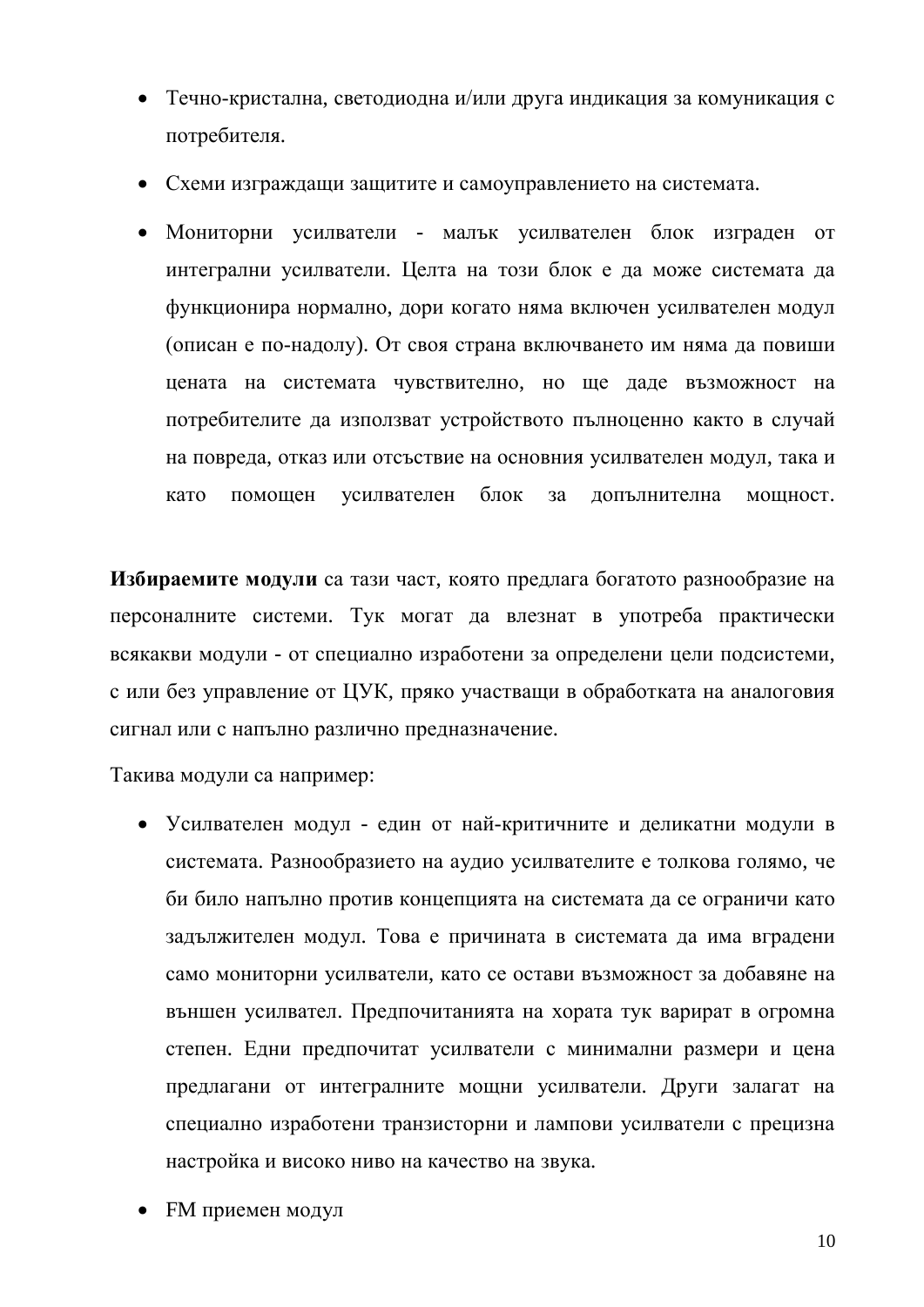- Модул за четене и възпроизвеждане аудио и/или видео от цифрови източници (mp3/mp4 плеъри) с управление през ЦУК
- Модули за цветомузика и други шоу ефекти
- LAN модули за управление и работа през локални мрежи
- Резервно захранване може да не се интегрира за да се намали цената, или да се избере различен тип според вида на резервния източник, опции за презареждане и тегло.
- $\bullet$   $\Box$ pyru

Задължително избираеми са тези модули, без които системата не може да функционира нормално. Те не могат да бълат интегрирани в системата като избираеми модули поради спецификата на тяхната функция или като задължителни - поради разнообразието от възможности за избор. В тази категория е:

• Захранващият блок - Избираемите опции тук са много: захранване от акумулатор; импулсно или трансформаторно мрежово захранване; с допълнителни защити срещу пикови напрежения; допълнително филтриране на захранващото напрежение. Мощността тук също е фактор, който зависи от вида и броя на интегрираните избираеми модули.

На фигура 1. е представено графично обобщена блокова схема на системата, както и типа на връзките между отделните блокове. На нея с различните цветове са отбелязани типа на блоковете според класификацията направена по-горе. Със зелен цвят са отбелязани задължителните за системата модули. Синият цвят е за избираемите, а червения за задължително избираемите модули (захранването).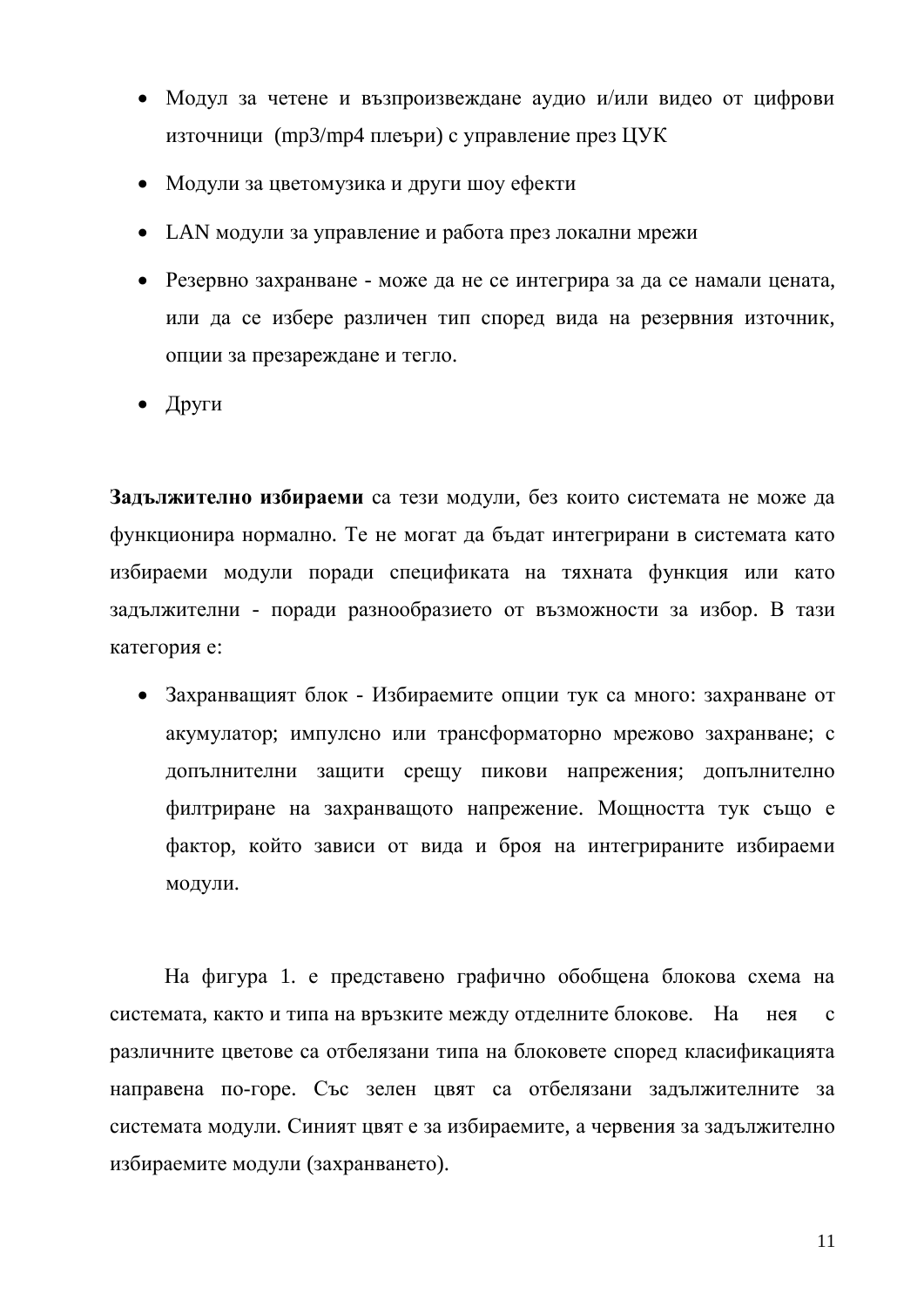

 $\Phi$ иг. 1. Блокова схема на системата

Връзките между блоковете също са от различен графичен вид, съобразно типа на сигналите по нея. Непрекъснатата линия показва, че връзката е от аналогов тип. Прекъснатата с точка линия, че сигналите са от дискретен тип, а прекъснатата линия отразява захранващите шини.

## Проектиране на системата

Поради характера на системата и съгласно параметрите на заданието за проектиране, изграждането на отделните блокове на системата ще бъде организирано на няколко етапа.

Първият етап включва изграждането на задължителните елементи на системата. Характера на централния управляващ контролер и критичността му за системата не позволяват той да бъде избран първоначално. Поради това, първо ще се изградят схемите на останалите задължителни модули, които от своя страна ще зададат основните изискванията за ЦУК.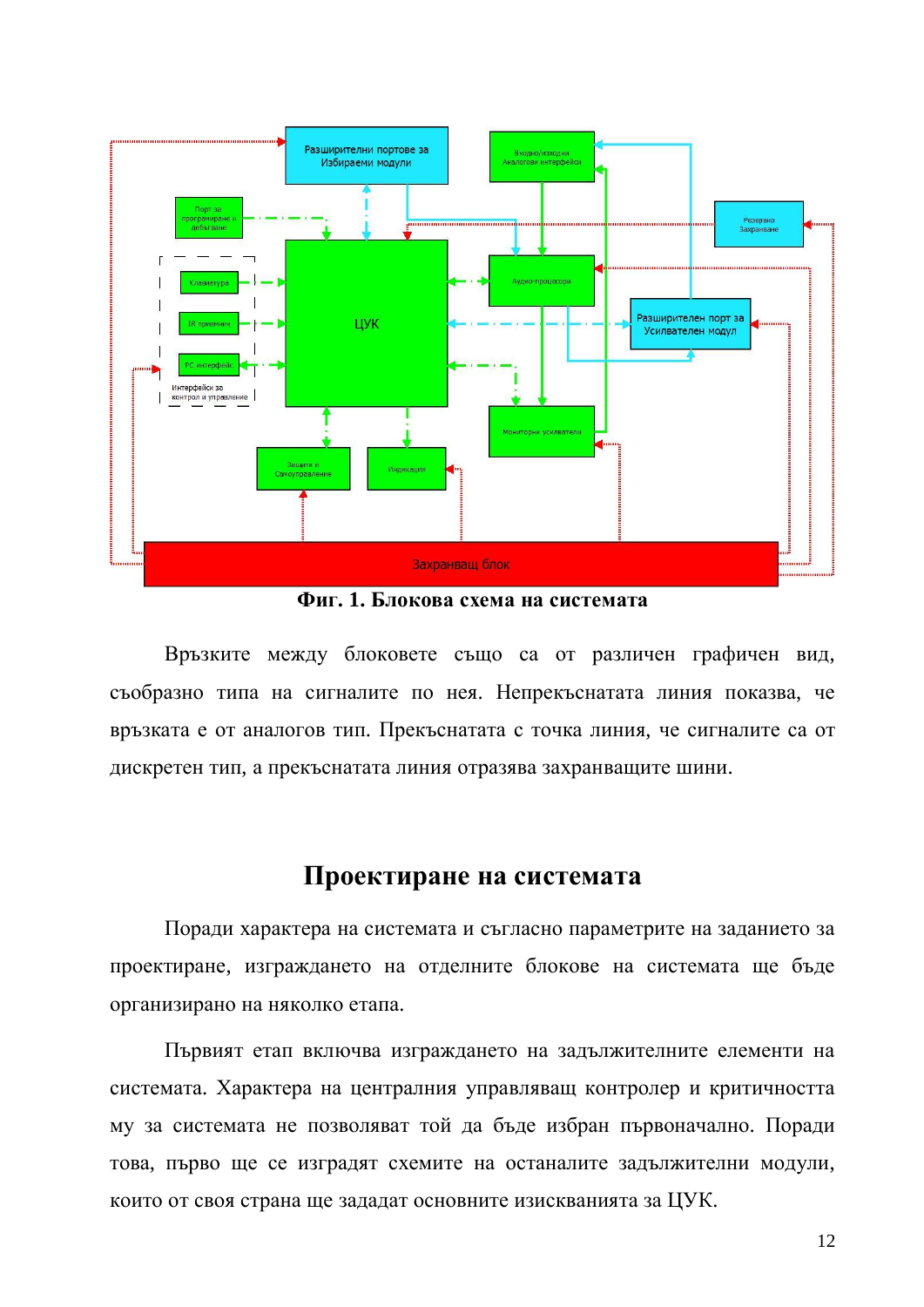Като следваща стъпка ще бъде изграден блока на избираемия елемент заложен в заданието на проекта - цветомузикалния модул, и ще се установят допълнителни изисквания към ЦУК.

След обобщаване на основните изисквания, ще се направи анализ за необходимите параметри, които биха били нужни на системата за да поддържа богат набор от избираеми устройства и ще се обобщят като допълнителни изисквания за избор на ЦУК.

След като се обобщят критериите за необходимия контролер, ще бъде направено проучване за най-подходящ такъв. След това ще се избере и контролера който ще бъде използван.

Последния етап включва избор на захранващ модул, с параметри зададени от изградената до тук система.

#### $A$ удио процесорен блок

Този блок трябва да изпълнява няколко основни функции свързани с обработката на аудио-сигнала:

- На първо място той трябва да може да управлява няколко отделни аудио канала за да може да се постигне пространствен ефект на звука. Такъв ефект успешно може да се постигне чрез интегриране на 6 сигнални канала в т.нар. 5.1 система.
- Относно възможностите за управление на каналите, този блок трябва да може да осигурява:
	- o Контрол върху амплитудата на сигнала
	- **o** Баланс на нивото на сигнала между левите и десните канали
	- **o** Баланс на нивото на сигнала между предните и задните
	- о Баланс на нивото между нискочестотния и централния говорител.
- Този блок трябва да може да осигурява и тон-корекцията на сигнала. Подходяща за случая е базова 3-лентова тон-корекция. В случай, че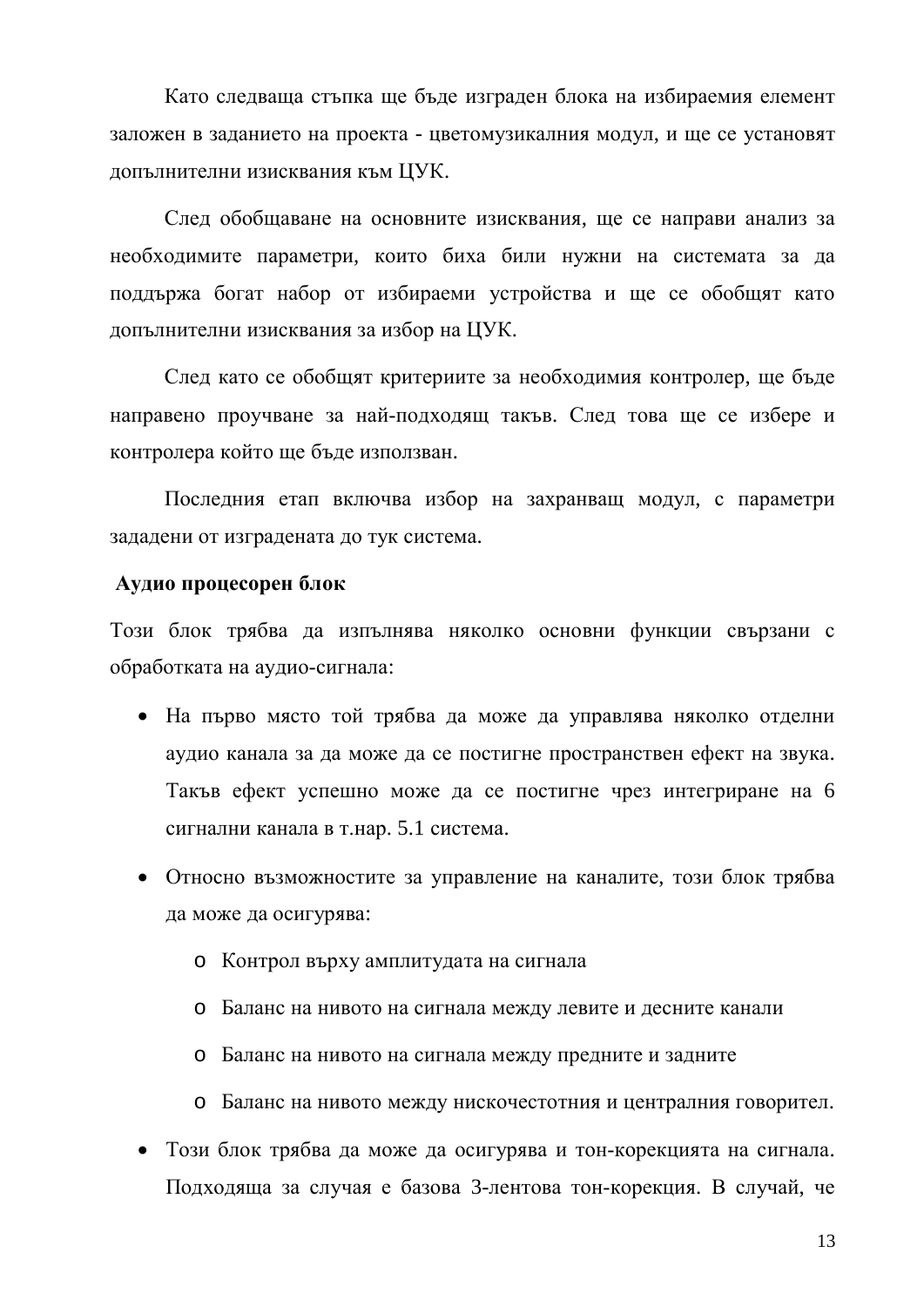има изискване от потребителя за сложна многолентова тон-корекция, такава би могла да се проектира и интегрира към системата посредством разширителните портове за допълнителни модули. За тази цел трябва да се осигури вход на сигналите след тон-коректора.

- Друго изискване към този блок е да може да смесва по подходящ начин каналите, така че да може да се използват и 6-те канала дори и в случаите, когато входния сигнал е стерео или дори моно.
- Управлението на този блок ще бъде подчинено на ЦУК, поради което е необходимо той да е съвместим със стандартните вътрешношинни интерфейси - SPI,  $I^2C$ , и т.н.

На пазара се предлага голямо разнообразие на аудио процесори управлявани със стандартни интерфейси. След направено проучване се оказа, че при тези от тях които поддържат 6 и повече канала с един чип, цената е доста висока, а голяма част от параметрите - тонкорекция, брой входни източници на сигнал, прехвърляне на смущения между линиите, и т.н. са силно занижени и съответно съотношението цена/параметри е незадоволително за проекта. Решение на проблема беше намерено чрез вариант аудио процесорният блок да е изграден от 3 еднотипни стерео аудио процесора. Подходящ за целта на проекта - според необходимите качества и параметри, цена, и достъпност - се оказа аудио процесорът ТDA7439. В подходяща комбинация на свързване на 3 аудио процесора от този тип се постигат всички от необходимите задължителни изисквания.

Тъй като този аудио процесор се управлява по  $I^2C$  интерфейс, това поставя и първото изискване към ЦУК - за да може всеки един от 6-те канала да има напълно автономно управление. Предвид факта, че базовите им адреси са едни и същи за 3-те аудио процесора, ЦУК трябва или да разполага с поне 3 I<sup>2</sup>C интерфейса или да се изгради синхронизираща схема за управление на аудио процесорите през един интерфейс. Този детайл ще бъде уточнен при избора на ЦУК.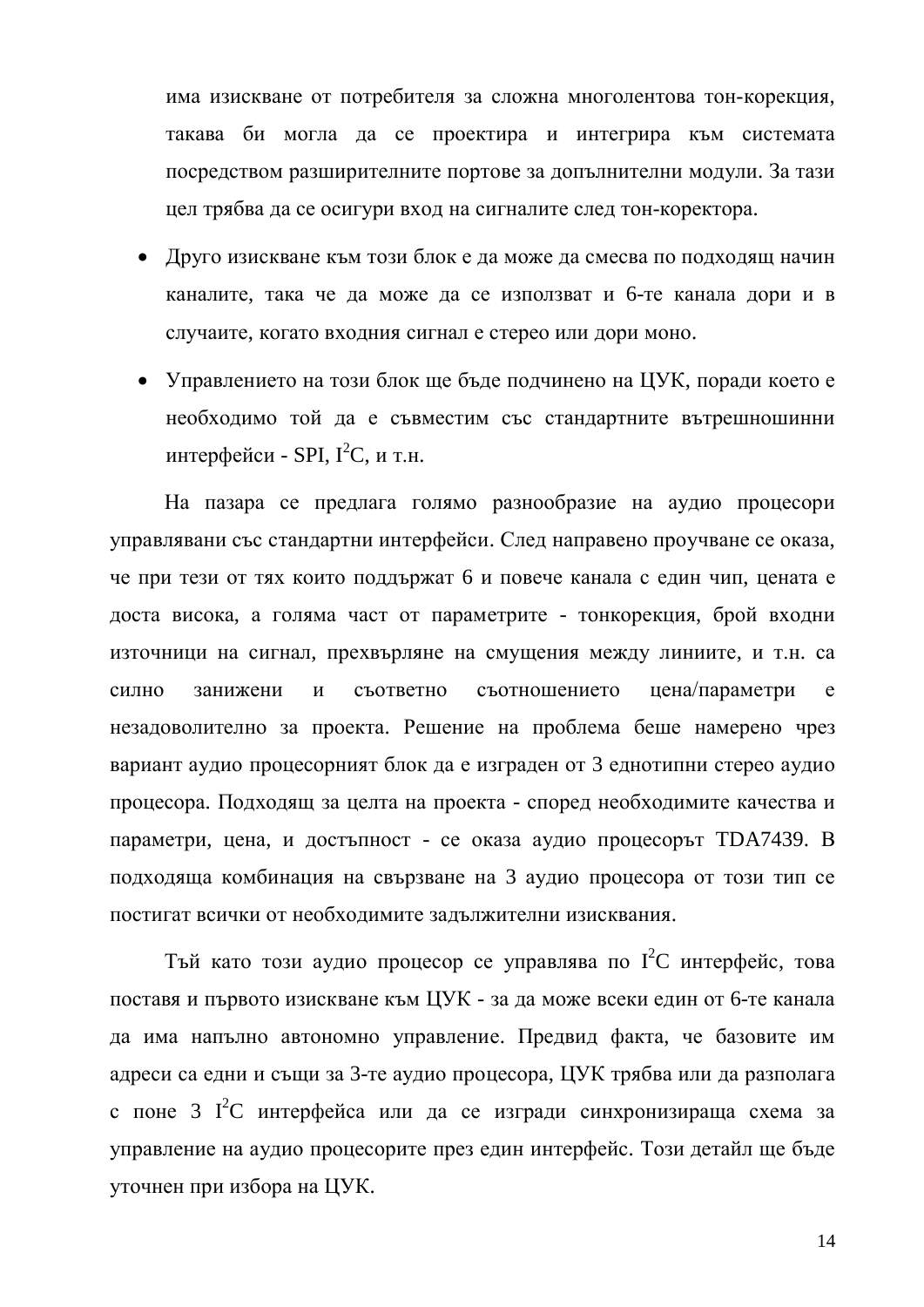Схемите на аудио процесорите и стойностите на допълнителните дискретни елементи са избрани и свързани според предписанията на фирмата производител.

Схемата на свързване на аудио процесорите в аудио процесорния блок е показана на фигура 2.



 $\Phi$ иг. 2. Схема на аудио процесорния блок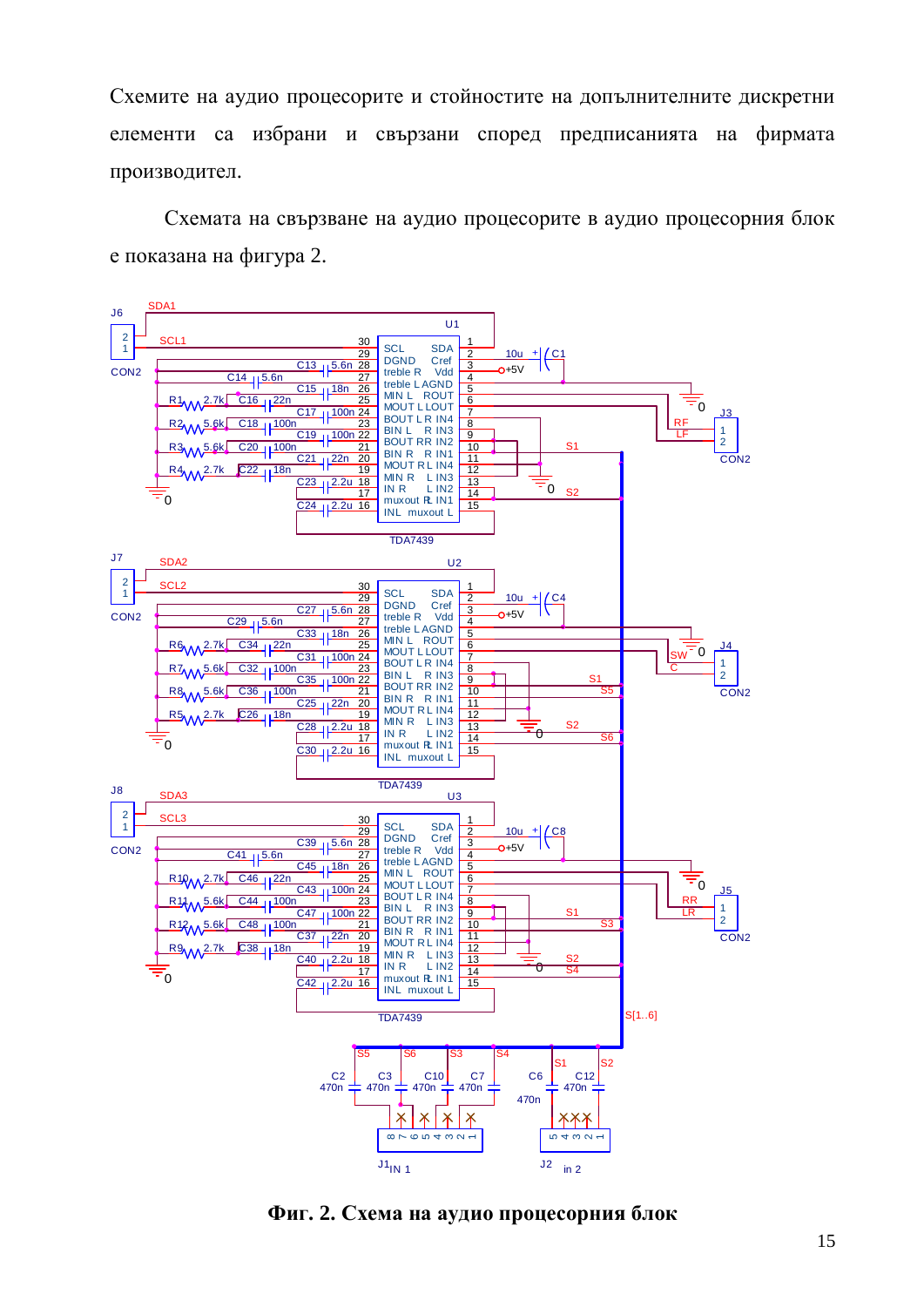Сигналите S1 и S2 са мултиплексирани посредством входния мултиплексор на аудио процесорите така, че да могат да изпълняват две функции: на предните ляв и десен аудио канал при работа на системата с 6 канален входен сигнал и като входни сигнали при работата на системата със стерео входен сигнал. Освен това S1 е свързан така, че да може да изпълнява функция на входен сигнал при работа на системата с моно режим.

Конекторите J6, J7 и J8 са въръзката на аудио процесорите с управляващите  $I^2C$  интерфейси на ЦУК.

Посредством конекторите J3, J4 и J5 се осигурява връзка на аудио процесорния блок с мониторните усилватели, разширителния порт за усилвателния модул и връзка от разширителните портове за избираеми модули.

#### **Блок мониторни усилватели**

Този блок изпълнява функцията на базов усилвателен блок. В случаите когато системата не притежава допълнителен усилвателен модул тези мониторни усилватели ще поемат основната функция на мощни крайни стъпала. За случаите, когато пък има интегриран допълнителен усилвателен модул, тези стъпала може да се използват като допълнителни усилватели - за повече мощност или за по-голям брой канали (при изграждане на системи от типа 10.2 или 22.2).

Характеристиките които този блок трябва да има се свеждат до няколко основни изисквания:

• Усилвателния блок трябва да е 6 канален, като два от каналите са с повишена мощност спрямо останалите (нискочестотния и централния канал). Това е необходимо за да се осигури плътността и "цвета" на възпроизвеждания звук.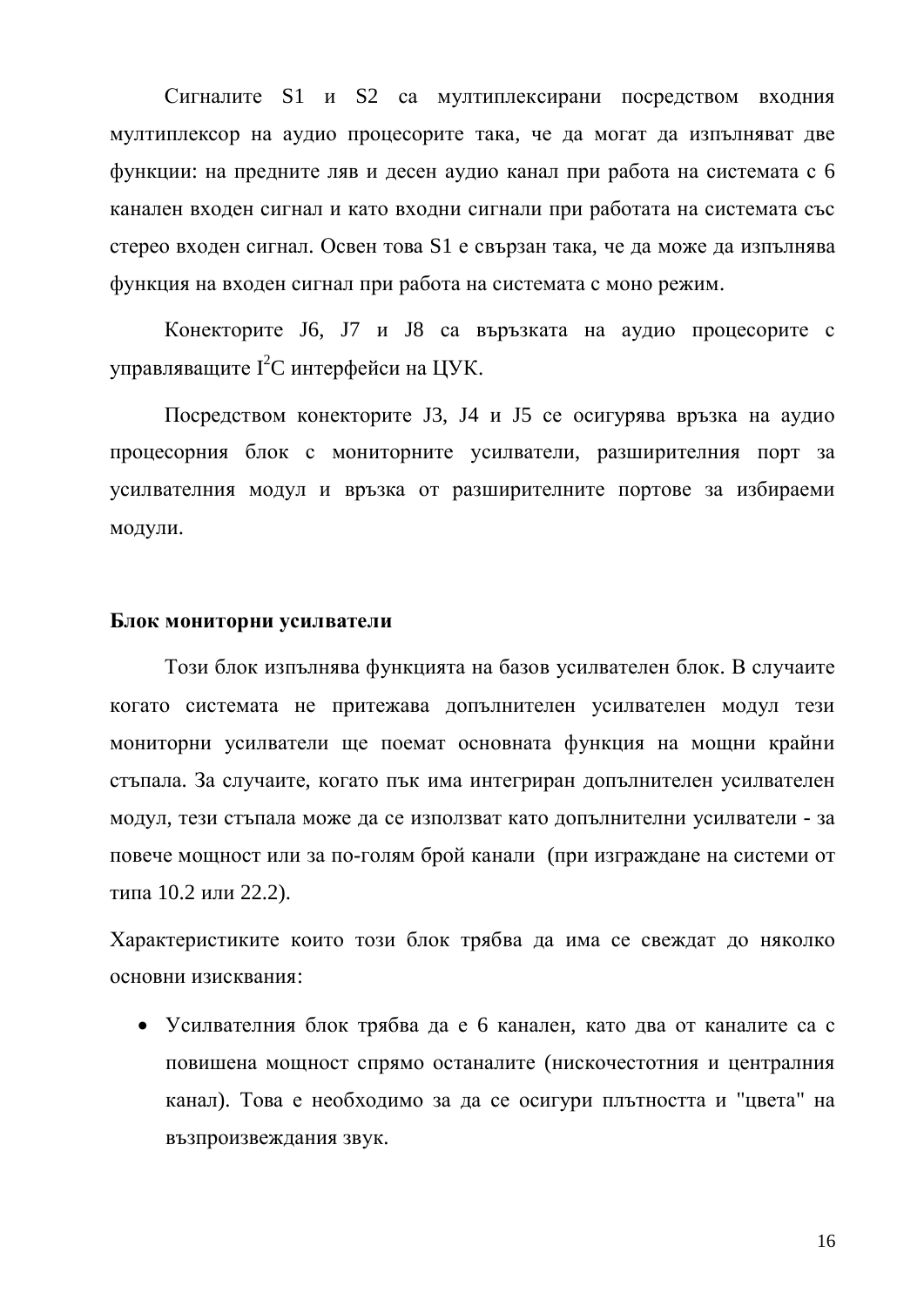- Усилвателите трябва да са на относително ниска цена, лесни за интегриране, с малък обем и добри качествени показатели (мощност, смущения, собствени защити, възможност за диагностика).
- Комуникацията с усилвателите трябва да е с подходящата логика, или да се изгради междинна такава за съвместимост, защото управлението ще е от ЦУК.
- Тъй като този блок ще е в непосредствена близост до ЦУК и останалата част от електрониката, е подходящо захранващото напрежение на усилвателите да е относително ниско. Това ще предотврати вероятността от попадане на високи напрежения върху нисковолтовата логика на контролните сигнали, като същевременно няма да наложи изграждането на сложни допълнителни системи за защита, които да повишат цената на системата.

Анализирайки изискванията за мониторните усилватели, се прави проучване за подходящите варианти за изграждането им.

Изграждането на мониторните усилватели като транзисторни усилватели на мощност може да осигури на системата много качествено звуковъзпроизвеждане, защото настройката на всеки елемент може да стане много прецизно. Проблемите в случая са, че системата става доста голяма като обем, трудна за интегриране и настройка. Самото проектиране на достатъчно качествен и мощен усилвателен блок с транзисторни схеми би отнело много време и ресурси, а освен това при този вариант всички защити и схеми за управление трябва да се проектират индивидуално. И не на последно място цената на използваните компоненти ще повиши доста цената на базовия модел на системата. Поради тези съображения, варианта с изграждането на блока като транзисторни усилватели отпада.

Варианта за използване на интегрални мощни усилвателни схеми на този етап е най-подходящия за изграждането на блока на мониторните усилватели. Тези схеми притежават добри качествени характеристики,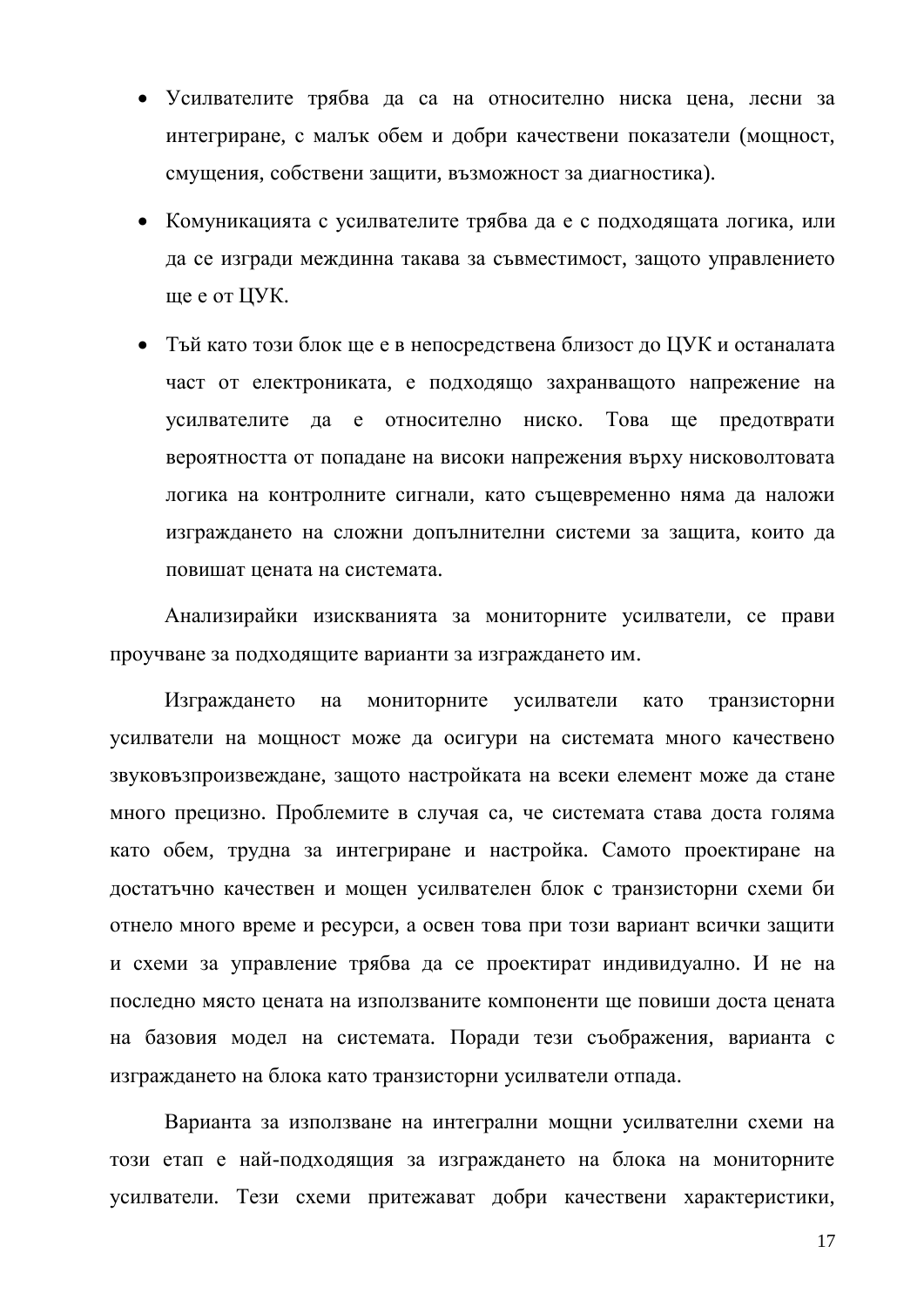интегрират се лесно, малки са като обем и цената им е относително ниска. Също така имат голям брой вътрешни схеми за защита.

След проучване за подходящи схеми - такива с ниско работно напрежение, диагностичен изход, възможности за управление, ниска цена, добри качествени характеристики и т.н., подходящи за целта се оказаха интегралните усилватели на мощност ТDA8510. Всяка интегрална схема поддържа 3 канала, като единия е с удвоена мощност, разполагат с диагностичен извод, защити от късо съединение на изхода и прегряване, 3 режима на работа, максимално работно захранващо напрежение - 18V.

В случая за да осигурим и 6-те аудио канала се налага използването на 2 интегрални схеми. Използването на 2 интегрални схеми означава повече място върху печатната платка, повече свързващи линии и т.н. Този избор обаче е направен не поради някакви ограничения, а напълно умишлено. Използването на 2 интегрални схеми има някой съществени предимства. Първото е, че дори при дефектиране на едната схема, другата може да функционира нормално. Друго предимство е разпределението на отделяната мощност - при 2 интегрални схеми практически мощността се разпределя върху 2-пъти по голяма площ, защото излъчена върху 2 точки на радиатора отдалечени една от друга, правят радиатора доста по ефективен, което пък спомага за използването на по-малък такъв.

Свързването на усилвателите и стойностите на дискретните елементи са съобразени с препоръките на производителя.

Изводите АМР1 и АМР2 са приспособени за работа с логическите нива на управляващите сигнали на ЦУК. Чрез тях се осигурява включването и изключването на усилвателите. Логическите транслатори са изградени като електронни ключове според препоръките на производителя на интегралните схеми и правилата известни от теорията [8] и [10]. Като изискване към ЦУК се поставя наличието на 2 извода конфигурирани като изходи (с общо предназначение).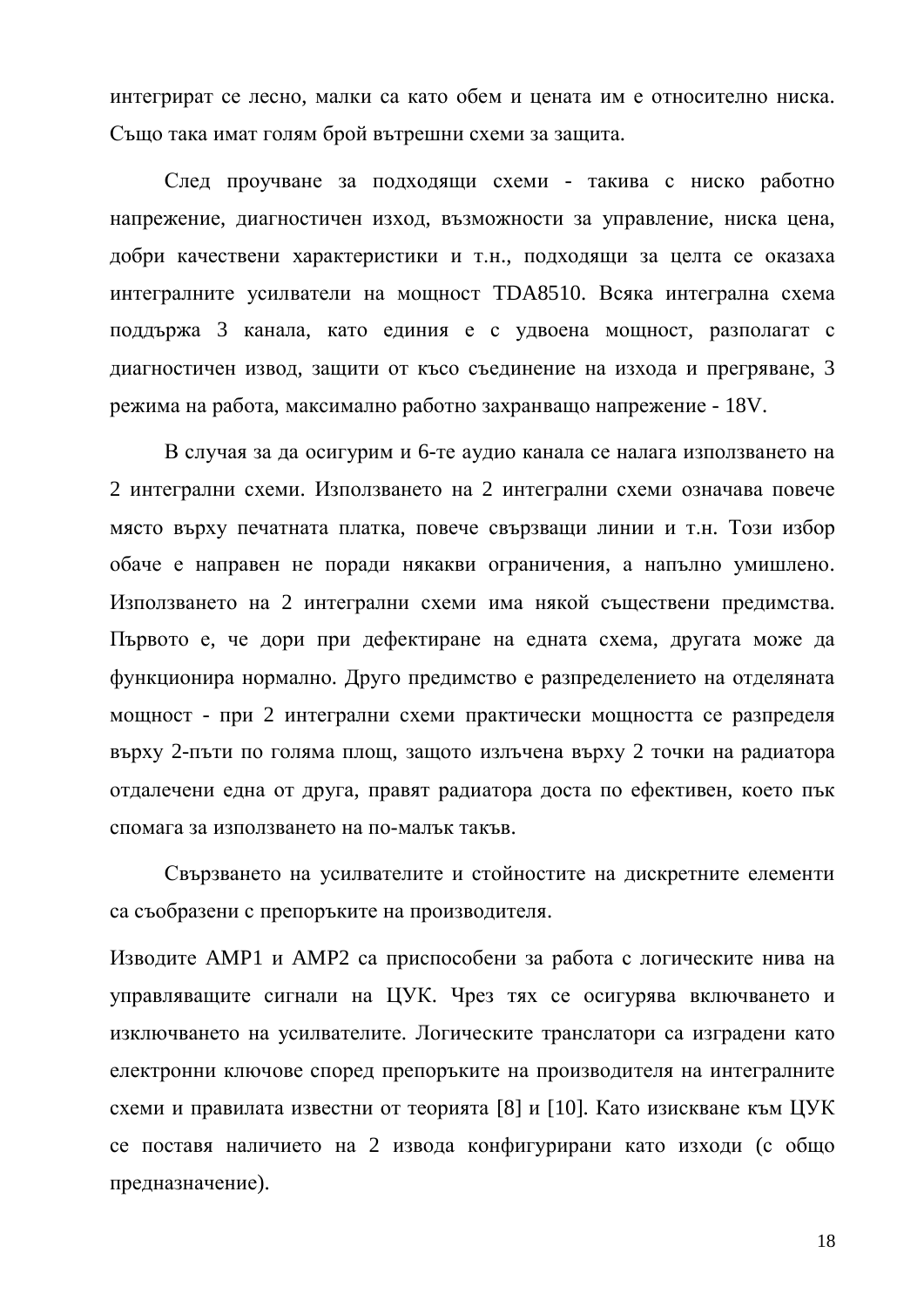Изводите DDD1 и DDD2 са диагностичните пинове на интегралните схеми, изградени като стъпала с отворен колектор в интегралната схема. Те са пригодени за работа с логическите нива на системата. Чрез тях може да се констатира насищането на крайните стъпала на усилвателите, което да доведе до съответната корекция на входния сигнал за да се постигне максимално неизкривен изходен сигнал, или отчитане на сработила защита за някой от усилвателите и съответното му своевременно изключване. За анализ на сигналите от тези изводи е необходимо те да се свържат към прихващащ модул на ЦУК.

Изходите на усилвателя се свързват към изходния аналогов интерфейс. Характерно за тези усилватели е използването на мостово свързване за нискочестотния и централния канали. Изходният сигнал се взима от изходите на два усилвателя единият от които е инвертиращ, а другия неинвертиращ. Това означава, че изходите им не са филтрирани с кондензатор, който да изкривява изходния сигнал. Заради това и двата извода на всеки от каналите е с постоянен потенциал спрямо маса (около 6V). Това свързване позволява отделянето на 2 пъти по-голяма мощност върху 2 пъти по-голям товар. Схемата на свързване на блока е показана на фигура 3.

Максималната сумарна мощност, която може да бъде отделена от тези схеми по каталожни данни е 104W. Захранването тук е предвидено да става с 12V, което е под максимално допустимите 18V. Това ще намали максималната изходна мощност на схемите, но избора на захранващо напрежение е направен така, че системата да е максимално удобно за свързване към разнообразен тип захранвания - акумулатори за автомобили, соларни системи, импулсни и трансформаторни захранвания предлагани на пазара за редица устройства.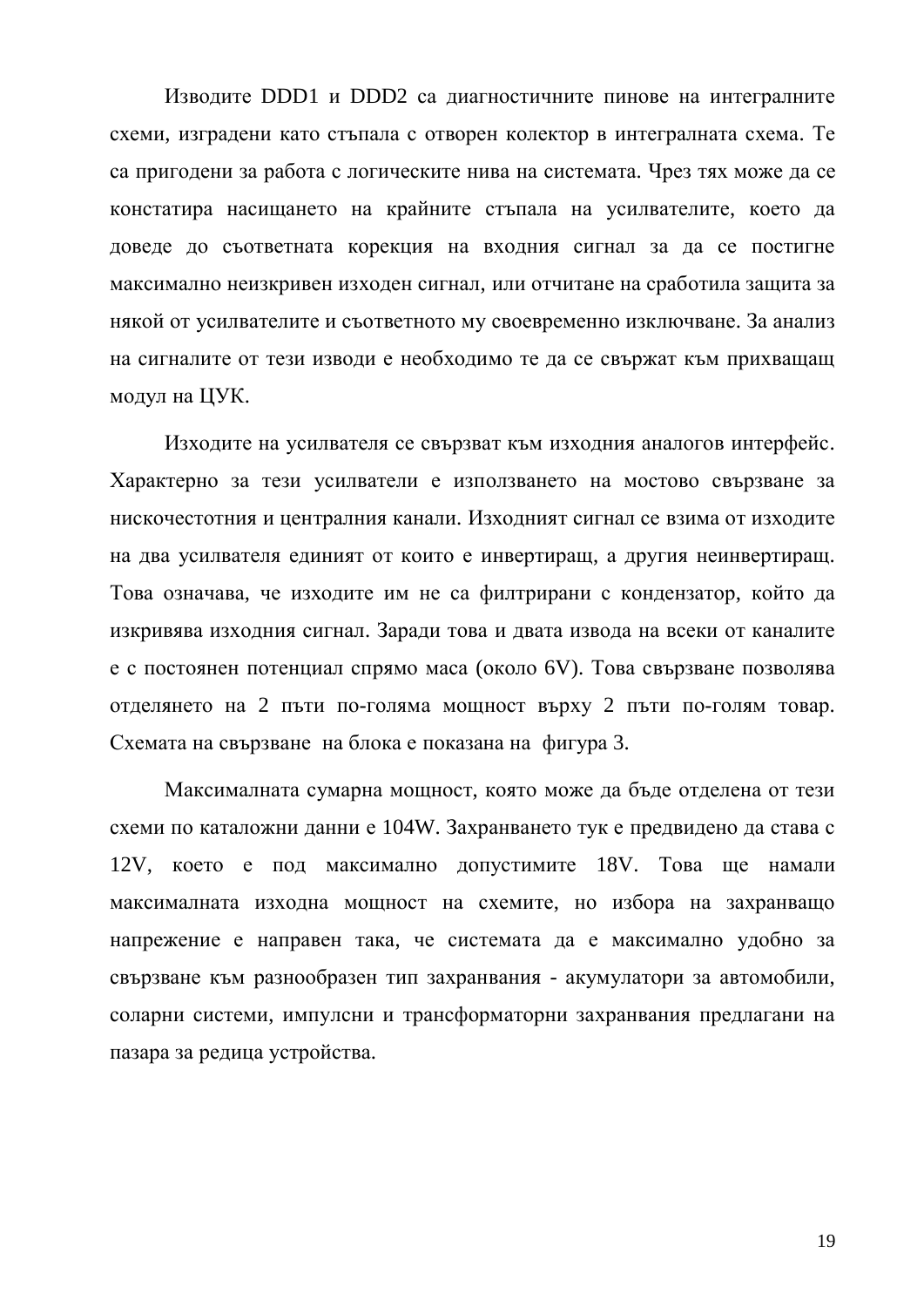

**Фиг. 3. Схема на мониторните усилватели** 

#### **Индикация на системата**

Блока за индикация изпълнява ролята на основно средство за комуникация на системата с потребителя. В зависимост от функциите и състоянията които трябва да индицира, индикацията може да бъде организирана по много и различни начини. В практиката като цяло, за посложните устройства с голям брой функции за индициране се предпочита използването на дисплеи, а за тези с по-малко функции - светодиодни индикации от отделни светодиоди или сегментни индикаторни групи.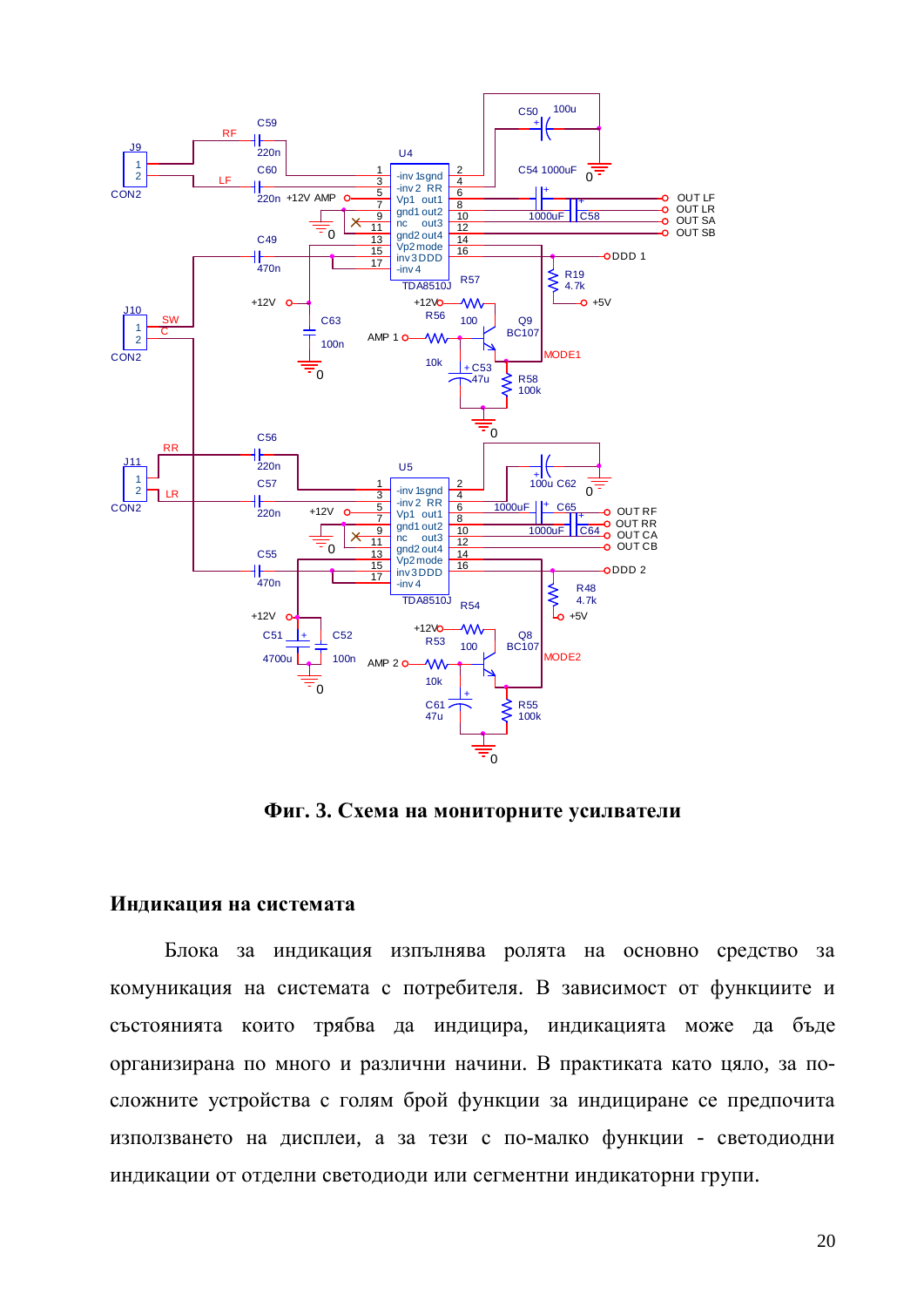За индикация на системата се задават изисквания в съответствие с основните изпълними функции и начини за комуникация с потребителя:

- Индикацията трябва да е компактна, лесна за използване и разбиране.
- Трябва да може да дава информация на потребителя за основните процеси в системата, отнасящи се както за задължителните елементи, така и за избираемите модули.

Поради характера на системата, и богатия ѝ набор от функции и възможности, най-подходящо би било използването на течнокристален дисплей за организиран на индикацията. Използването на светодиодна индикация с индивидуални светодиоди не би било достатьчно разбираемо за потребителя, а използването на сегментните индикатори не е достатьчно гъвкаво и изисква твърде много управляващи изводи от ЦУК.

За да изберем подходящ LCD дисплей, трябва да вземем в предвид че системата ще бъде използвана като домашна система за звуковъзпроизводство - т.е. размерите на символите на дисплея трябва да са достатъчно големи за да се виждат нормално от няколко метра, и не твърде големи - за да може да се запази компактността на системата. Според общите наблюдения размера на символите на дисплея трябва да е поне 10 х 5 mm. За да може нормално да се индицира съобщение броя на символите на дисплея трябва да е поне 8.

Подходящ за целта е течнокристалният дисплей LMB081ADC. Размерите на символите са 11,96х6,76 mm и има 8 символа. Управлението на матрицата е локално от собствен контролер, а информацията за визуализиране се подава по паралелен интерфейс от 8 бита с опция за работа в 8 и 4 битов формат. Има подсветка от 2 бели светодиода с ограничителни резистори за максимален ток от 45mA. За регулиране на яркостта и контраста са добавени потенциометри съгласно инструкциите на производителя на дисплея. Конекторите J13 и J14 служат за присъединяване към ЦУК и поставят изискване към него за 11 извода с общо предназначение.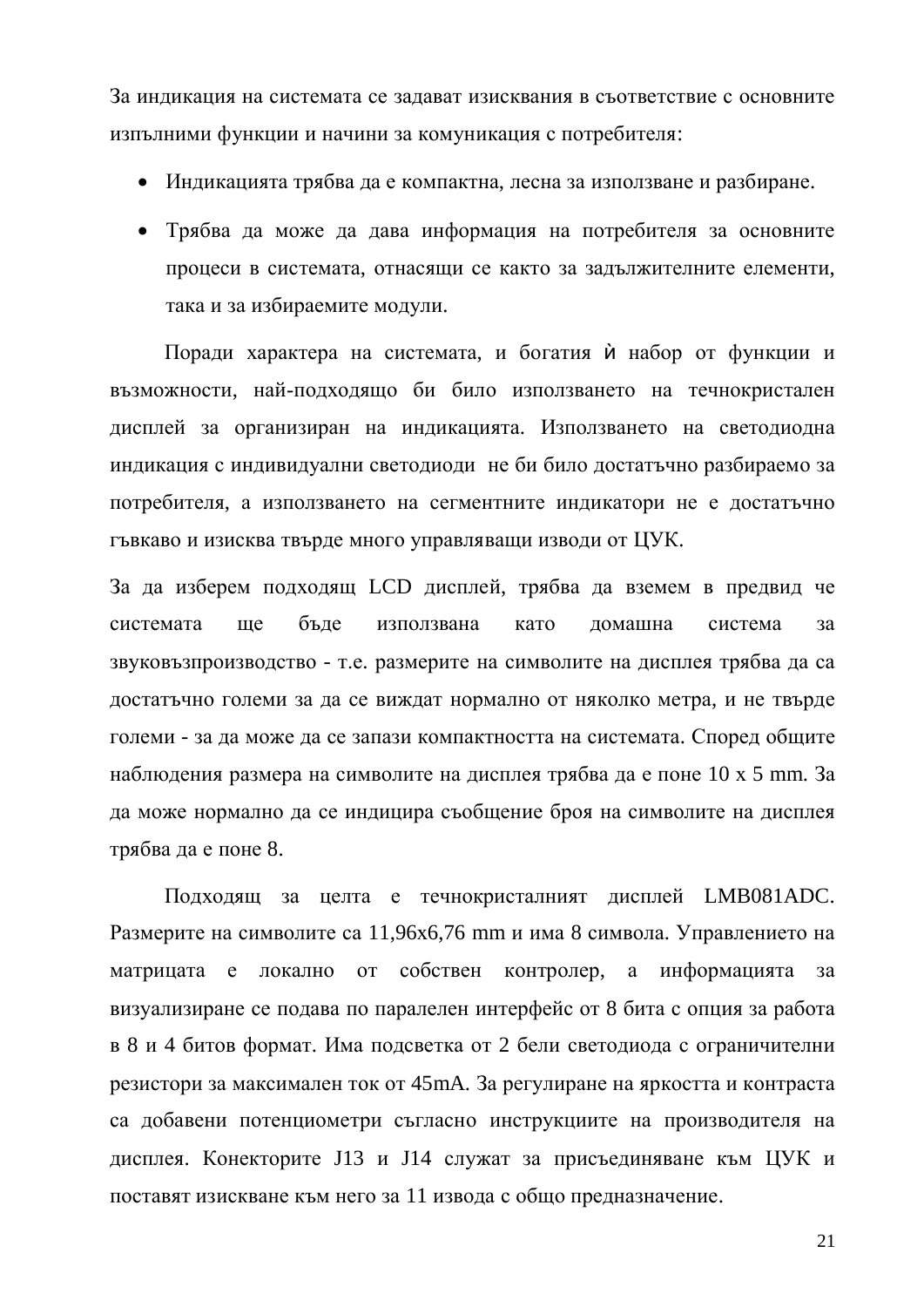Схемата на свързване на дисплея е показана на фигура 4.



 $\Phi$ иг. 4. Схема на свързване на LCD дисплея

#### **Интерфейси за контрол и управление**

Големият набор от разнообразни функции на системата изисква построяването на адекватни методи за контрол, управление и комуникация с потребителя. За целта се предвиждат 3 интерфейсни блока:

- РС интерфейс предлагащ най-богат набор от опции за управление, контрол и настройка. Практически чрез този интерфейс могат да се достигнат всички опции на системата. За целта е необходимо изграждането на графичен потребителски интерфейс за работа с персонален компютър.
- IR приемник използва се като порт за дистанционно управление, даващ възможност системата да бъде управлявана чрез разширен, но фиксиран набор от команди. Този интерфейс е удобен за ежедневна работа със системата в домашни условия, тъй като дава възможност за работа със системата от разстояние.
- Клавиатура макар и доста примитивен и ограничен откъм опции за контрол и относително тежък за работа, този метод дава възможност за директно локално управление на системата и предлага известна независимост в случай, че по някаква причина другите 2 метода не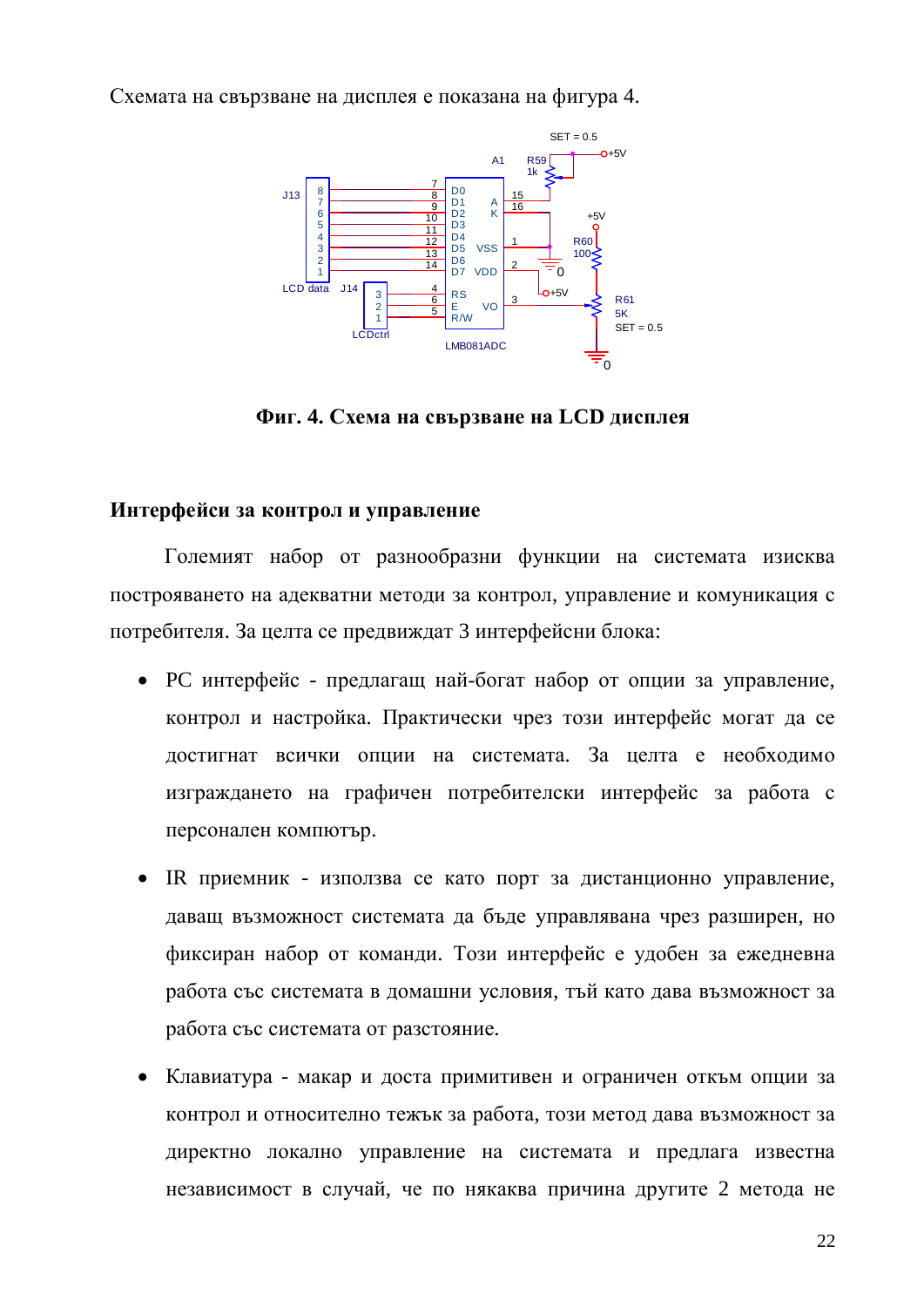могат да бъдат приложени (няма компютър, дистанционното е повредено или изгубено).

#### **РС** интерфейс

За да се осигури лесен достъп до пълният набор от възможности на системата, този интерфейс трябва да е съвместим с някой от стандартните комуникационни интерфейси за обмен на данни на персоналните компютри.

Най-широко разпространените варианти са посредством серийния порт (RS232) и посредством USB интерфейса.

*USB интерфейса* задава като изискване към ЦУК да има като периферия USB модул. Свързването му към системата се осъществява посредством извеждане на шини за данни към USB конектора.

*RS 232 интерфейса* изисква ЦУК да има като периферия UART модул, като за синхронизация между компютьра и ЦУК е необходимо добавянето на драйверна схема.

И тъй като и двата интерфейса се свързват лесно, а наличието и на двата дава допълнителни възможности на системата, то в нея ще бъдат използвани и двата типа интерфейси.

Поради това, че особеност има само при RS232 интерфейса, неговият блок е показан на фигура 5.



 $\Phi$ иг. 5. Схема на интегриране на RS232 драйвера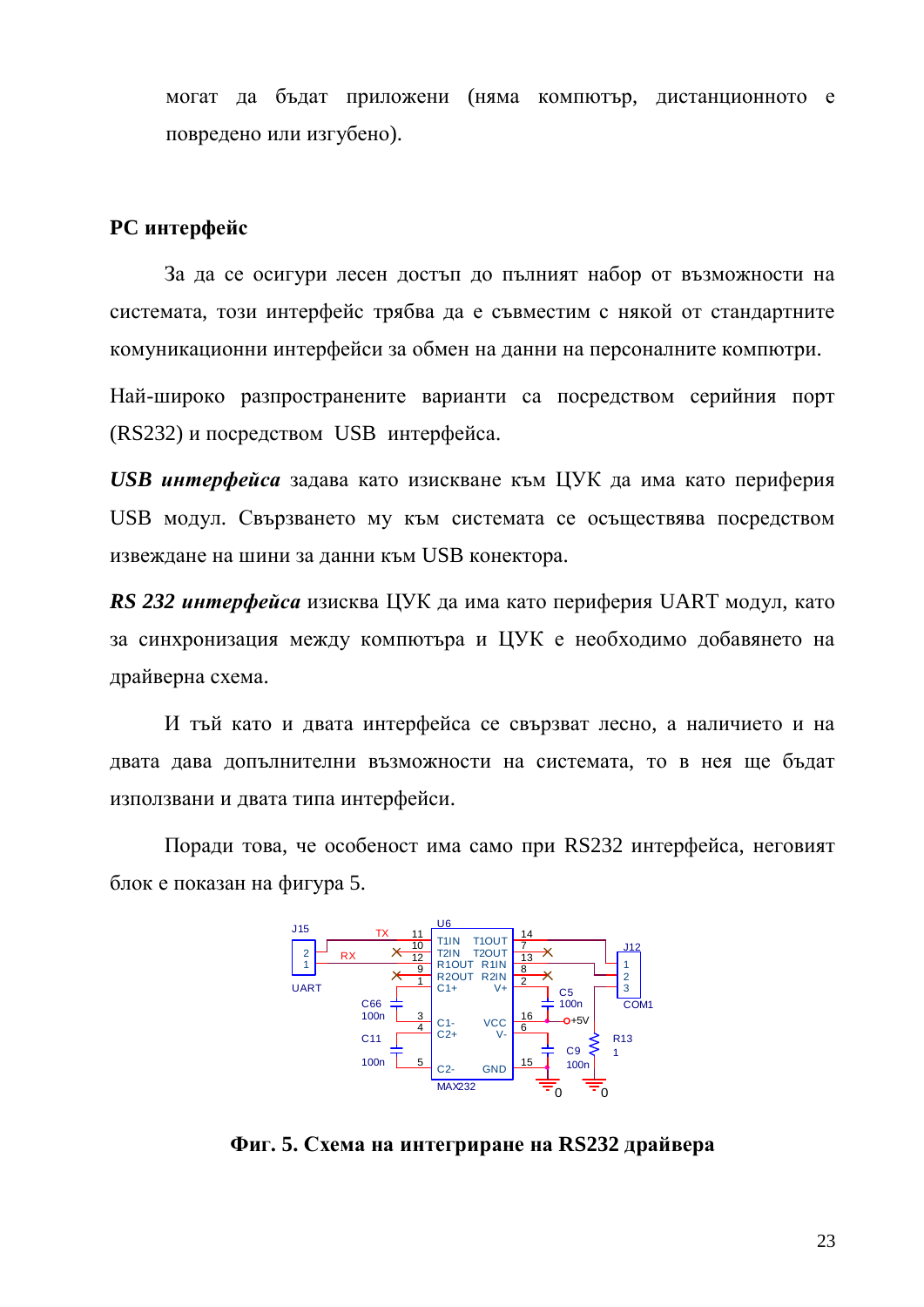За RS232 драйвер е избрана интегралната схемата MAX232. Нейното свързване към системата и избора на стойности на дискретните елементи са направени съгласно препоръките на производителя.

#### **IR** приемник

Схемата на инфрачервеният приемник свързана по подходящ начин с ЦУК трябва да осигури управлението на системата посредством дистанционно управление. За целта сигналът от дистанционното управление трябва да бъде възприет от приемника, преобразуван в цифров сигнал и предаден на ЦУК за декодиране. Най-лесният начин за декодиране на сигнала от ЦУК е чрез приемане на сигнала от модул за прихващане.

Възможностите за изграждане на приемника се свеждат до 2 основни варианта - изграждане на приемника от дискретни елементи или използването на готова интегрална схема на инфрачервен приемник. За системата най-подходящ е вторият вариант, защото единичната интегрална схема отнема малко място, има добри качествени показатели и се свързва лесно.

В момента са разпространени голям набор от подобни интегрални схеми с приблизително еднакви качествени параметри и цена. Избираме интегрална схема SFH5110, като определящия фактор е достъпността  $\dot{u}$ .

Схемата на свързване на инфрачервения приемник е показана на фигура 6.



 $\Phi$ иг. 6. Схема на свързване на IR приемника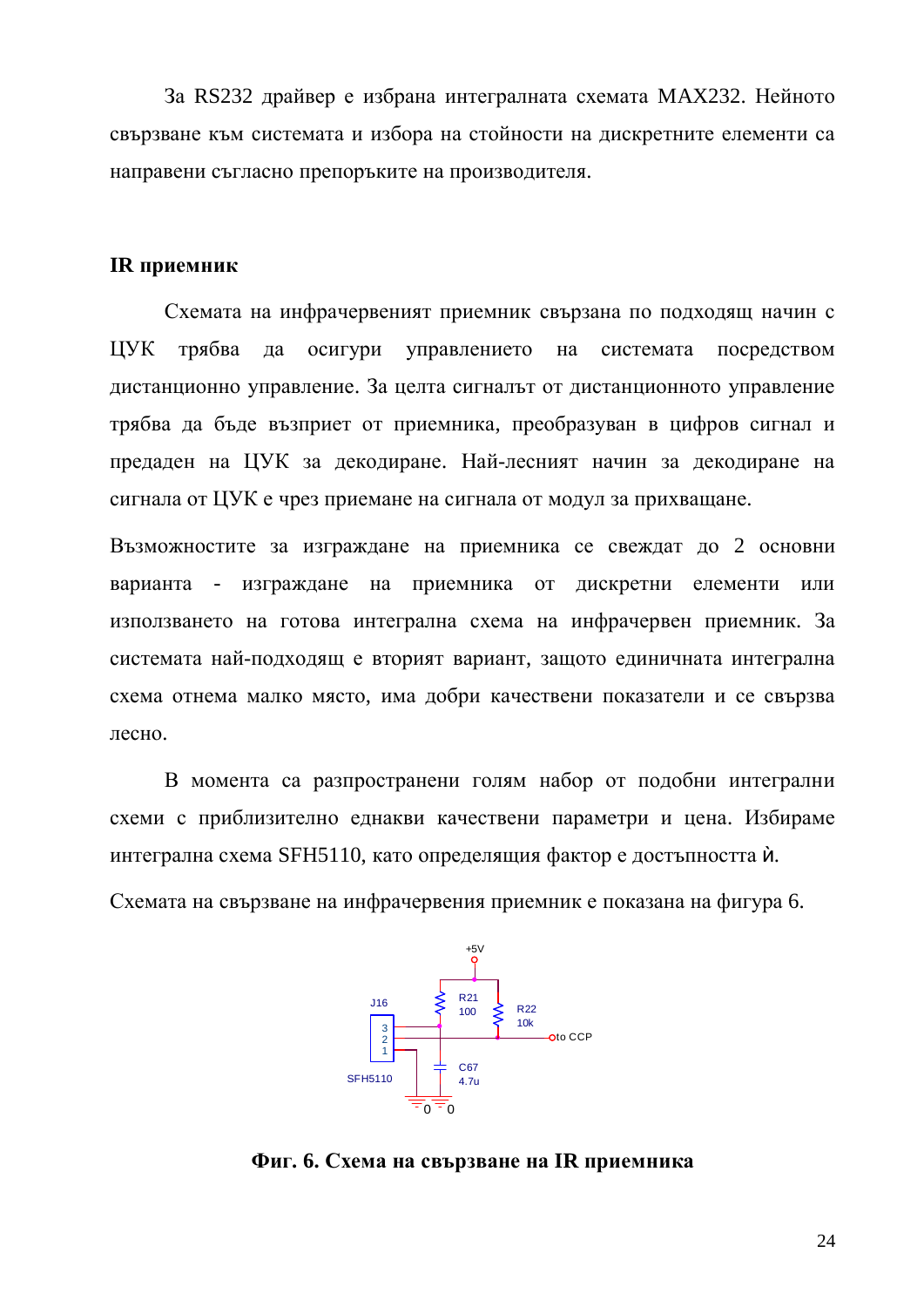Стойностите на дискретните елементи и свързването на интегралната схема е направено според препоръките на производителя.

#### Клавиатура

Клавиатурата на системата служи за локално ръчно управление на системата. Набора от достъпните функции за клавиатурата практически се определя от софтуера на ЦУК и зависи пряко от програмното осигуряване. Като характеристика за клавиатурата се оформят няколко изисквания:

- Клавиатурата да не заема повече от 8 извода от ЦУК.
- Използваните ресурси на ЦУК да са сведени до минимум.
- Да е с малки размери и удобна за употреба.

На практика съществуват разнообразен набор от решения за клавиатура на системата. Тя може да бъде изградена посредством пълноправна компютърна клавиатура свързана към PS2 или USB порт към ЦУК, Матрична клавиатура от 12/16 бутона или като отделни бутони.

В конкретния случай, поради наличието на дистанционно управление и РС интерфейс, не е необходимо използването на сложна клавиатура с голям набор от бутони. Поради това за системата са предвидени 5 индивидуални бутона изпълняващи основни функции за навигация - 2 бутона за движение в положителна и отрицателна посока, 1 за потвърждение/меню, 1 за отказ/изключване на звука и 1 за включване и изключване на системата. Съществува и един допълнителен (шести) бутон, но той не е с общо предназначение. Неговата функция е хардуерно рестартиране.

Схемата на свързване на бутоните е показана на фигура 7.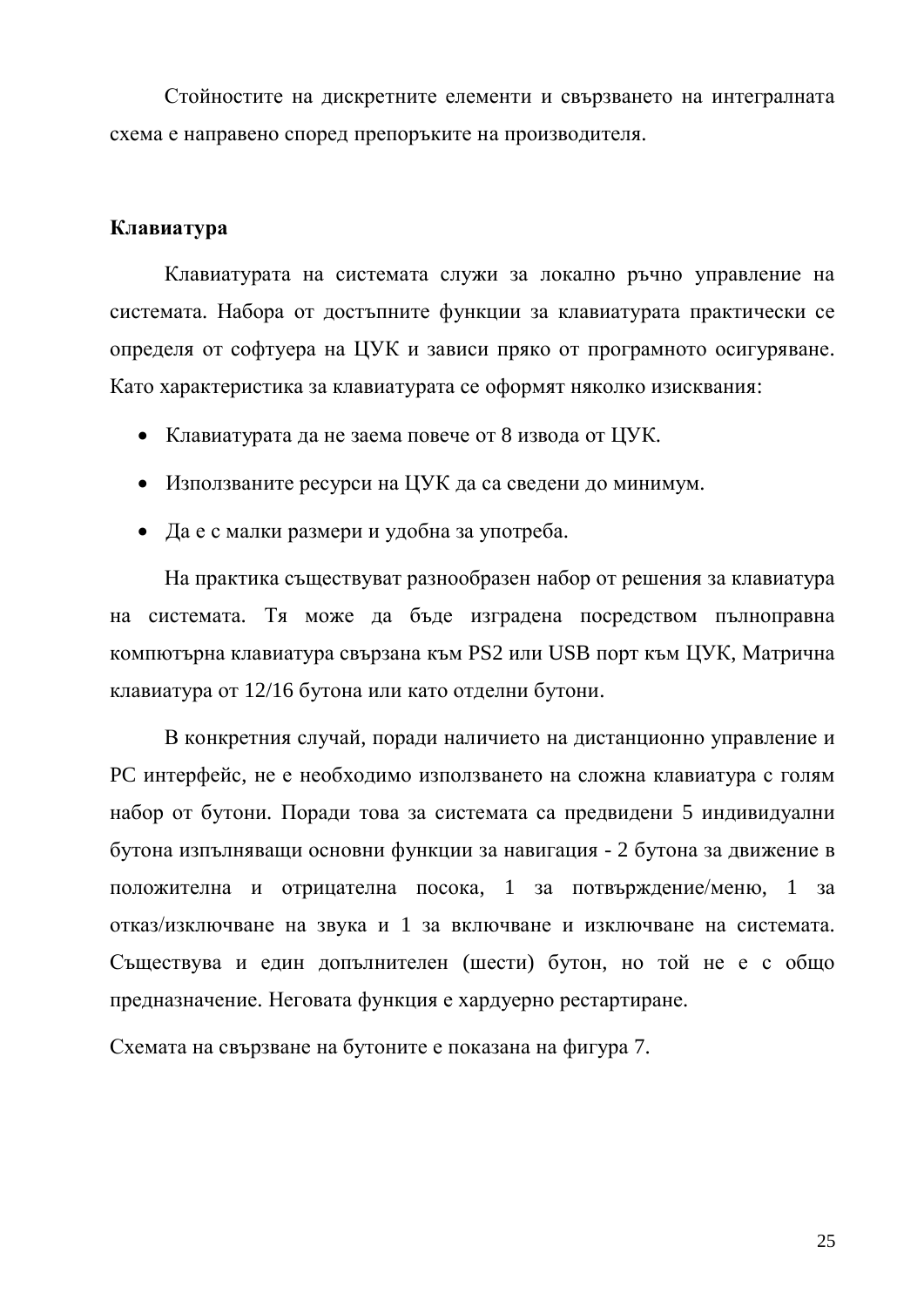

 $\Phi$ иг. 7. Схема на клавиатурата на системата

Към всеки от бутоните има прибавена RC група за филтриране на пулсациите на напрежението и по този начин да се гарантира, че при еднократно натискане на бутона към ЦУК се подава само един импулс. Стойностите на елементите са подбрани така, че времеконстантата им да е приблизително 0,5ms. Времеконстантата е избрана така, че да е практически невъзможно натискането на бутона 2 пъти в рамките на един цкъл.

Последователно между бутона и входа на ЦУК е свързан защитен резистор. Целта на този елемент е защита на порта на ЦУК в случай на неправилно конфигуриране на порта като изход. Тъй като системата ще има възможност за препрограмиране, наличието на такава защита е необходимо.

#### Защита и самоуправление

Защитите на системата, както беше споменато до сега, са интегрирани на доста места в отделните модули - вътре в интегралните схеми и посредством допълнителни елементи.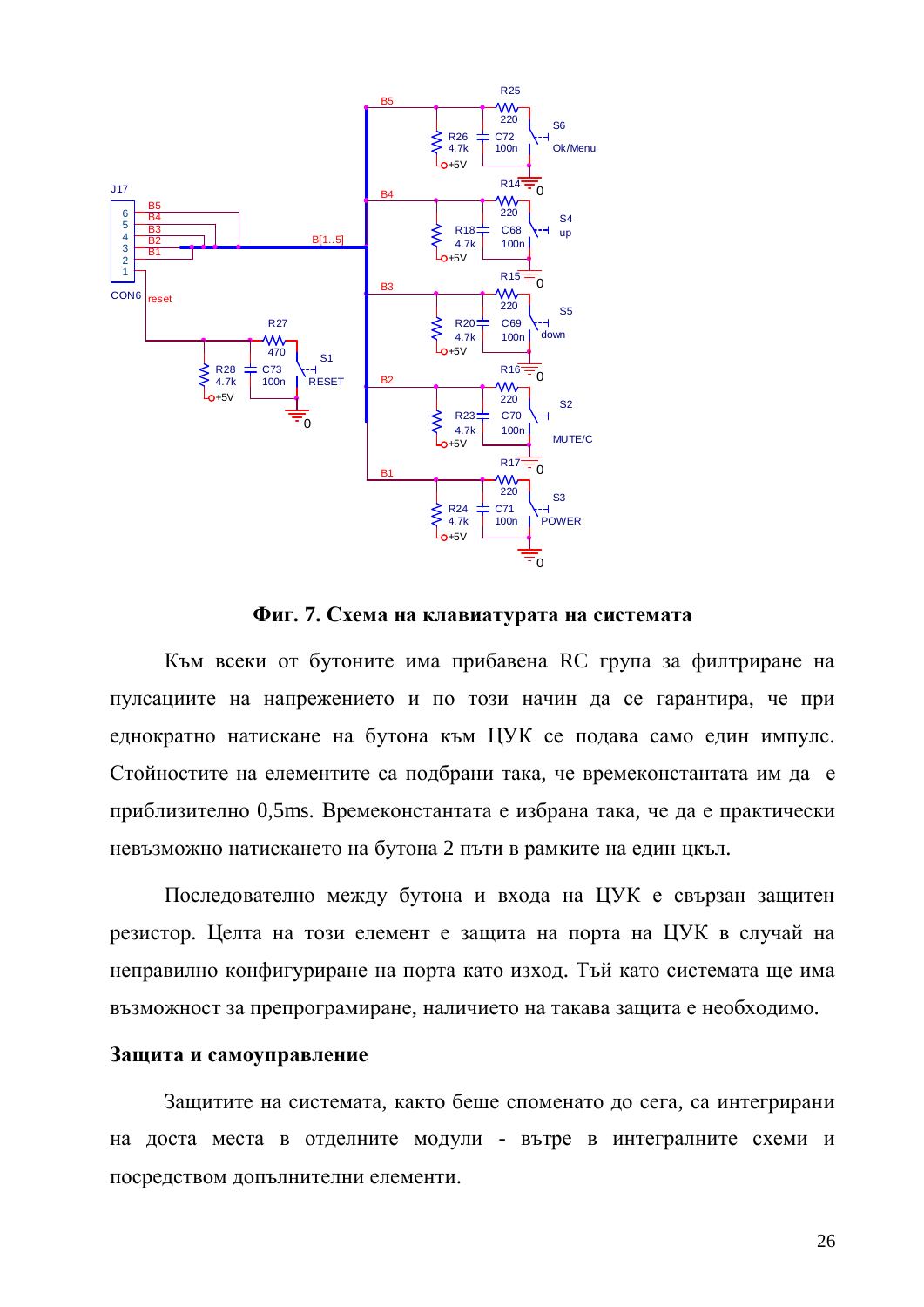Чрез програмното осигуряване на системата ще се осигури възможност тя да се самоизключи при постъпване на сигнал за задействана защита от диагностичните портове на мониторните усилватели или от линиите за комуникация с разширителните портове.

#### **Термосензор**

Към системата е предвидена допълнителната термозащита. Действието й е относително просто и не изисква голяма точност - ЦУК периодично измерва температурата в близост до усилвателните елементи. Целта е при измерване на температура над  $75^{\circ}$ С $\pm$ 5%, системата да изведе предупреждение за прегряване и при достигане на  $80^{\circ}C \pm 5$ % да предприеме действия по изключване на модулите с висока температура. Температурата от 85°С е отбелязана като максимално допустима околна работна температура от производителя на интегралните схеми на мониторните үсилватели, поради което е взета като референтна стойност при изчисляването на максималната температура отчетена от сензора плюс допустимата грешка.

За изграждането на този блок трябва:

- да се избере вида на сензора.
- да се избере вида на първичната обработка на сигнала от сензора и връзката му с ЦУК.

Според вида си сензорите се делят на 4 основни групи - термодвойки, термосъпротивления, термистори и полупроводникови сензори.

Термосензора се избира според характеристиките си на база изискванията на системата.

• В случая изискванията на системата за температурен обхват са значително ниски. Тъй като системата е предвидена за работа в домашни условия то температурния диапазон е от около 10°С до 85°С (максималната температура, след която системата ще изключи).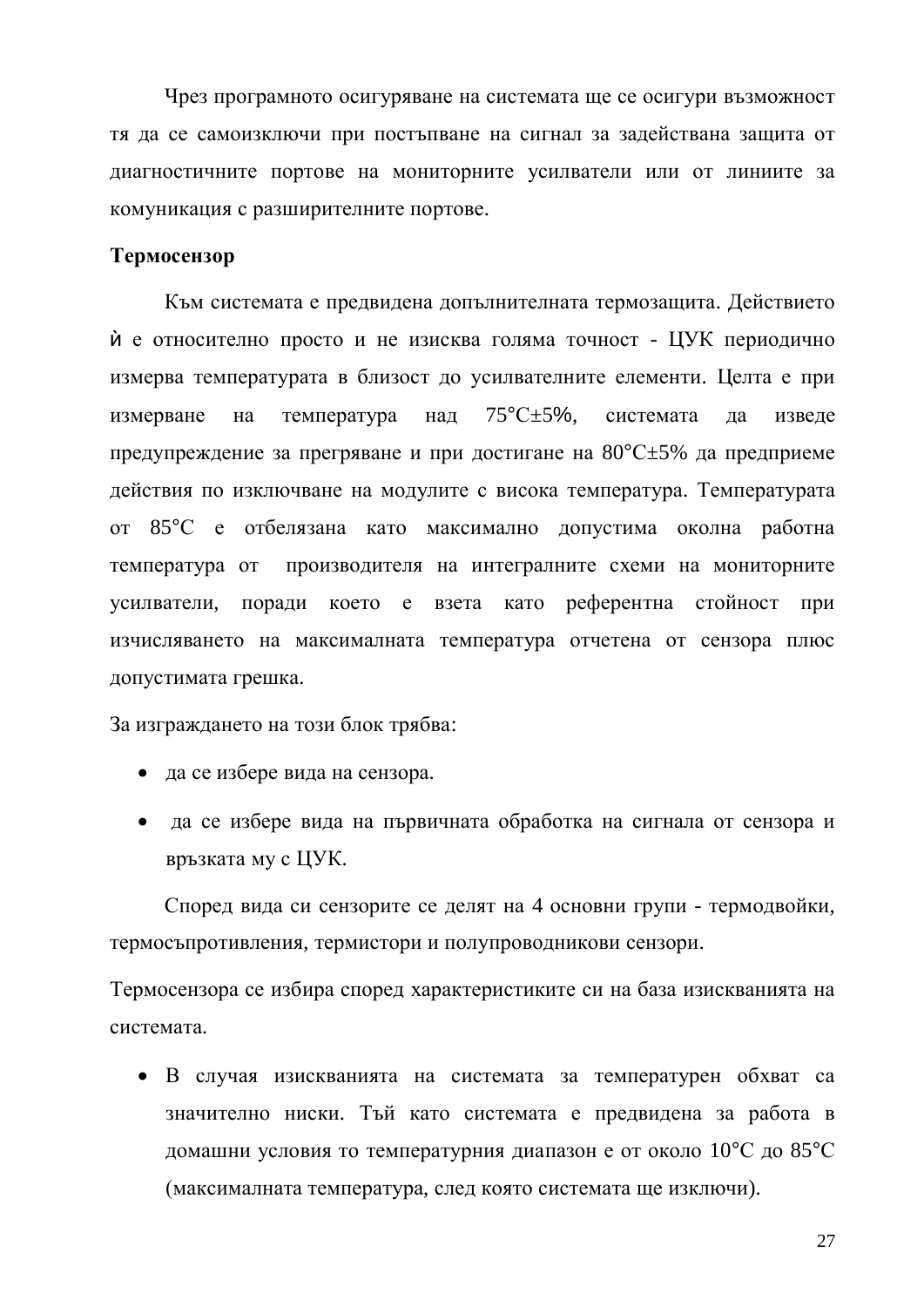- Изискванията за точност също са силно занижени. Целта не е създаването на изключително точен измервателен уред, а сензор с който да се следи ориентировъчно температурата на корпусите на интегралните схеми. Поради което точност под 2-3°С не е необходима
- Сензорът трябва да е евтин, лесен за употреба и малък по обем.

Разглеждайки изискванията за сензора, най-подходящи са полупроводникови сензори. Те са евтини - практически може да се използва база-емитерния преход на стандартен транзистор, температурният им обхват е по-голям от изискваният, а точността им е около  $1^{\circ}C$ .

Следващият етап от изграждане на модулът е избор на схема за първична обработка и връзка с ЦУК. Съществува разнообразие от интегрални схеми за измерване на температура - от схеми чиито изходно напрежение или ток е пропорционално на температурата, до схеми които съдържат пълният набор от изчислителна и преобразувателна логика за да могат да изпратят крайният резултат към процесор през цифров интерфейс. Тези схеми обаче са разработени за сравнително доста по-точни измервания и съответно цената им е значително по-висока. И тъй като системата не се нуждае от сложно и прецизно измерване, а от мониторно контролиране на температурата, варианта за готова интегрална схема отпада.

Решение е изработването на относително прост модул състоящ се от мостова схема към която е свързан инвертиращ усилвател. В едното рамо на моста се свързва сензорния елемент. За сензорен елемент ще използваме транзистор в метализиран корпус. Причината за това е, че макар търсената характеристика да е на диод, в практиката диода има съпротивления на областите (анод и катод), които се променят с температурата. Влиянието на тези съпротивления е основната причина за грешката на този тип сензори и е толкова по-малко, колкото по-малък е тока през тях. Предимството на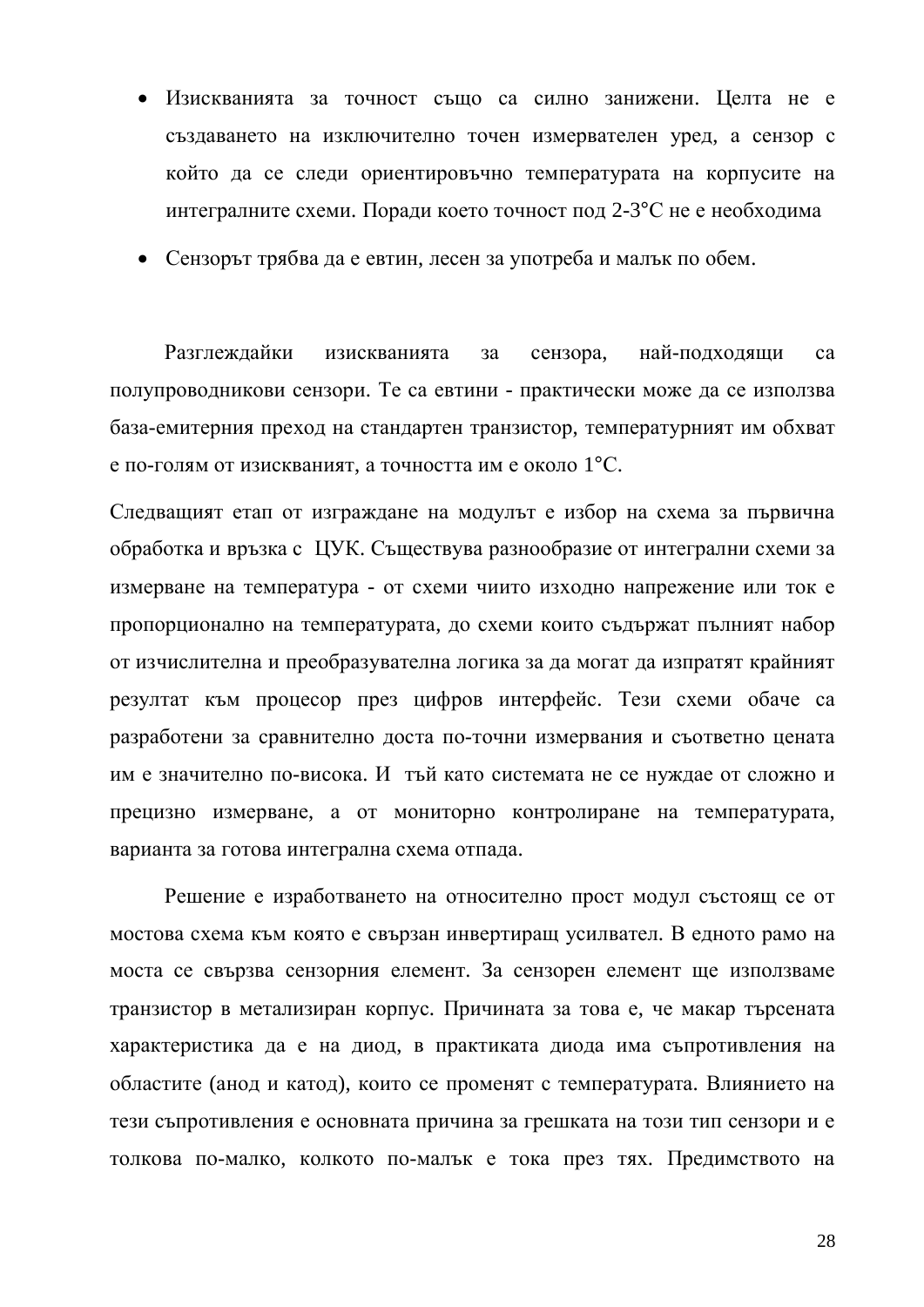транзистора тук е малкия базов ток (β пъти по-малък). Схемата на свързване е показана на фигура 8.



 $\Phi$ иг. 8. Схема на термосензора

Посредством потенциометъра R32 може да се донастрои моста за да се премахне статичната грешка. Инвертиращият усилвател изграден с операционният усилвател LM224 има две функции - инвертира сигнала от сензора, като по този начин се елиминира влиянието на отрицателният знак на температурен коефициент на сензора, като изходния сигнал вече е с положителен температурен коефициент, а от друга страна усилвателя служи като мащабиращ елемент за по-точно и по-удобно измерване. Посредством R39 може да се регулира коефициента на усилване. Препоръчително наклона на изходната характеристика да не е над 22 mV/K, тъй като ОУ се захранва с 5 волта и обхвата на изходното му напрежение е от 5mV до 3.3V волта. За температурен диапазон от -30 до 120 °С изходното напрежение ще се изменя в целия си допустим обхват. Кондензаторът С93 е високочестотен филтър за премахване на смущенията по шините на сензора (тъй като той е отдалечен от моста). Изходът на сензора се подава към вход с АЦП на ЦУК.

Усилвателят е изграден съгласно правилата известни от теорията [8] и [9]. Изборът на ОУ е направен на база две изисквания: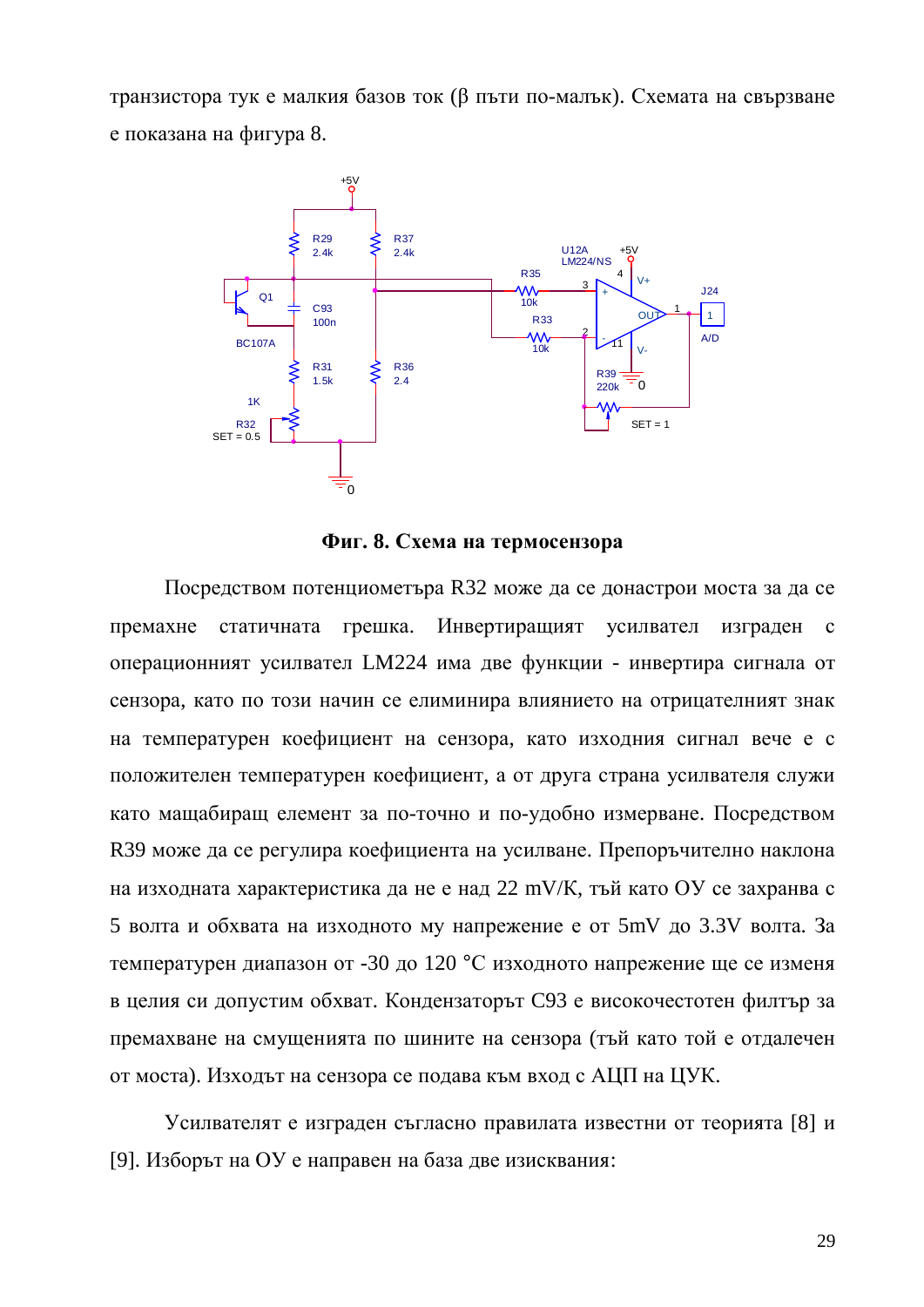• Изходното напрежение да е еднополярно и да не надхвърля 3,6V - това изискване се налага тъй като ще се използва АЦП-то на ЦУК и е възможно той да не може да се справи с по-високи напрежения.

Да е евтин - тъй като ще се изградят няколко сензора.

На фигура 9 е дадена симулационната графика на поведението на сензора отразяващи наклона на характеристиката. Вижда се, че в този температурен диапазон и при избраните така стойности на елементите има плавна и равномерна характеристика в целия диапазон.



 $\Phi$ иг. 9. Графика на изходната характеристика

#### **Управление на активното охлаждане**

Използвайки това, че системата периодично ще наблюдава температурата на компонентите си, е удобно изграждането на управление оборотите на охлаждащите вентилатори. Този модул изисква добавянето на малко допълнителни компоненти, но за сметка на това осигурява едно предимство с особено значение, а именно редуцирането на шума от охлаждащите вентилатори. Ако вентилаторите работят на максимални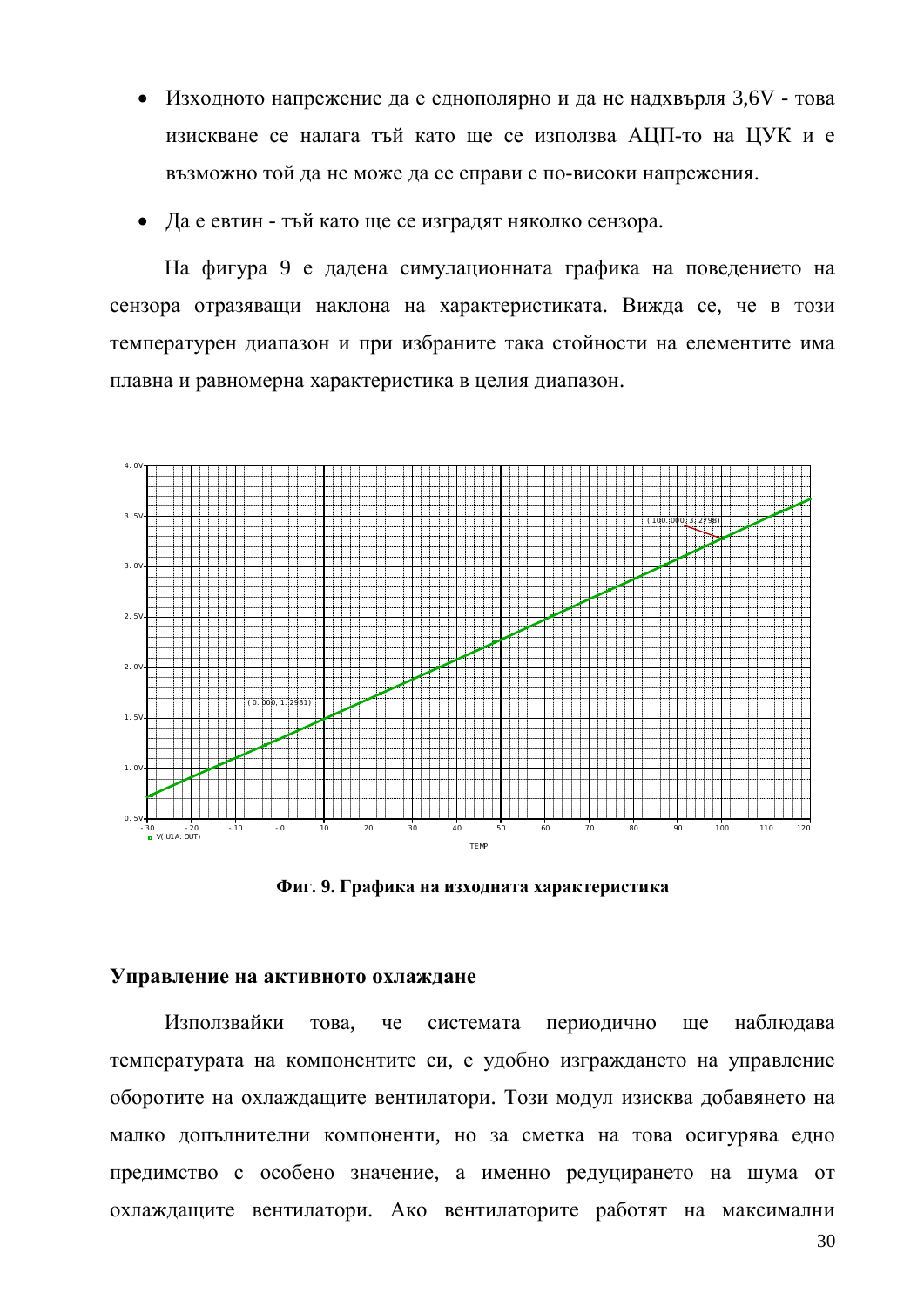обороти, при максимална мощност на изходния сигнал - тяхното влияние почти не се забелязва на фона на звука. Но ако вентилаторите работят на максимални обороти при изходен сигнал 10-15% от максималния, техния шум е значителен и осезаем, а нуждата от тях - значително по-ниска. Ето защо е необходимо изграждането на подобен модул. Схемата на свързване е показана на фигура 10.



**Фиг. 10. Схема на управлението на активното охлаждане** 

Схемата е свързана към системата посредством добавянето на външни дискретни елементи съгласно указанията на производителя.

За целта се използва изход на ЦУК с ШИМ модул, който управлява DC-DC конверторен драйвер. Избран е драйвер МСЗ4063 поради подходящите му характеристики - максимален ток от 1А, лесен за интегриране и работа.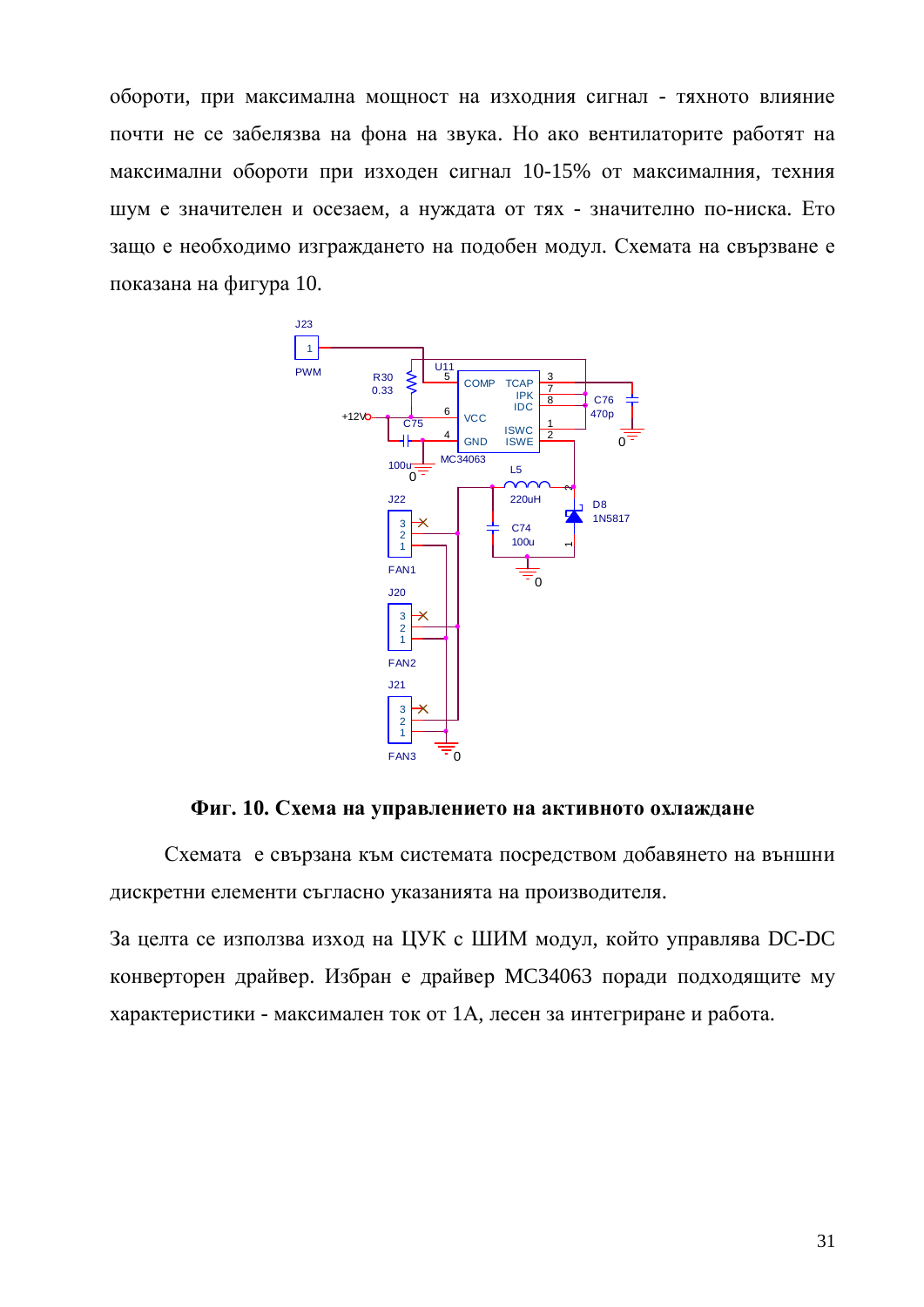#### **Шветомузикален модул и разширителни портове**

За да завършим изискванията към ЦУК трябва да проектираме и разширителните портове, които да осигурят гъвкавостта на системата и да и позволят персонализиране.

Тъй като в заданието е заложено изискване за цветомузикален модул, проектирането на разширителните портове ще започне с проектиране на цветомузикалния модул.

#### Цветомузикален модул

Цветомузиката по същество представлява набор от светлинни източници, които променят излъчването си в унисон с промяната на звука. Конкретен алгоритъм за тази промяна практически няма, тъй като тя зависи почти изцяло от получаването на желания ефект. Няма и ограничения в избора на светлинни източници - крушки с нажежаеми жички и филтри, луминесцентни тела с различен работен газ, а с развитие на светодиодните елементи - все по-често мощните светодиоди се използват като източник на светлина.

За проектирането на модула трябва да се определят няколко първоначални характеристики:

- Какъв ще е типа на източника на светлина и мощността му.
- Как ще се извършва управлението му.
- Какъв набор от алгоритми ще притежава за синхронизиране на светлината със звука и какъв ефект искаме да получим.

Както вече беше споменато има разнообразие от възможни източници на светлина, които да бъдат използвани за целта. Най-подходящи за системата са мощните светодиодни излъчватели поради няколко причини лесни са за употреба и работа, значително икономични са и могат да осигурят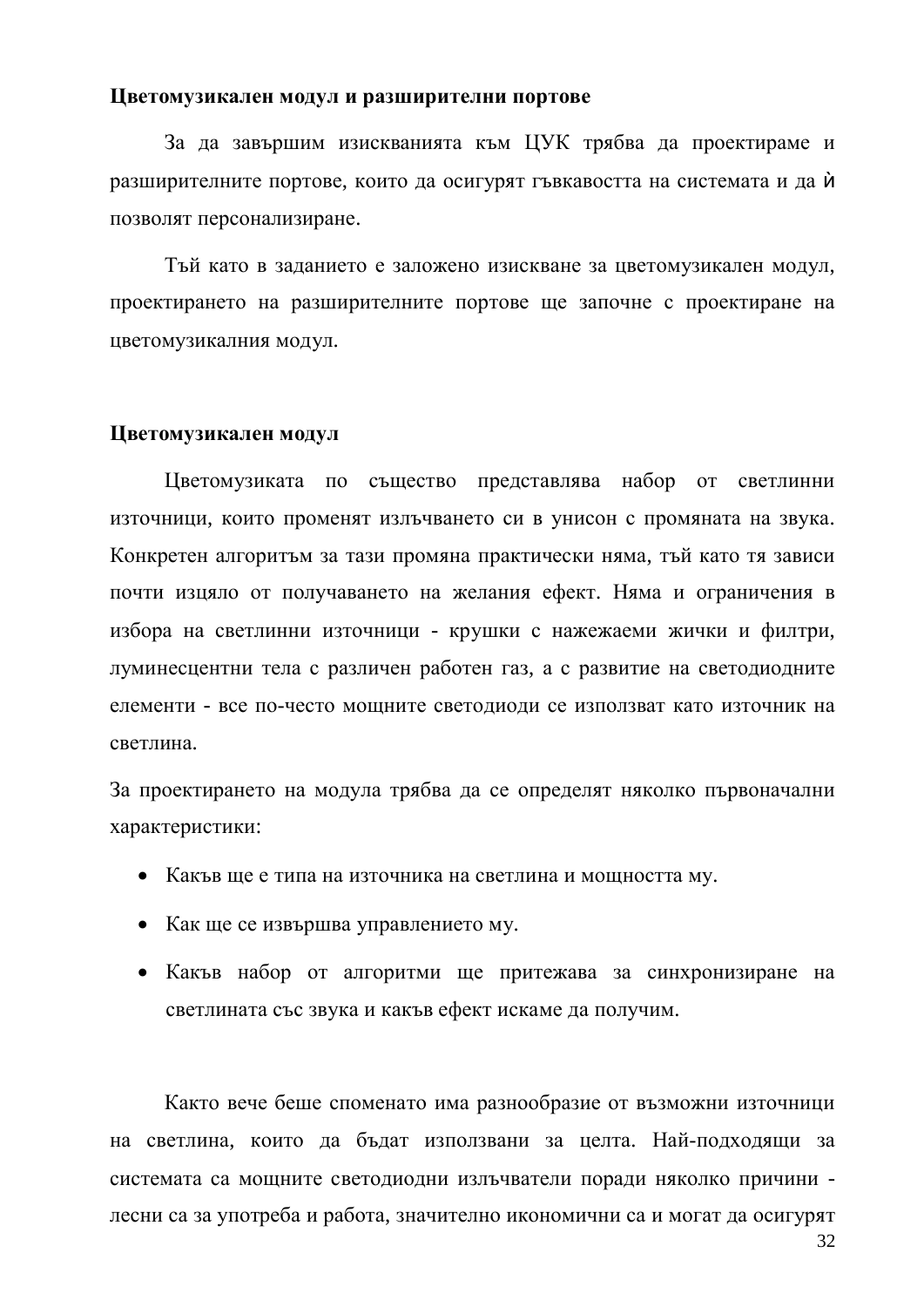богат набор от цветове. За управление на този тип източници на светлина са разработени широк набор от интегрални схеми - от напълно автономни драйвери до DC-DC конвертори и електронни ключове.

Желаният ефект от модула е да се получава плавно преливане на цветовете от RGB спектъра като функция на амплитудите на отделните групи честоти от звуковия сигнал. Мощността на светодиодите трябва да е достатьчно голяма за да се забелязва и в светлата част на денонощието. Практиката показва, че мощност от 6 до 9 вата е напълно достатъчна за получаване на желания ефект.

След като са направени предварителните проучвания, пристъпваме към определяне на основните принципи на работа на модула. Осветителната част ще се състои от три мощни светодиода (зелен, син и червен) всеки от които с мощност от 3W (сумарна мощност на трите - 9W). Управлението им ще става посредством DC-DC драйверния конвертор MC34063, а управляващите сигнали ше се полават от ШИМ портове на ЦУК.

Анализа на звука ще става посредством три RC филтъра, които да отделят ниските, средните и високите честоти от сигнала, след което ще бъдат изправени от еднополупериодни токоизправители и филтърни кондензатори, за да може средната стойност на всяка от лентите да бъде измервана от АЦП-то на ЦУК на всеки 10ms. Стойността от това измерване ще се анализира от ЦУК (ще се сравняват средните стойности на трите напрежения и ще се отчита отношението между тях) и подадена като сигнал за стойността на ШИМ импулсите към съответната управляваща верига. Схемата на филтрите и детекторите на средна стойност към тях е показана на  $ф<sub>И</sub>$ гура 11.

Изграждането на филтрите става посредством RC звена (тъй като са най-евтини и малки). Изчисляването на граничните честоти става по известните от теорията [4] формули.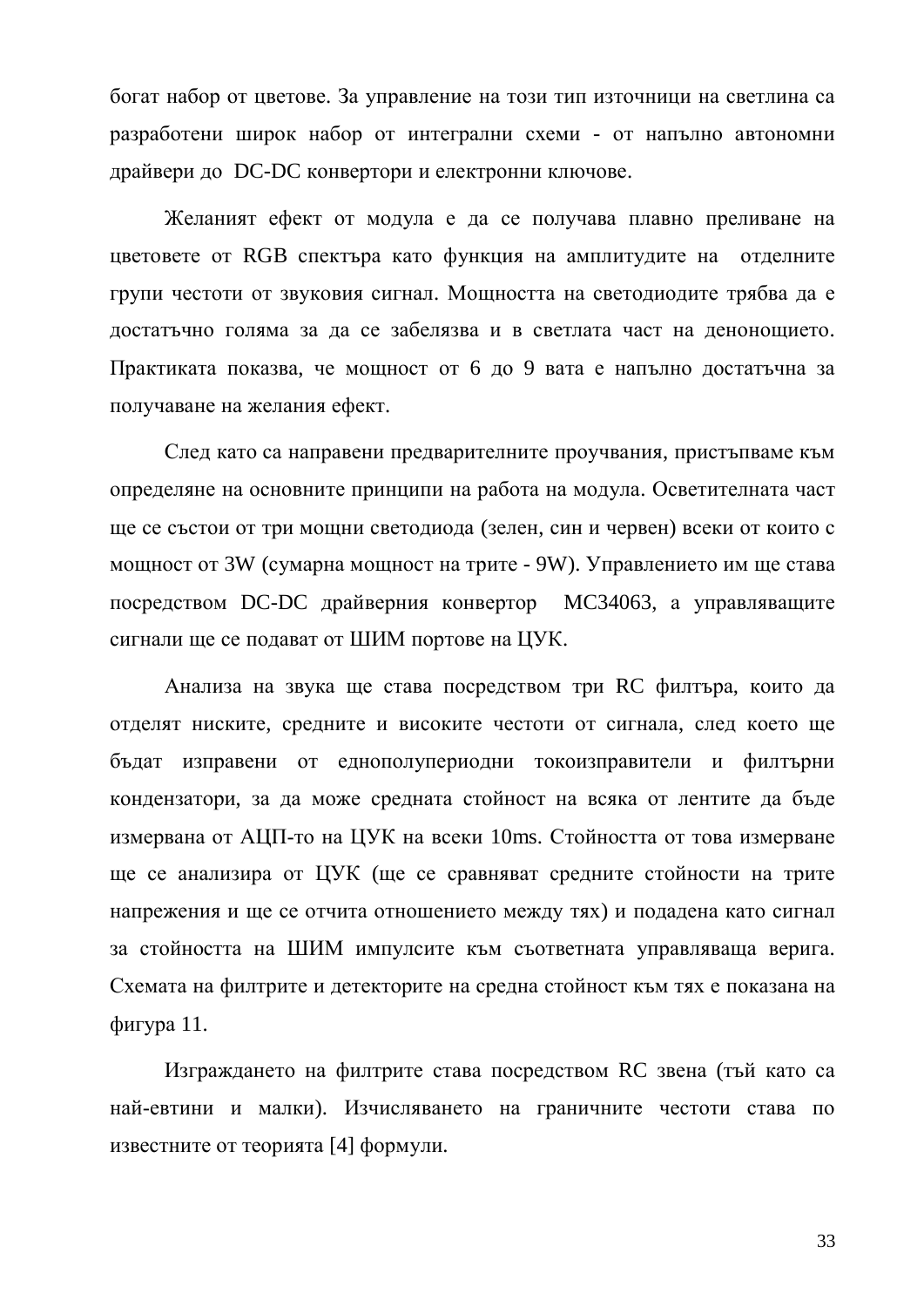

 $\Phi$ иг. 11. Схема на свързване на филтрите

Като резултат от симулационното тестване на ефективността на филтрите се получава графиката показана на фигура 12.



Фиг. 12. Графика на честотната развивка на филтрите

Вижда се, че дори с тези относително прости RC филтри успешно се обособяват три работни зони.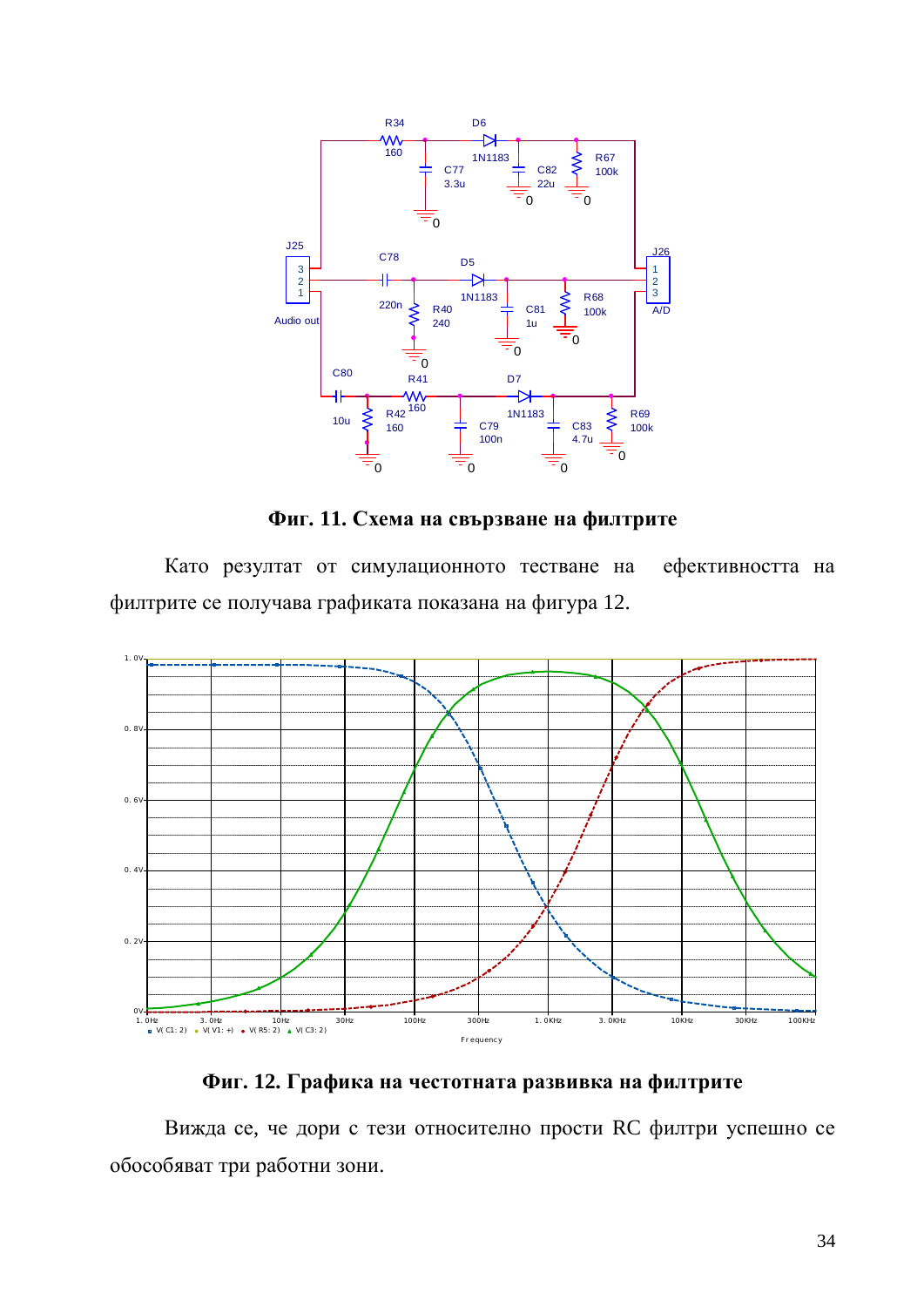Поставените след филтрите прости еднофазни детектори на средна стойност (еднополупериодни токоизправители с капацитивен филтър) целят стабилизирането на сигнала за кратко време, за да може той да бъде измерен от АЦП-то.

На фигура 13 е показана схемата при която се симулира действието на сложен сигнал върху филтрите и тяхната реакция:



Фиг. 13. Схема за симулационно тестване на филтрите и детекторите на средна стойност.

Свързването на звената става към аудио сигналните линии след усилвателите (тъй като сигналът е усилен и не се налага допълнително усилване), поради което са зададени и високи стойности на напреженията на тестовите генератори.

За да не се натоварва само един от каналите, всеки филтър се включва към отделен канал - нискочестотния филтър към канала на нискочестотния високоговорител, а другите два филтъра - към левия и десния канал.

Резултата от симулацияте е представен на графиката от фигура 14.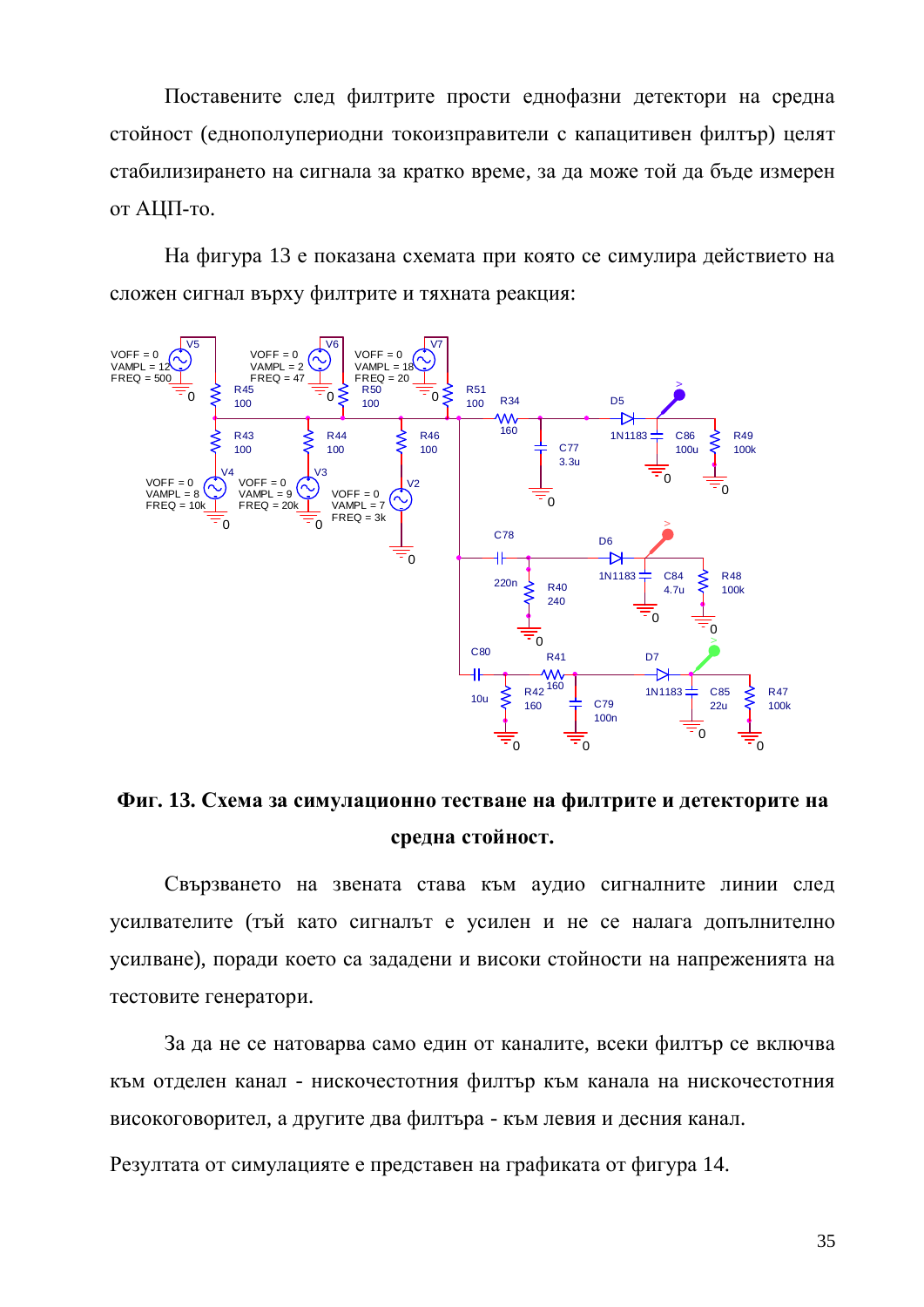От графиката се вижда ясно, че като резултатен сигнал в изхода се получава постоянно напрежение, чиято средна стойност зависи от средните стойности на всички входни съставки на сигнала взети със съответен коефициент на филтриране. Вижда се и че макар при филтрирането за средни честоти да се губи по-голяма част от сигнала, сравнено с високочестотния и нискочестотния филтър (виж графиката на честотната развивка на филтрите), тази загуба е компенсирана от това че лентата на средночестотния филтър обхваща голям набор от звуковите честоти и при сложен състав на сигнала, към неговата средна стойност се прибавят повече съставки.



Фиг. 14. Резултат от симулационното тестване на филтрите и детекторите на средна стойност

Както вече беше изяснено по-горе, след като нивата на отделните честотни ленти от сигнала бъдат анализирани от ЦУК, той ще изработи управляващите сигнали за светодиодите посредством ШИМ. Схемите на свързване на драйверите и светодиодите са показани на фигура 15.

Стойностите на външно включените дискретни елементи и схемата на свързване са съобразени с препоръките на производителя на интегралната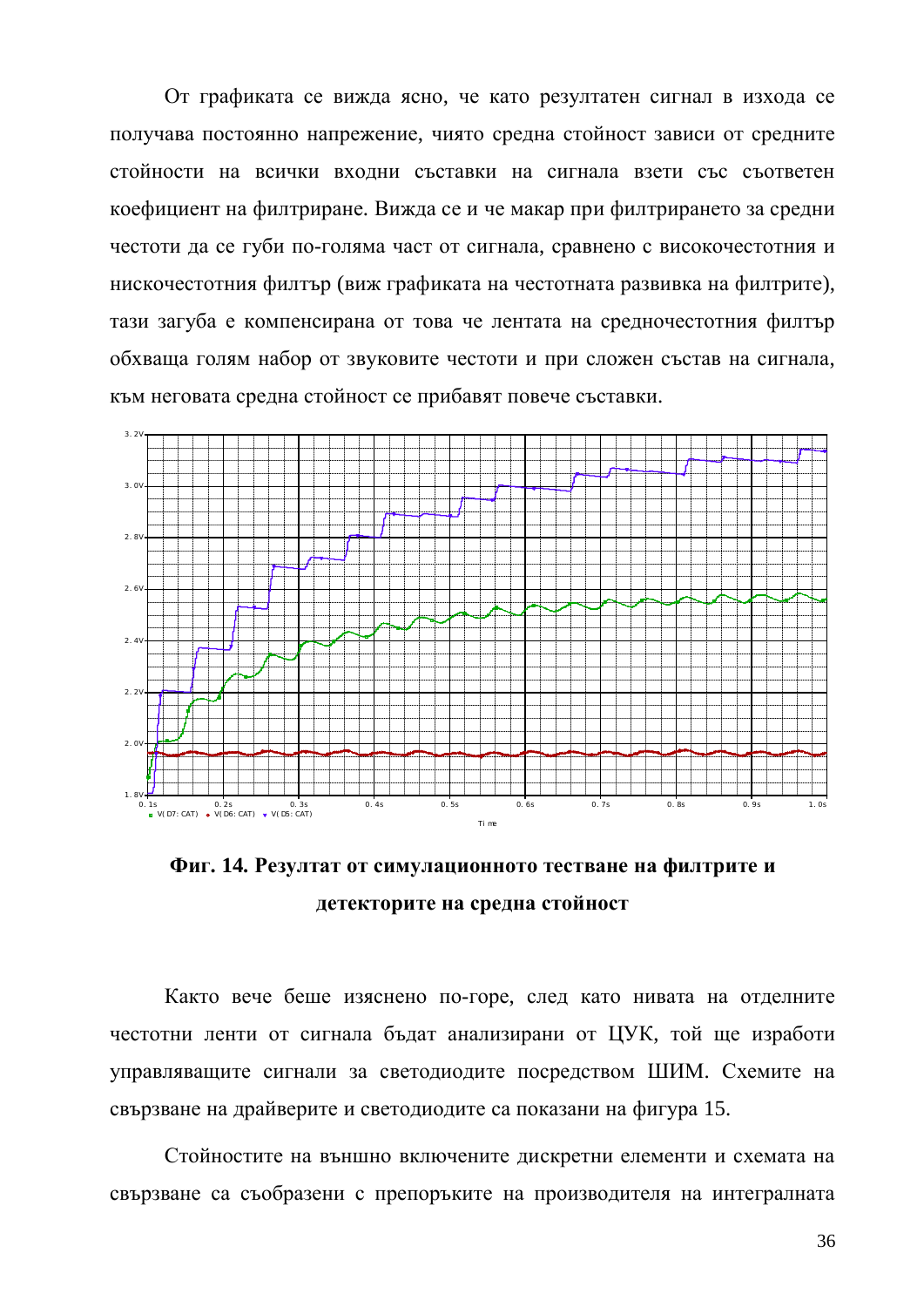схема за изграждане на понижаващ DC-DC конвертор. Стойностите на захранващото напрежение е подбрана така, че по-голямата част от напрежението да е като пад върху диода и само малка част от него да е върху баластния резистор.



**Фиг. 15. Схема на свързване на драйверите и светодиодите** 

#### Разширителни портове

Разширителните портове са ключов елемент на системата за да може тя да функционира като отворена персонална модулна система. Предвиждането на такива портове е свързано с определянето на вида и броя на комуникационните линии между системата и модула. Като цяло системата трябва да може да комуникира с модула, и модула трябва да може да въздейства на системата според характеристиките си.

Изхождайки от гледна точка на дотук използваните връзки с ЦУК, то можем да заключим, че към всеки един от разширителните портове трябва да има:

- Вътрешно-шинен интерфейс за комуникация с ЦУК  $I^2C$  и/или SPI
- Достъп до АЦП входовете на ЦУК
- Достъп до ШИМ изходите на ЦУК
- Достъп до 6-те аудио канала след аудио процесорния блок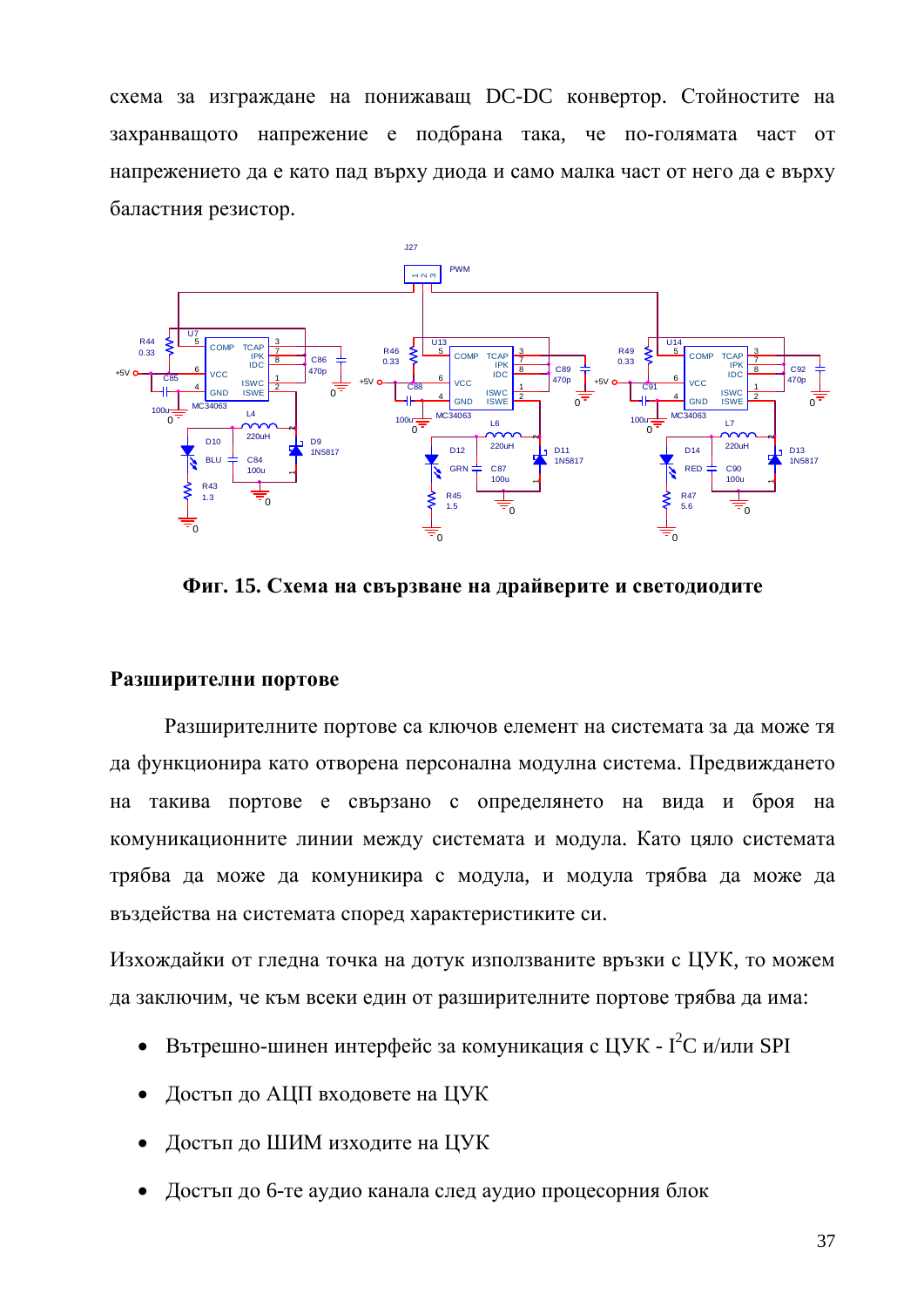- Захранващи напрежения и маса
- Достъп до модули за прихващане и/или изводи за външни прекъсвания

#### **Други модули**

Към системата има предвидени и оше два малки модула с малко поспециално предназначение. Това са програмния порт и модула за стартиране на захранването.

#### Програмния порт

Като повечето съвременни микрокомпютърни системи, и тази има нужда от порт посредством който да се препрограмира и обновява софтуера. Като цяло този порт е предвиден за тестване на системата преди тя да достигне крайния потребител, но този порт е удобен и за зареждане на үправляващи програми към някой специален допълнителен модул инсталиран от потребителя.

#### Модул за управление на захранването

По своята същност този модул представлява електронен ключ, организиран като транзистор с отворен колектор, който свързва сигнал за стартиране на захранването (PC\_ON) към маса, с което се включва захранването и извежда системата от режим готовност до работен режим. Този електронен ключ се управлява от ЦУК (посредством извода MPU ON), а самият ЦУК се захранва от независимо захранване което е включено винаги щом захранването на системата е свързано с източник на електрическа енергия (електрическата мрежа, акумолатор, соларни системи и т.н.). Тази особеност трябва да се има в предвид при проектирането или избора на готов захранващ блок. Схемата на ключа е показана на фигура 16.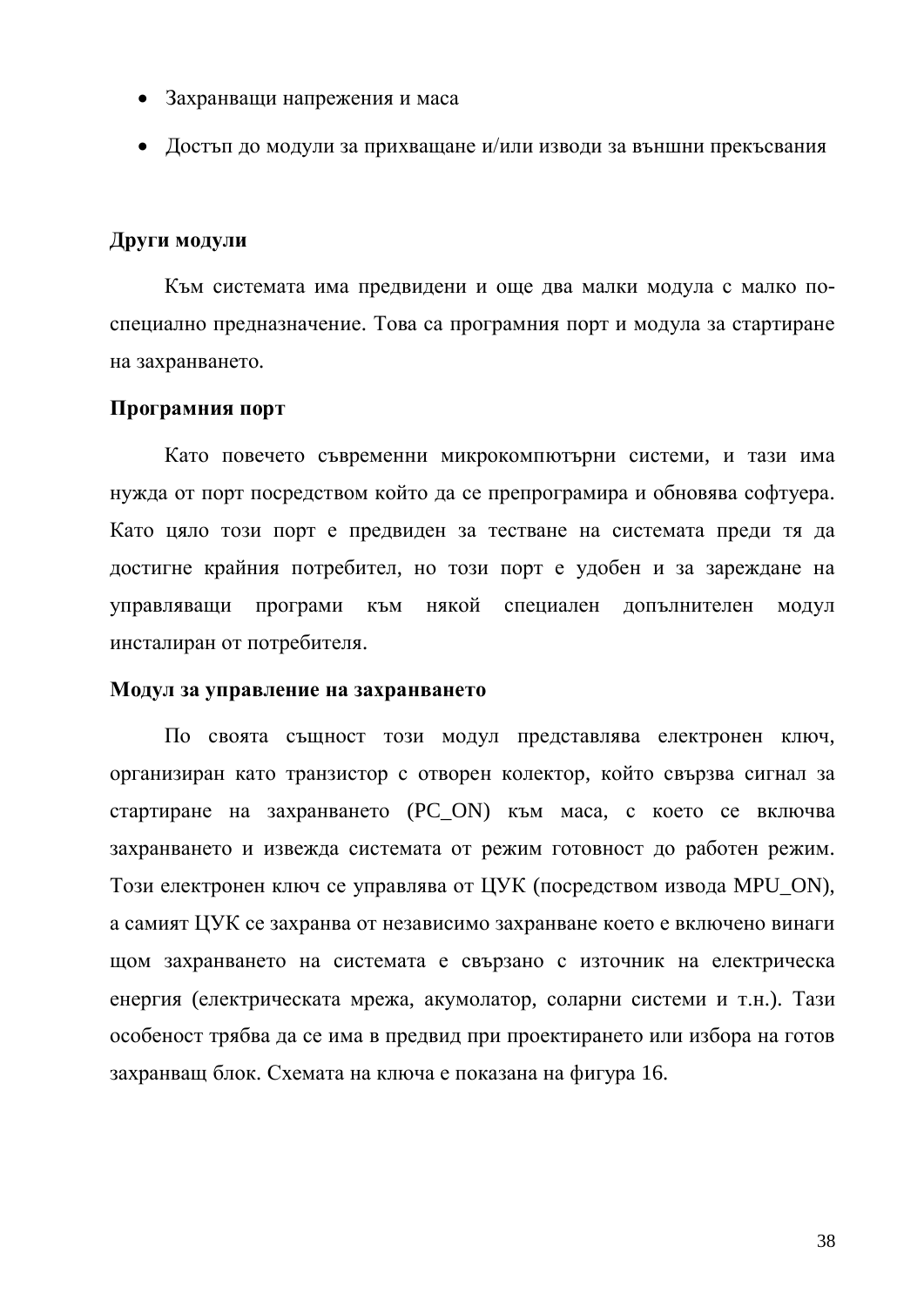

 $\Phi$ иг. 16. Схема за управление на захранването

## **Шентрален Управляващ Контролер**

След като са изяснени и нуждите на разширителните портове, започваме да анализираме всички необходими компоненти на ЦУК:

- $I^2C$  интерфейси поне 3 броя (за аудио процесорите и разширителните  $\text{TOPToBe}$ )
- Модули за прихващане на сигнали поне 5 (за мониторните усилватели, разширителните портове и дистанционното управление)
- USB модул за комуникация с персонален компютър
- UART модул за комуникация с компютър
- Поне 5 ШИМ модула (3 за цветомузиката, 1 за разширителните портове и 1 за управление на активното охлаждане)
- АЦП с поне 5 канала (за цветомузиката и термосензорите)
- Изводи с общо предназначение поне 24 (за LCD дисплея, мониторните усилватели, управление на захранването, за клавиатурата и за разширителните портове).
- Програмен порт извод за препрограмиране на микроконтролера.

Според така поставените изискванията за микроконтролера и направения анализ на наличните микроконтролери, които се предлагат, найподходящ се оказва микроконтролерът РІСЗ2МХ795F512L.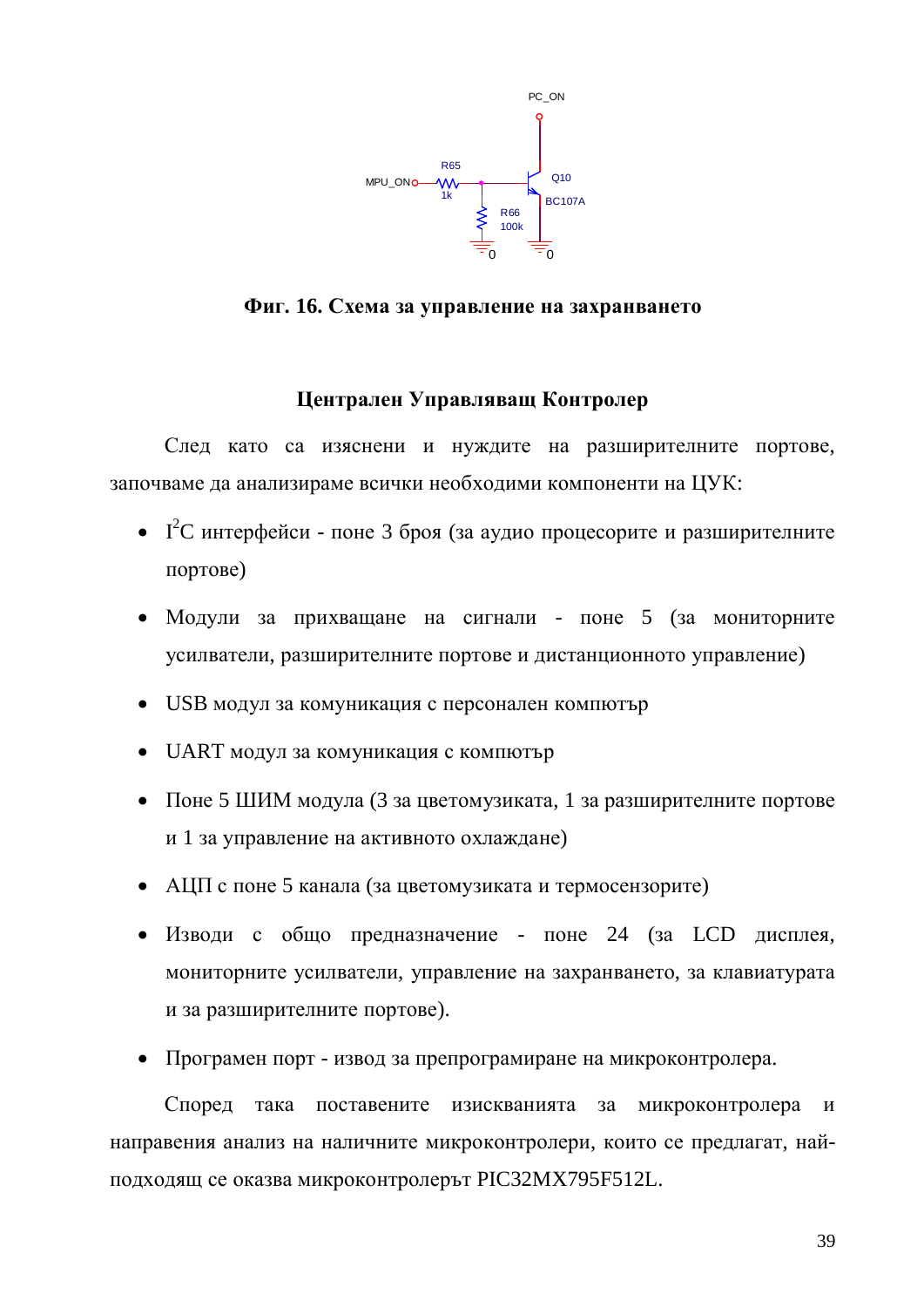Този микроконтролер има относително голяма изчислителна мощ и макар да изглежда твърде мощен за подобна система, използването му е наложително за да може да се спази изискването за потенциал на системата, което се налага от това, че тя трябва да е много гъвкава за да може да се персонализира и напасне за много голям кръг от хора. Големия брой входноизходни портове и периферия позволяват на разширителните портове поддържане на голям брой функционални модули, и точно това е търсената цел.

## Проектиране на програмното осигуряване

Главната подпрограма се състои в един основен цикъл, в който периодично се обслужват подпрограмите за управление на периферните устройства. Тя съдържа едно разклонение, което ѝ позволява да излезе от цикъла и да постави системата в режим на изчакване посредством подпрограмата за превключване на системата в режим изчакване. Това разклонение се активира посредством проверката на контролен регистър. При начална инициализация контролния регистър "stand-by" се нулира, а при определени условия в някой от подпрограмите за управление на периферията в този регистър се записва "1". Мястото на записа зависи от това коя подпрограма е предизвикала изключването на системата. Това се прави с цел изключване на системата в случай на поява на грешка в някой от модулите, и възможност да се разбере кой точно модул е изключил системата.

Включването на системата става посредством генериране на прекъсване от натискането на бутона за стартиране на системата - "Power", или от дистанционното управление.

Настройките на всички модули се пазят в паметта, така че при различни случай те да могат да се модифицират от различните подпрограми. За да се избегне конфликт в достъпа на различните подпрограми към общ ресурс, ще се организира алгоритъм за приоритетност.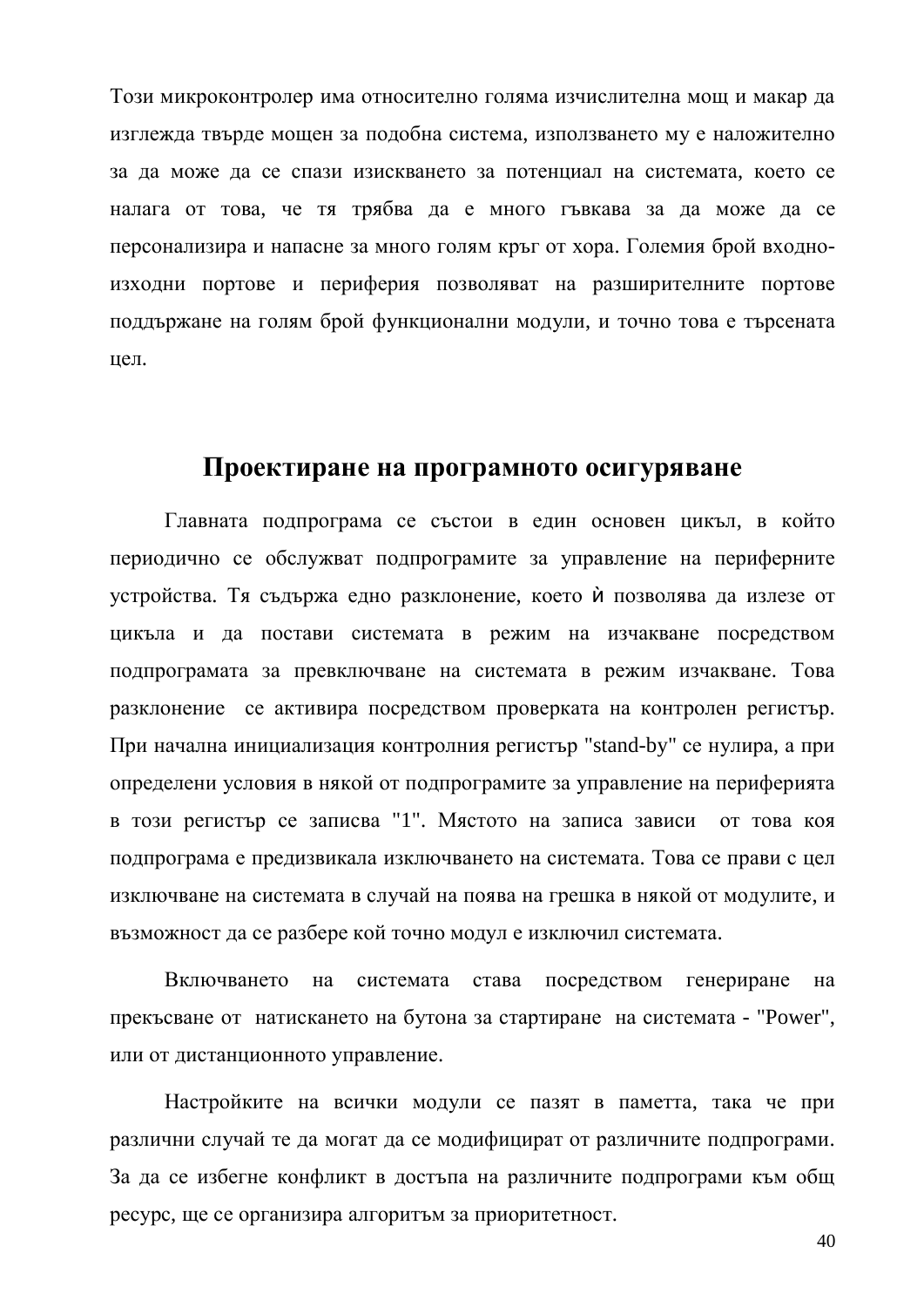Основната програма е показана на блоковата схема на фигура 17.



Фиг. 17. Блокова схема на основната програма

Началното установяване на системата се състои в задаването на предварителните параметри на системата: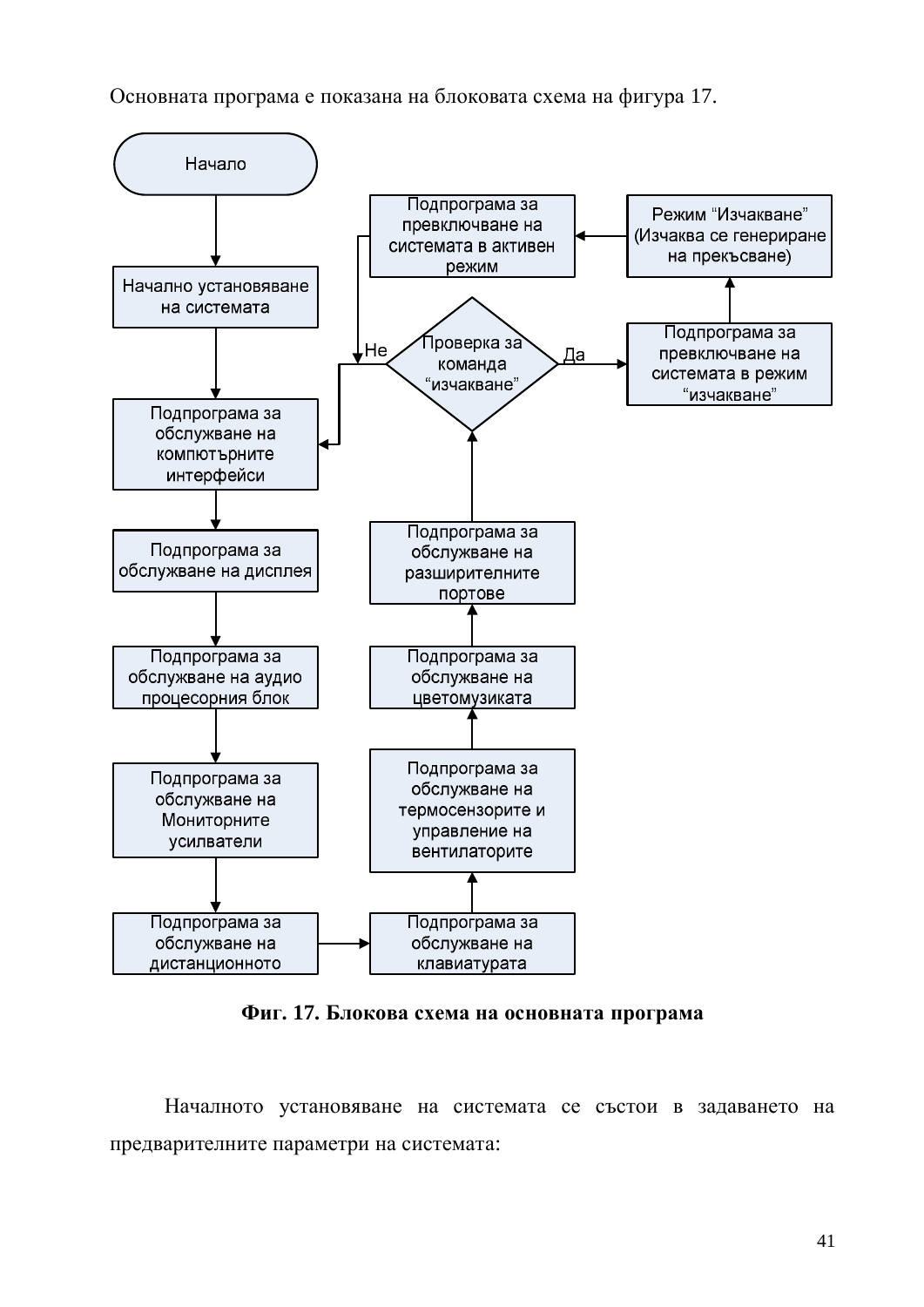- 1. Променливите, които се използват по време на работа на системата се инициализират със стойности по подразбиране.
- 2. Настройват се входно изходните портове и периферните устройства на системата според предназначението им.
- 3. Подава се сигнал за пускане на основното захранване на системата
- 4. Изчаква се натискането на бутона "Power" или сигнал за включване от дистанционното.

Подпрограмата за преминаване в режим на изчакване включва операции по изключване на модулите в системата, така че тя да премине в режим на ниска консумация и изчакване на команда за възстановяване на работния режим. По същество тя включва следните операции:

- 1. Изключване на усилвателните стъпала, цветомузиката и другите допълнителни модули.
- 2. Изключване на периферните устройства в молула, като активни остават само периферията обслужваща часовника, дистанционното управление и входа за външни прекъсвания свързан с бутона "Power".
- 3. Изключване на основното захранване.

Подпрограмата за преминаване в активен режим прави практически обратното - тя подготвя системата за работа.

Останалите подпрограми в голямата си част извършват рутинна проверка и настройка на системата, която дава възможност на системата да отчете потребителските промени и да реагира.

Подпрограмата за управление на усилвателите практически представлява проверка за включена защита на някой от усилвателите и проверка за зададена заявка за изключване и включване на усилвателите. Схемата на алгоритъма на подпрограмата е показана на фигура 18. Управлението на състоянието на усилвателите е подчинено на състоянието на два контролни бита. Тези битове се задават като "включени" при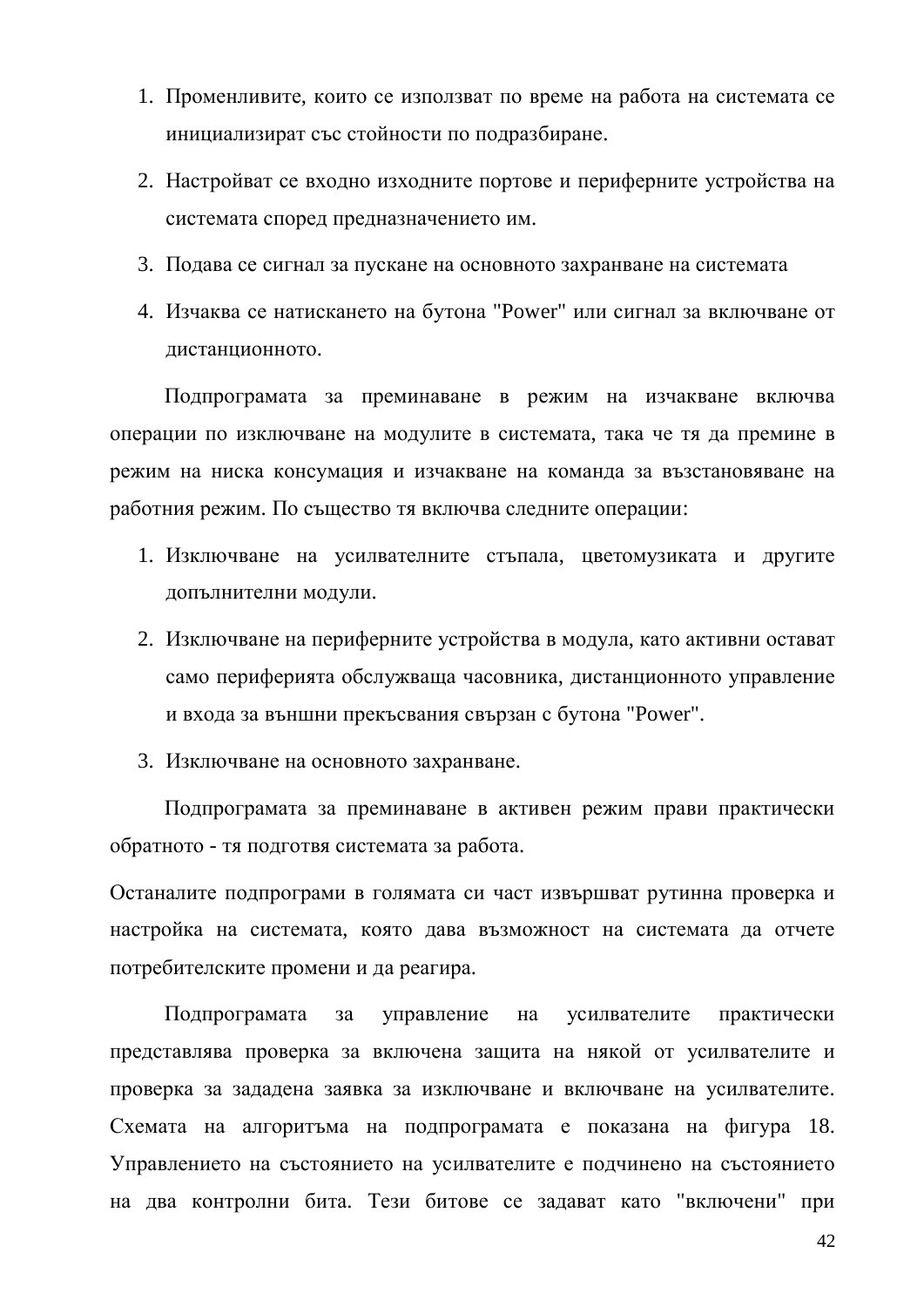началната инициализация на системата и при подпрограмата за преминаване в активен режим. Те могат да бъдат включвани и изключване посредством команди от дистанционното управление и компютърните интерфейси.



#### **Ɏɢɝ. 18. ɉɨɞɩɪɨɝɪɚɦɚɡɚɭɩɪɚɜɥɟɧɢɟɧɚ ɭɫɢɥɜɚɬɟɥɢɬɟ**

Практически обаче всички опции за контрол над усилвателите се отразяват в промяната на битовете за контрол на усилвателите, а същинското прилагане на настройките се извършва от тази подпрограма.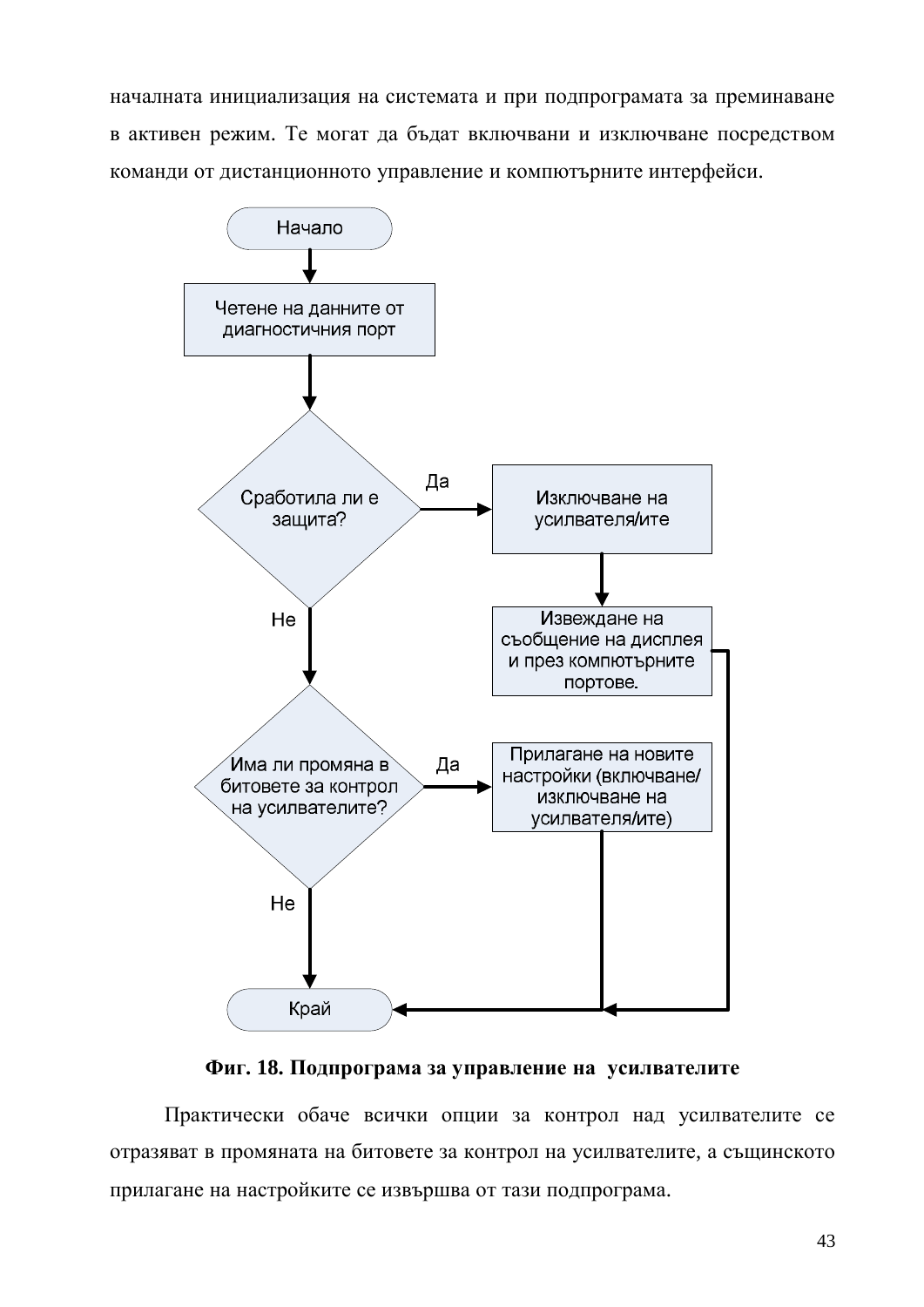На фигура 19 е показана подпрограмата за управление на температурата.



Фиг. 19. Подпрограма за управление на температурата

Практически нейното действие се изразява в измерването на температурата от сензорите и посредством сравнение с контролна стойност определяне на активността на охлаждащите вентилатори. Извършва се една проверка целяща предпазване на системата от прегряване.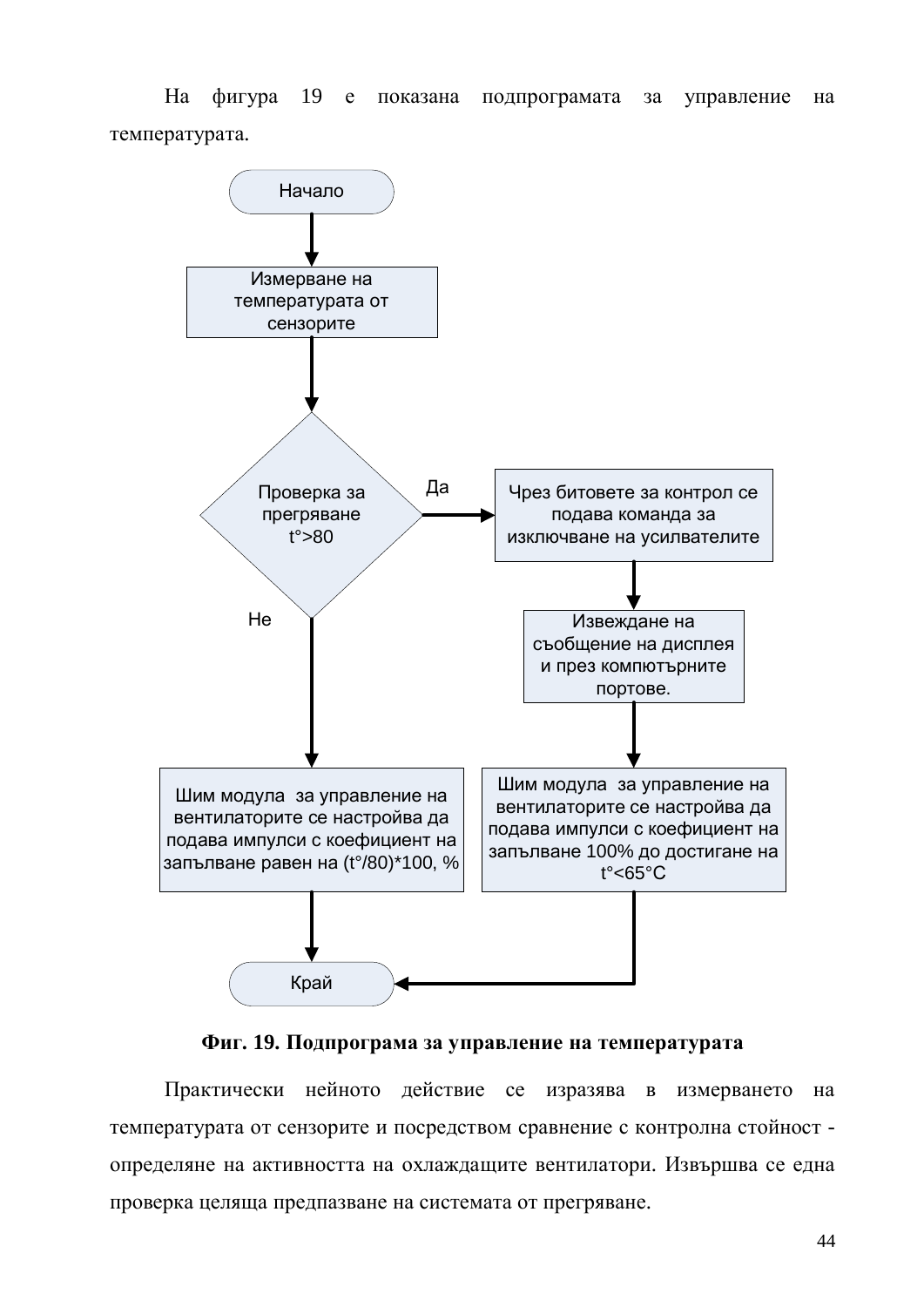На фигура 20 е показан алгоритъма на подпрограмата за управление на цветомузиката.



Фиг. 20. Подпрограма за управление на цветомузиката

Действието и не е сложно - практическата роля е да се определи коефициента на запълване на импулсите на управляващите ШИМ модули. Това може да стане посредством софтуерен алгоритьм или използвайки сигнала от хардуерните филтри свързани към системата. Типа алгоритъм може да бъде избран посредством команди от дистанционното или компютърните интерфейси, като отново избора се задава посредством променлива, която се анализира от настоящата програма.

Блокова схема на фигура 21 описва в общи линии структурата на обработка на командите получени посредством дистанционното управление.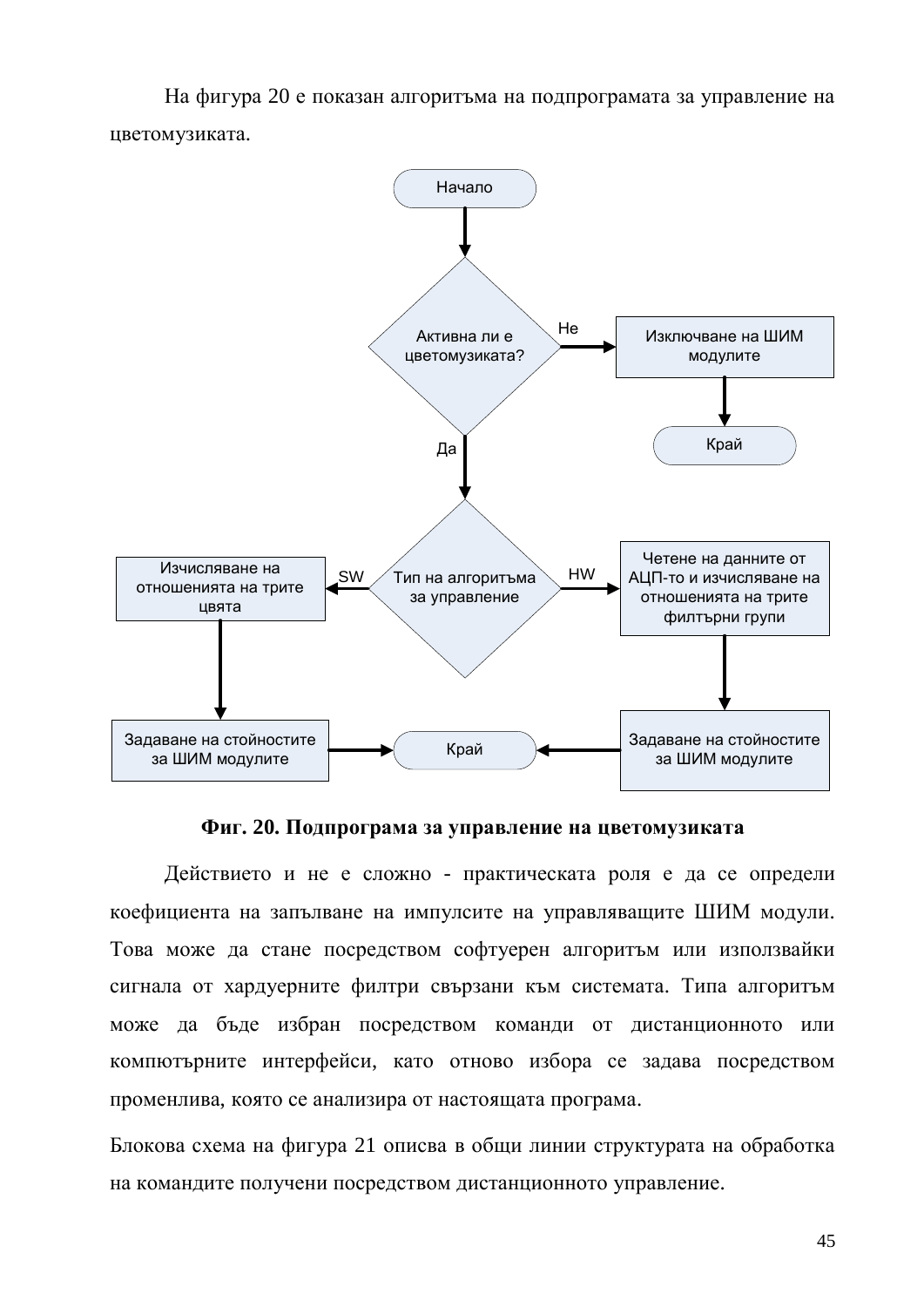

## Фиг. 21. Подпрограма за управление на дистанционното

Действието на тази подпрограма се свежда до анализ на информацията получена от периферния модул за приемане на сигналите от дистанционното. Самият анализ се свежда до сравняване на командите със зададените и тяхното прилагане.

Фигура 22 описва ориентировачно начина на работа на клавиатурата на системата.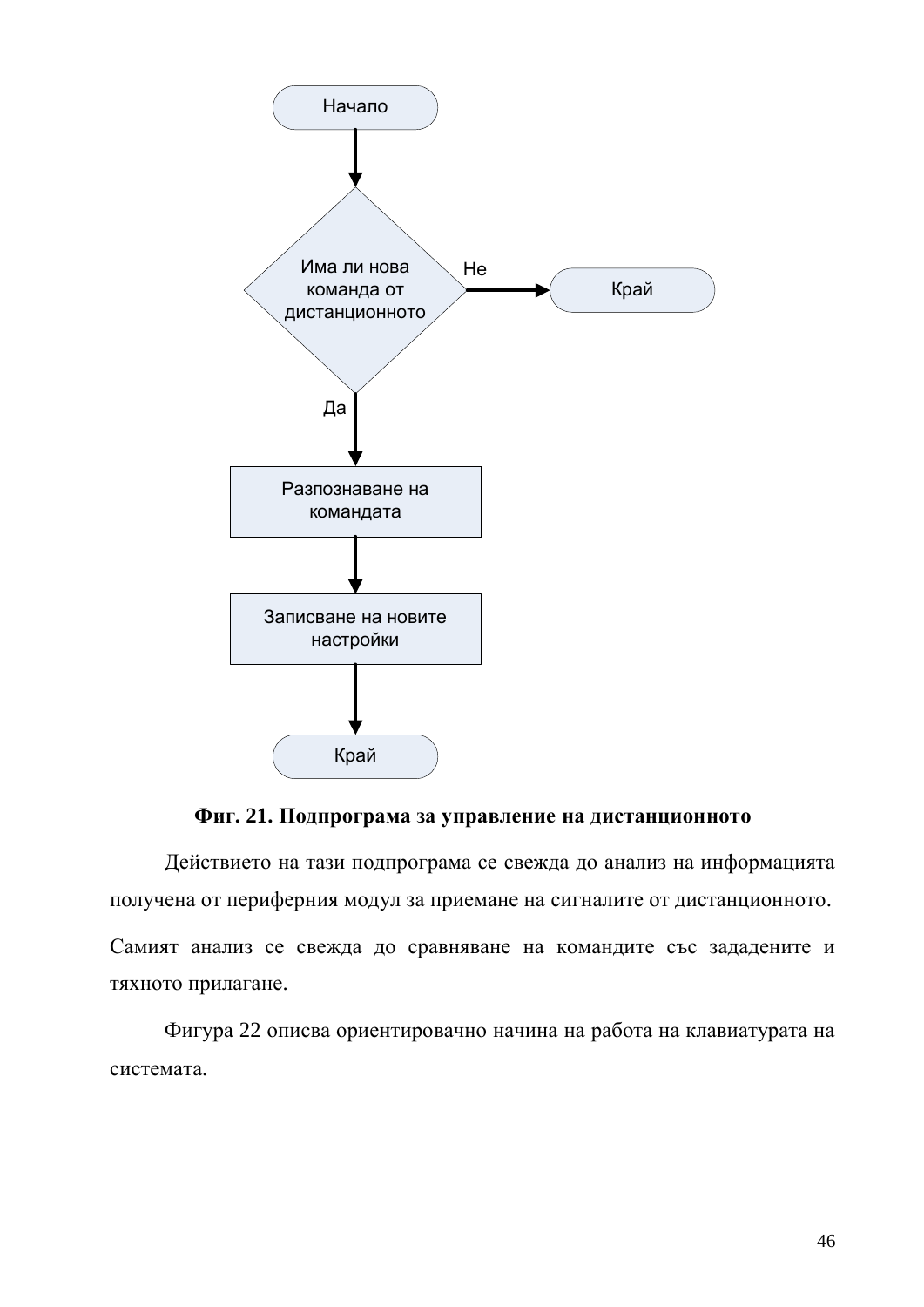

#### Фиг. 22. Подпрограма за управление на клавиатурата

По същество тя се състои в това да разпознава специфичната функция на съответния бутон в зависимост от това в кое подменю се намира.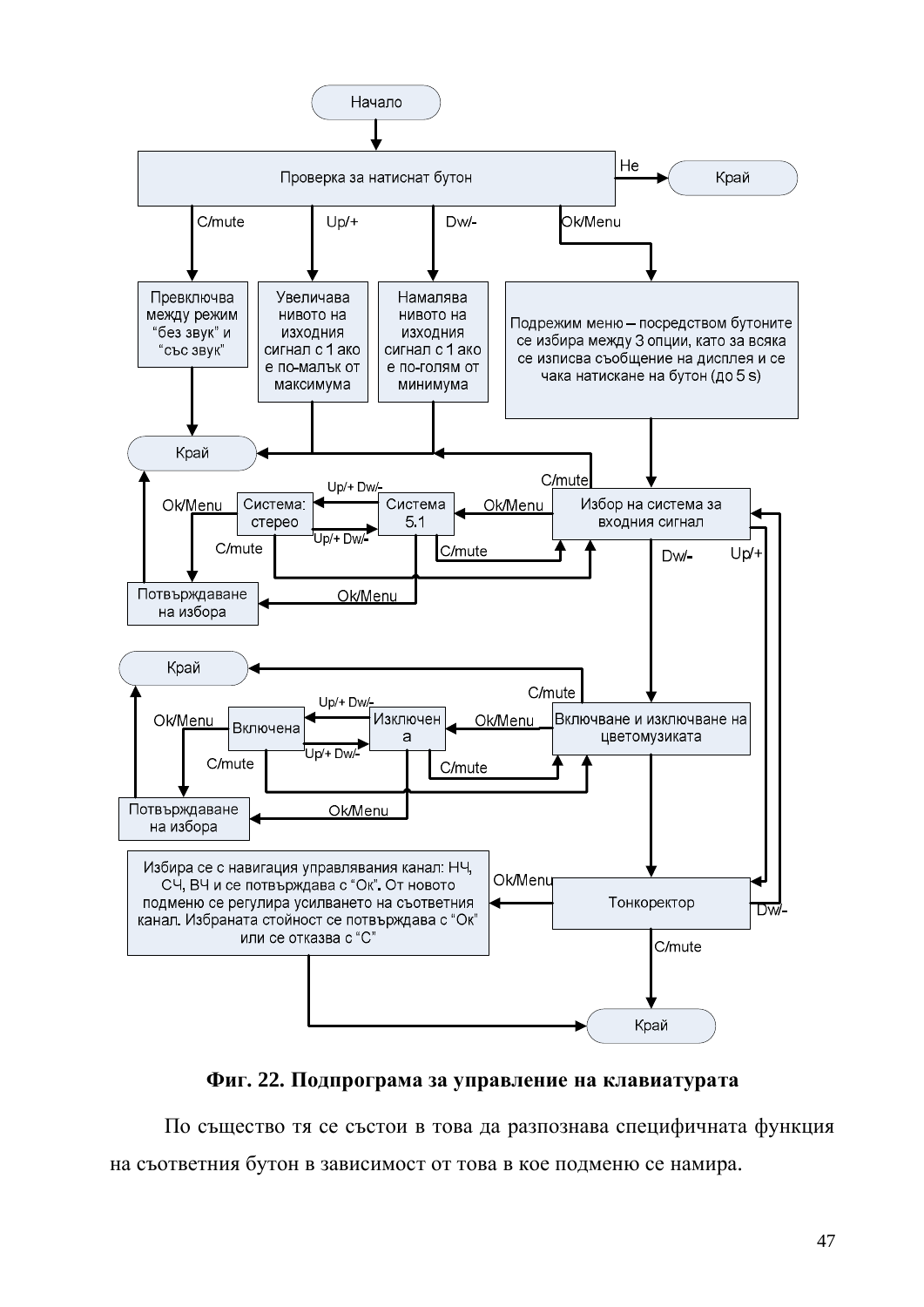Основното подменю за настройки показано тук има най-вече илюстрационен характер - показани са само 3 опции. Разбира се тук може да се включи възможност за управление на по-богат набор от настройки на системата, но тъй като тяхното управление е аналогично на показаните горе опциите са сведени до три.

Действието на клавиатурата се състои в две основни групи действия навигация и задаване на стойности на настройките посредством два от бутоните ("+" и "-"), и потвърждаване ("Ок") или отказване ("С") на въведените настройки. По този начин само с 4 активни бутона може да се извършват голям набор от настройки на системата.

Както беше описано и на доста места по-горе, съществува и 5-ти бутон - "Power", чието действие обаче се свежда до това, да предизвика прекъсване в системата при натискането му, което прекъсване да доведе системата до режим на изчакване или до излизането от този режим. Този бутон няма многофункционалните възможности на останалите 4, но е много удобен за бързото "изключване" на системата.

## Заключение - анотация

Системите изградени на модулен принцип могат лесно да бъдат надграждани с допълнителни модули за да се постигнат специфични цели и желания. Това се оказва ценно предимство в света на динамично развиващата се електроника, тъй като дава възможност на системата да работи с модули и устройства, които тепърва ще излязат на пазара. Тази гъвкавост на модулните системи обаче има и своите ограничения, основно изразени в допълнителният обем, тегло и ограничение в броя на модулите. Изграждането на допълнителен модул вместо интегрирането му като периферно устройство в чипа на микроконтролера може да се разглежда и като позитив и като негатив. Отрицателният аспект е свързан с по-високата цена на дискретния модул и по-големият му обем. Положителното е, че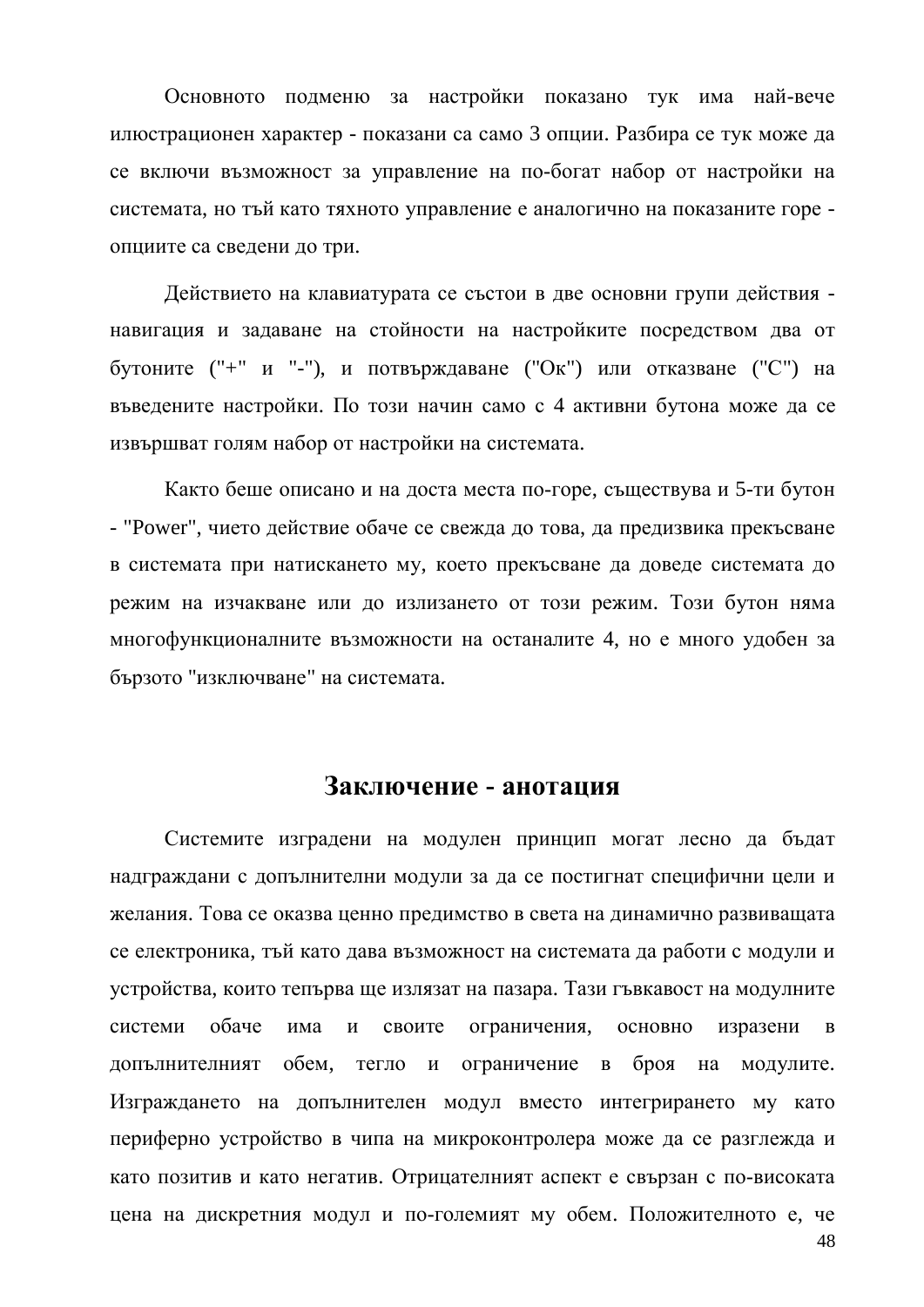позволява да се използват модули и системи, които са толкова нови, че все още не са интегрирани успешно в микроконтролерите. В крайна сметка обаче изводът е, че за да може една такава система да бъде успешно използвана и за в бъдеще, е необходимо тя да може да се развива - било то чрез замяната на едни модули с други, или с подменянето на микроконтролера.

Така например за подобна система би било подходящо добавянето на подсистема за гласово управление на системата и свързаният към нея компютър, а също така и система за автоматична корекция на нивото на сигнала, така че независимо от това какво е нивото на входния сигнал, при определена настройка на силата на звука, изходния сигнал да е с еднаква амплитуда. Подходящо би било и изграждането на активен заглушител на фоновия шум. Подобна система би могла да ограничи и дори напълно да заглуши нежеланите шумове от трафика на улицата проникващ в дома, бръмченето на хладилника и дори шума на вентилаторите на самата система, използвайки вече наличните говорители и тяхното пространственно разположение. Така освен източник на звук, системата би могла да се използва и като източник на тишина.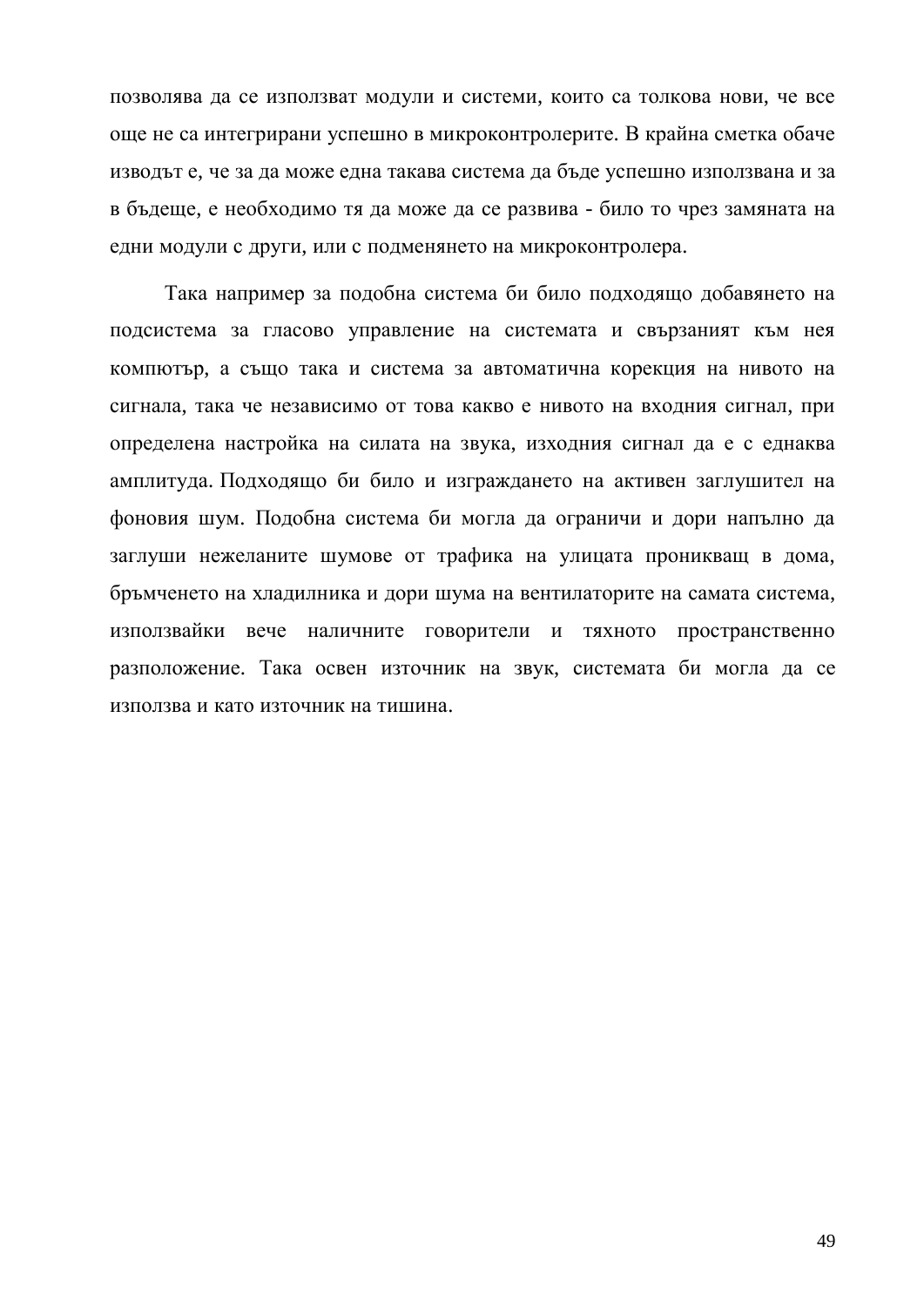## **Използвана Литература**

[1] - Making PIC Microcontroller - Instruments and Controllers - HARPRIT SINGH SANDHU

[2] - Programming 32-bit Microcontrollers in C - Exploring the PIC32 - Lucio Di Jasio

[3] - Power Supplies for LED Driving - Steve Winder

[4] - Основи на Радиоелектрониката - Г. Ненов, С. Захариева - Техника -София

[5] - Токозахранващи Устройства - Н. Стефанов - Техника - София

[6] - <http://www.wikipedia.org/>

[7] - Спецификации: http://www.microchip.com/, http://alldatasheet.com/, <http://datasheetcatalog.com/>

[8] - Аналогова схемотехника I част - И. Пандиев, Л. Доневска, Д. Стаменов -Технически университет - София

[9] - Аналогова схемотехника II част - И. Пандиев, Л. Доневска, Д. Стаменов - Технически университет - София

[10] - Цифрова Схемотехника - Г. Михов - Технически университет - София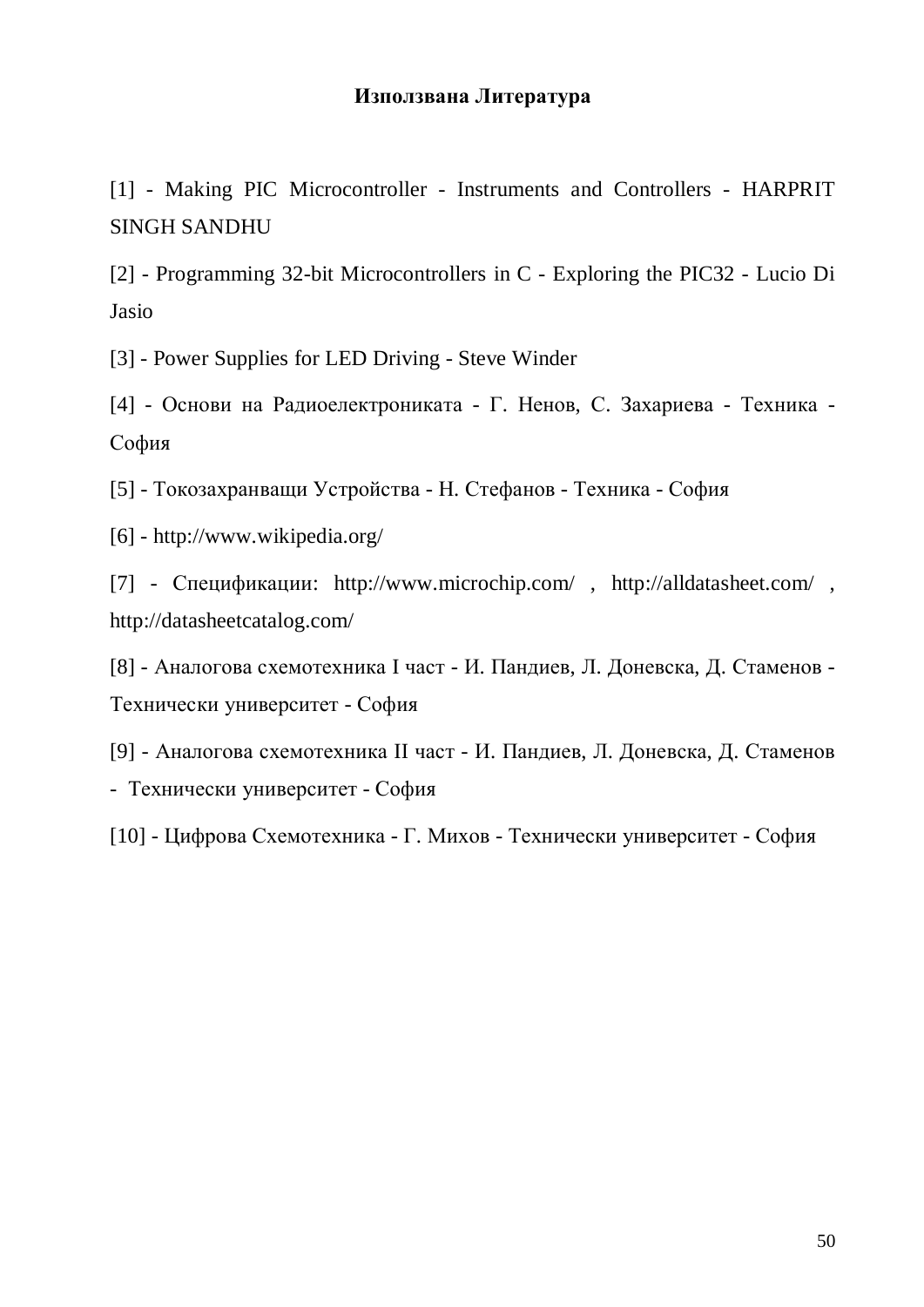## Приложения

- 1 Списък на елементите в системата
- 2 Списък на елементите в цветомузикалния модул
- 3 Принципна схема на системата
- 4 Принципна схема на цветомузикалния модул
- 5 DVD с каталожните данни на елементите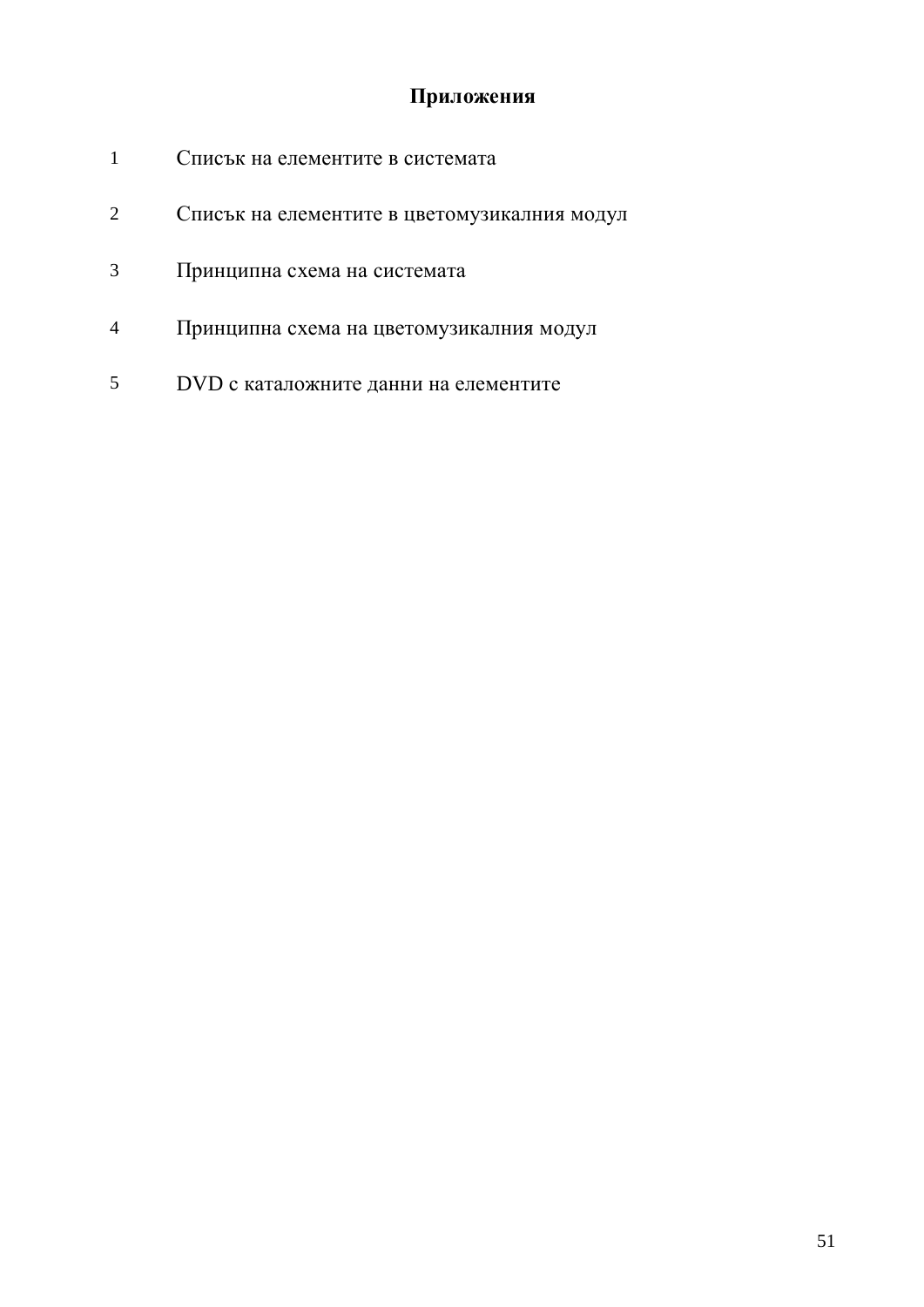|                                        |                                                        |                                                          | Списък на елементите            |               |      |                            |            |             |
|----------------------------------------|--------------------------------------------------------|----------------------------------------------------------|---------------------------------|---------------|------|----------------------------|------------|-------------|
| Означение в<br>схемата                 | Наименование и означение                               |                                                          |                                 |               | Кол. | Забележка                  |            |             |
| A <sub>1</sub>                         |                                                        | Течнокристален дисплей LMB081ADC                         |                                 |               |      | 1                          |            |             |
| C1, C4, C8                             |                                                        | Кондензатор електролитен 10µF/16V                        |                                 |               |      | 3                          |            |             |
| C2,C3,C6,C7,<br>C10, C12, C49, C55     | Кондензатор керамичен 470nF/16V                        |                                                          |                                 | 8             |      |                            |            |             |
| C5, C9, C11, C17, C18,<br>C36, C43,    |                                                        | с19, с20, с31, с32, с35, Кондензатор керамичен 100nF/16V |                                 |               |      | 12                         |            |             |
| C44, C47, C48, C52, C63,<br>C72, C73,  |                                                        | С66, С68, С69, С70, С71, Кондензатор керамичен 100nF/16V |                                 |               |      | 12                         |            |             |
| C93, C94, C95, C96, C97,<br>C102, C103 |                                                        | с98, с99, с100, с101, Кондензатор керамичен 100nF/16V    |                                 |               |      | 11                         |            |             |
|                                        |                                                        | С13, С14, С27, С29, Кондензатор керамичен 5.6nF/16V      |                                 |               |      | 6                          |            |             |
| C38, C45                               | C15, C22, C26, C33, Кондензатор керамичен 18nF/ 16V    |                                                          |                                 |               | 6    |                            |            |             |
| C37, C46                               |                                                        | C16,C21,C25,C34, Кондензатор керамичен 22nF/16V          |                                 |               |      |                            |            |             |
| C40, C42                               |                                                        | С23, С24, С28, С30, Кондензатор електролитен 2.2µF/16V   |                                 |               |      |                            |            |             |
|                                        | C50, C62, C74, C75 Кондензатор електролитен 100µF/16V  |                                                          |                                 |               |      | 4                          |            |             |
| C51                                    |                                                        | Кондензатор електролитен 4700µF/16V                      |                                 |               |      | 1                          |            |             |
| C53, C61                               |                                                        | Кондензатор електролитен 47µF/16V                        |                                 |               |      | 2                          |            |             |
|                                        | C54, C58, C64, C65 Кондензатор електролитен 1000µF/16V |                                                          |                                 |               |      | 4                          |            |             |
|                                        | C56, C57, C59, C60 Кондензатор керамичен 220nF/16V     |                                                          |                                 |               |      | 4                          |            |             |
| C67                                    | Кондензатор електролитен 4.7µF/16V                     |                                                          |                                 |               |      | 1                          |            |             |
| C76                                    | Кондензатор керамичен 470pF/16V                        |                                                          |                                 |               |      | 1                          |            |             |
| C77, C78                               | Кондензатор керамичен 15pF/16V                         |                                                          |                                 |               |      | 2                          |            |             |
| C79                                    | Кондензатор донастройващ 10pF/16V                      |                                                          |                                 |               |      | 1                          |            |             |
| C80                                    | Кондензатор керамичен 20pF/16V                         |                                                          |                                 | 1             |      |                            |            |             |
|                                        | Разработил<br>Илиев<br>Одобрил<br>Тюлиев               |                                                          | Наименование, доп. наименование | AC 1270003 AA |      |                            |            |             |
| ТУ-София                               |                                                        |                                                          | Домашна аудио система<br>Изм.   |               |      | Дата на изд.<br>25.06.2011 | Език<br>BG | Лист<br>1/3 |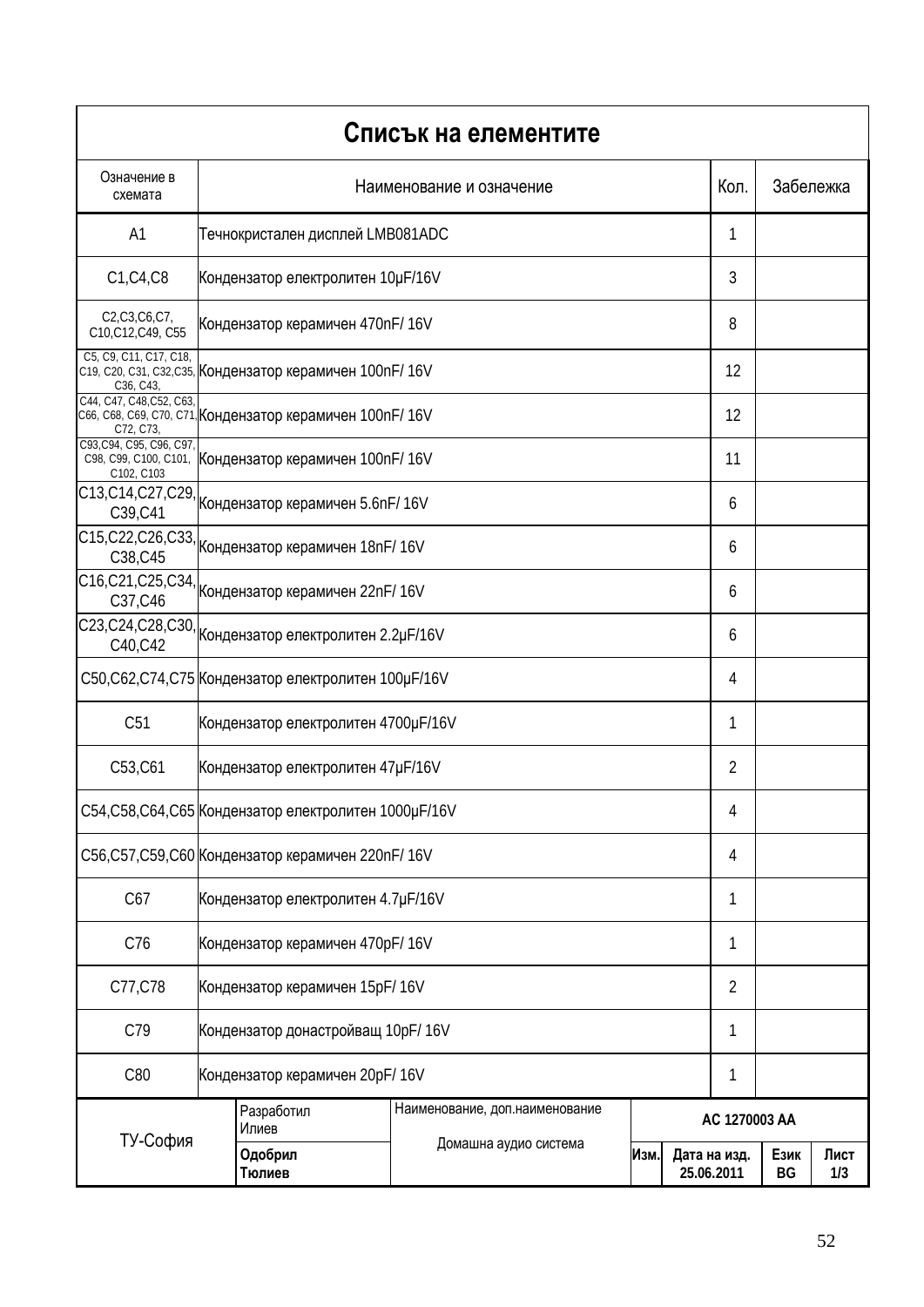|                                                                           |                                |                                                                             | Списък на елементите          |               |                            |                |                   |             |
|---------------------------------------------------------------------------|--------------------------------|-----------------------------------------------------------------------------|-------------------------------|---------------|----------------------------|----------------|-------------------|-------------|
| Означение в<br>схемата                                                    |                                | Наименование и означение                                                    |                               |               |                            |                | Кол.<br>Забележка |             |
| C81                                                                       |                                | Кондензатор керамичен 27pF/16V                                              |                               |               |                            | 1              |                   |             |
| D <sub>8</sub>                                                            |                                | Диод изправителен 1N5817<br>1                                               |                               |               |                            |                |                   |             |
| J1, J7, J40, J41                                                          |                                | Конектор рейка 6 извода<br>4                                                |                               |               |                            |                |                   |             |
| J2, J33, J34, J35,<br>J36, J37, J38                                       |                                | Конектор рейка 2 извода                                                     |                               |               |                            | 7              |                   |             |
| J3, J4, J5, J6                                                            |                                | Конектор рейка 60 извода                                                    |                               |               |                            | 4              |                   |             |
|                                                                           |                                | <mark>J12, J16, J20</mark> , J21, <sub>Конектор рейка 3 извода</sub>        |                               |               |                            | 5              |                   |             |
| J39                                                                       |                                | Конектор рейка 20 извода                                                    |                               |               |                            | 1              |                   |             |
| L <sub>5</sub>                                                            |                                | Бобина 220µН/1А                                                             |                               |               |                            | 1              |                   |             |
| Q1, Q2, Q3, Q8,<br>Q9, Q10                                                |                                | Транзистор биполярен ВС107                                                  |                               |               |                            | 6              |                   |             |
| R1, R4, R5, R6,<br>R9, R10                                                |                                | Резистор постоянен 2,7 κΩ/ 0,25W                                            |                               |               |                            | 6              |                   |             |
|                                                                           |                                | $R2, R3, R7, R8, R11,$ Резистор постоянен 5,6к $\Omega/$ 0,25W              |                               |               |                            | 6              |                   |             |
| R13, R68<br>Резистор постоянен 1Ω/ 0,25W                                  |                                |                                                                             |                               |               |                            | $\overline{2}$ |                   |             |
|                                                                           |                                | $\overline{\text{R14,R15,R16,R17}}$ Резистор постоянен 220 $\Omega$ / 0,25W |                               |               |                            | 5              |                   |             |
| R24, R26, R28, R48                                                        |                                | R18,R19,R20,R23, Резистор постоянен 4,7к $\Omega$ /0,25W                    |                               |               |                            |                |                   |             |
| R60                                                                       |                                | $\overline{\text{R21,R27,R54,R57}}$ Резистор постоянен 100 $\Omega$ / 0,25W |                               |               | 5                          |                |                   |             |
| R22, R33, R35, R41,<br>R42, R50, R51, R53, R56                            |                                | Резистор постоянен 10κΩ/ 0,25W                                              |                               |               | 9                          |                |                   |             |
| $R29, R34, R37, R44,$ Резистор постоянен 2,4к $\Omega/0, 25W$<br>R46, R62 |                                |                                                                             |                               |               | 6                          |                |                   |             |
| R30                                                                       | $P$ езистор постоянен 0,33Ω/3W |                                                                             |                               |               | 1                          |                |                   |             |
| R31, R38, R47                                                             |                                | Резистор постоянен $1,5 \kappa \Omega / 0,25 W$                             |                               |               |                            | 3              |                   |             |
| R32, R40, R49, R59,<br>R65                                                | Резистор постоянен 1 κΩ/ 0,25W |                                                                             |                               | 5             |                            |                |                   |             |
|                                                                           |                                | Наименование, доп.наименование<br>Разработил<br>Илиев                       |                               | AC 1270003 AA |                            |                |                   |             |
| ТУ-София                                                                  | Одобрил<br>Тюлиев              |                                                                             | Домашна аудио система<br>Изм. |               | Дата на изд.<br>25.06.2011 |                | Език<br>BG        | Лист<br>2/3 |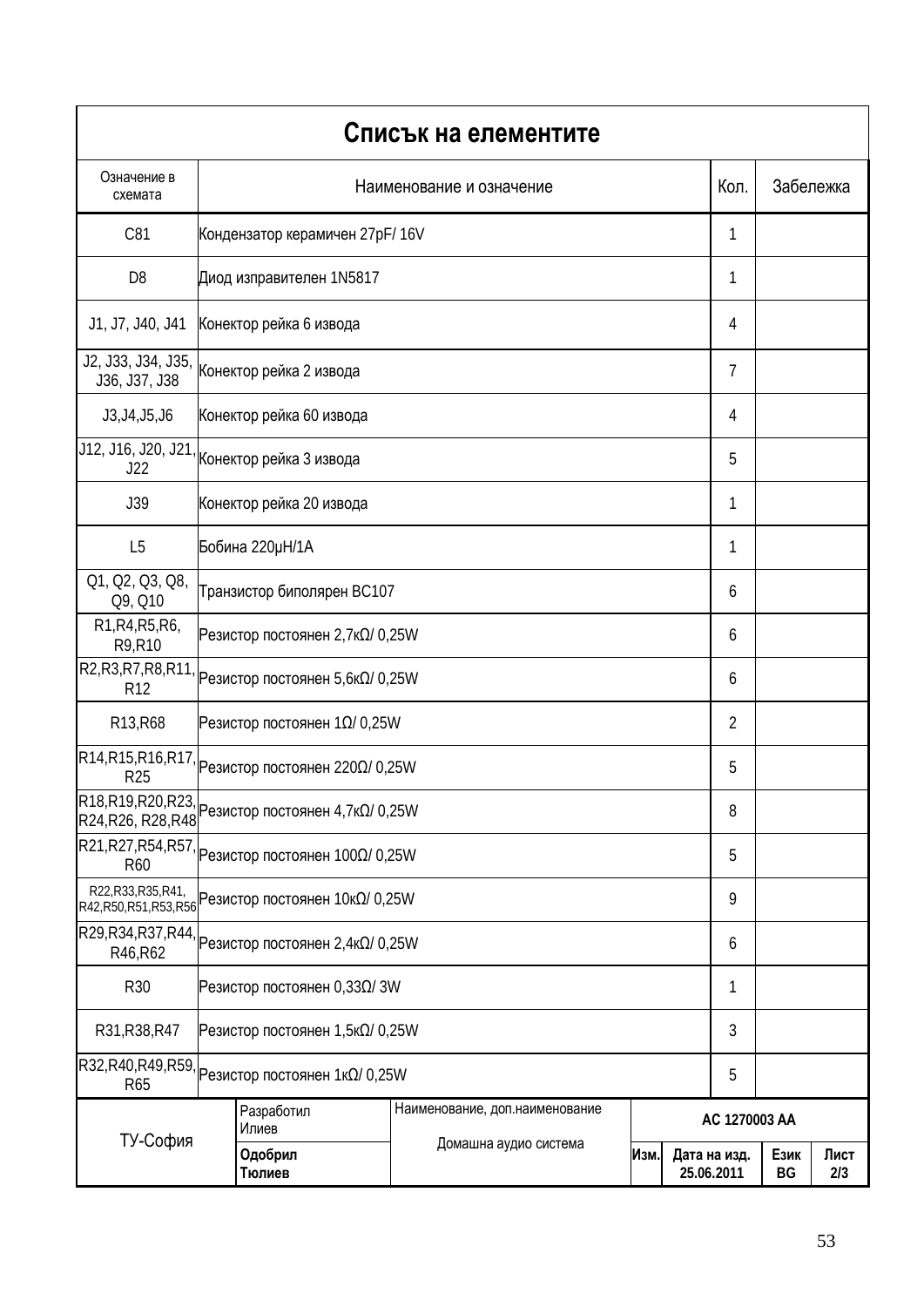|                           |                                |                                       | Списък на елементите            |                                    |   |      |            |             |  |
|---------------------------|--------------------------------|---------------------------------------|---------------------------------|------------------------------------|---|------|------------|-------------|--|
| Означение в<br>схемата    | Наименование и означение       |                                       |                                 |                                    |   | Кол. | Забележка  |             |  |
| R36, R43, R52             | Резистор постоянен 2,4Ω/ 0,25W |                                       |                                 |                                    |   | 3    |            |             |  |
| R39, R45, R63             |                                | 3<br>Резистор постоянен 220 κΩ/ 0,25W |                                 |                                    |   |      |            |             |  |
| R55, R58, R66             |                                | Резистор постоянен 100 κΩ/ 0,25W      |                                 |                                    |   |      | 3          |             |  |
| R <sub>61</sub>           |                                | Резистор постоянен 5κΩ/ 0,25W         |                                 |                                    |   | 1    |            |             |  |
| R64, R67, R69             |                                | Резистор постоянен 10κΩ/ 0,25W        |                                 |                                    |   | 3    |            |             |  |
| <b>R70</b>                |                                | Резистор постоянен 470Ω/ 0,25W        |                                 |                                    |   | 1    |            |             |  |
| S1, S2, S3, S4,<br>S5, S6 |                                | Бутон механичен                       |                                 |                                    |   | 6    |            |             |  |
| U1                        |                                | Интегрална схема PIC32MX975F512L      |                                 |                                    |   | 1    |            |             |  |
| U2, U3, U7                |                                | Интегрална схема TDA7439              |                                 |                                    |   |      |            |             |  |
| U4, U5                    |                                | Интегрална схема TDA8510J             |                                 |                                    |   |      |            |             |  |
| U <sub>6</sub>            |                                | Интегрална схема МАХ232               |                                 |                                    |   |      |            |             |  |
| U11                       |                                | Интегрална схема МСЗ4063              |                                 |                                    |   |      |            |             |  |
| U12                       | Интегрална схема LM224         |                                       |                                 |                                    |   | 1    |            |             |  |
| X1                        |                                | Кварцов осцилатор 80MegHz             |                                 |                                    |   | 1    |            |             |  |
| X <sub>2</sub>            |                                | Кварцов осцилатор 32.768kHz           |                                 |                                    | 1 |      |            |             |  |
|                           |                                |                                       |                                 |                                    |   |      |            |             |  |
|                           |                                |                                       |                                 |                                    |   |      |            |             |  |
|                           |                                |                                       |                                 |                                    |   |      |            |             |  |
|                           |                                |                                       |                                 |                                    |   |      |            |             |  |
|                           |                                |                                       |                                 |                                    |   |      |            |             |  |
|                           |                                | Разработил<br>Илиев                   | Наименование, доп. наименование | AC 1270003 AA                      |   |      |            |             |  |
| ТУ-София                  |                                | Одобрил<br>Тюлиев                     | Домашна аудио система           | Изм.<br>Дата на изд.<br>25.06.2011 |   |      | Език<br>BG | Лист<br>3/3 |  |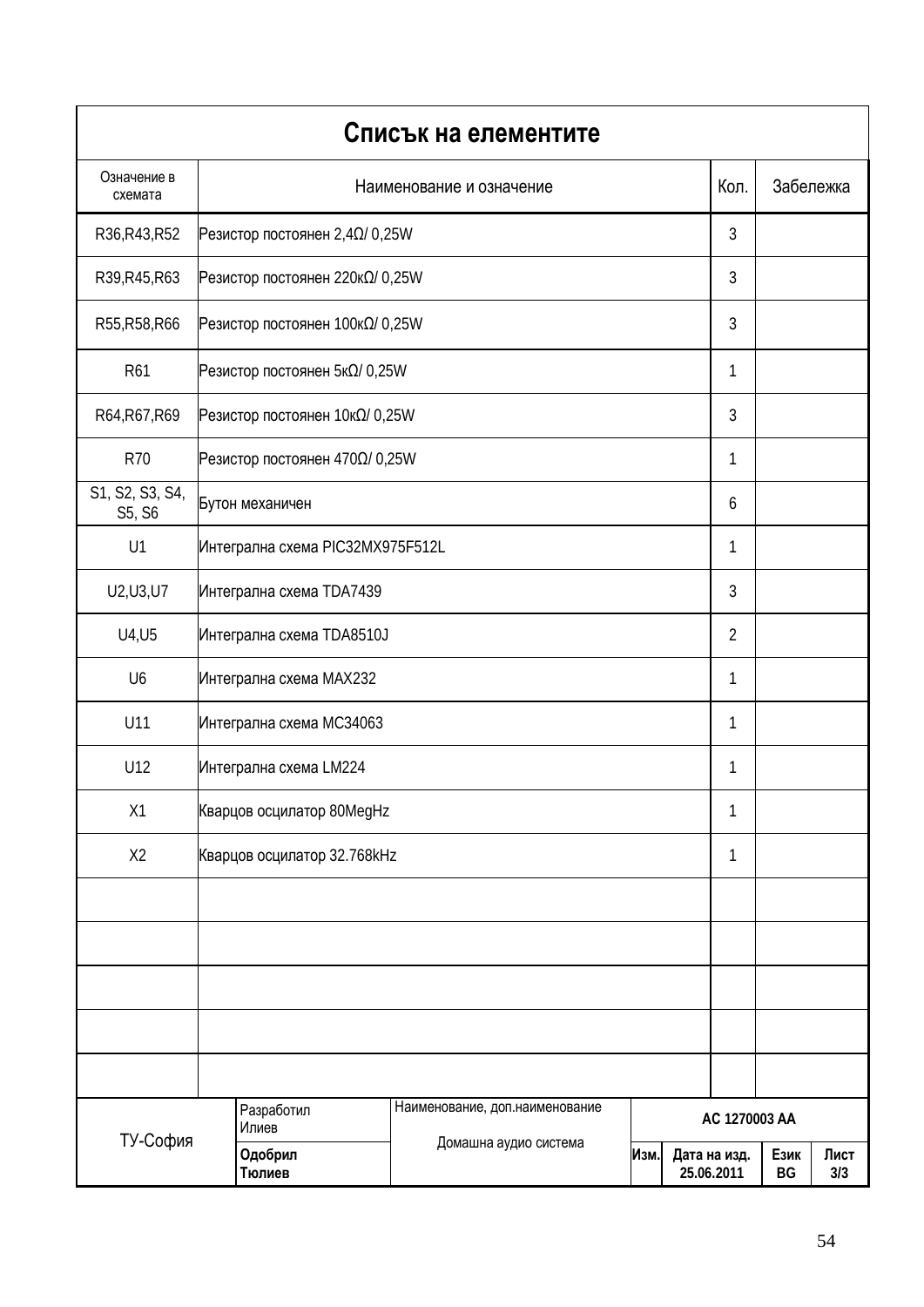|                                                  |                                                                                                                                         |                                                          | Списък на елементите |                            |            |             |  |           |
|--------------------------------------------------|-----------------------------------------------------------------------------------------------------------------------------------------|----------------------------------------------------------|----------------------|----------------------------|------------|-------------|--|-----------|
| Означение в<br>схемата                           | Наименование и означение                                                                                                                |                                                          |                      |                            |            | Кол.        |  | Забележка |
| C77                                              |                                                                                                                                         | Кондензатор електролитен 3, 3µF / 16V                    |                      |                            |            |             |  |           |
| C78                                              |                                                                                                                                         | Кондензатор керамичен 220nF / 16V<br>1                   |                      |                            |            |             |  |           |
| C79                                              |                                                                                                                                         | Кондензатор керамичен 100nF / 16V                        |                      |                            |            |             |  |           |
| C80                                              |                                                                                                                                         | Кондензатор електролитен 10µF / 16V                      |                      |                            |            | 1           |  |           |
| C81                                              |                                                                                                                                         | Кондензатор електролитен 1µF / 16V                       |                      |                            |            | 1           |  |           |
| C82                                              |                                                                                                                                         | Кондензатор електролитен 22µF / 16V                      |                      |                            |            | 1           |  |           |
| C83                                              |                                                                                                                                         | Кондензатор електролитен 4,7µF / 16V                     |                      |                            |            | 1           |  |           |
| C90,C91                                          |                                                                                                                                         | C84, C85, C87, C88, Кондензатор електролитен 100uF / 16V |                      |                            |            | 6           |  |           |
| C86,C89,C92                                      |                                                                                                                                         | Кондензатор керамичен 470pF / 16V                        |                      |                            |            |             |  |           |
| D <sub>5</sub> , D <sub>6</sub> , D <sub>7</sub> |                                                                                                                                         | Диод изправителен 1N1183                                 |                      |                            |            |             |  |           |
| D9, D11, D13                                     |                                                                                                                                         | Диод Шотки 1N5817                                        |                      |                            |            |             |  |           |
| D <sub>10</sub>                                  |                                                                                                                                         | Светодиод 3W син                                         |                      |                            |            |             |  |           |
| D12                                              |                                                                                                                                         | Светодиод 3W зелен                                       |                      |                            |            | 1           |  |           |
| D14                                              |                                                                                                                                         | Светодиод 3W червен                                      |                      |                            |            | 1           |  |           |
| J25, J26, J27                                    |                                                                                                                                         | Конектор рейка 3 извода                                  |                      |                            |            | 3           |  |           |
| L4, L6, L7                                       |                                                                                                                                         | Бобина 220µН / 1А                                        |                      |                            |            | 3           |  |           |
| R34, R41, R42                                    | Резистор постоянен $160\Omega/0.25W$                                                                                                    |                                                          |                      |                            |            | 3           |  |           |
| R40                                              |                                                                                                                                         | Pезистор постоянен 240 $\Omega$ / 0,25W                  |                      |                            |            |             |  |           |
| R43                                              | Резистор постоянен 1,3Ω / 2W                                                                                                            |                                                          |                      |                            | 1          |             |  |           |
| R44, R46, R49<br>Резистор постоянен 0,33Ω / 2W   |                                                                                                                                         |                                                          |                      |                            |            | 3           |  |           |
|                                                  | Наименование, доп. наименование<br>Разработил<br>Илиев<br>Цветомузикален модул за<br>Одобрил<br>Изм.<br>Домашна аудио система<br>Тюлиев |                                                          |                      | ACM 1270003 CM             |            |             |  |           |
| ТУ-София                                         |                                                                                                                                         |                                                          |                      | Дата на изд.<br>25.06.2011 | Език<br>BG | Лист<br>1/2 |  |           |